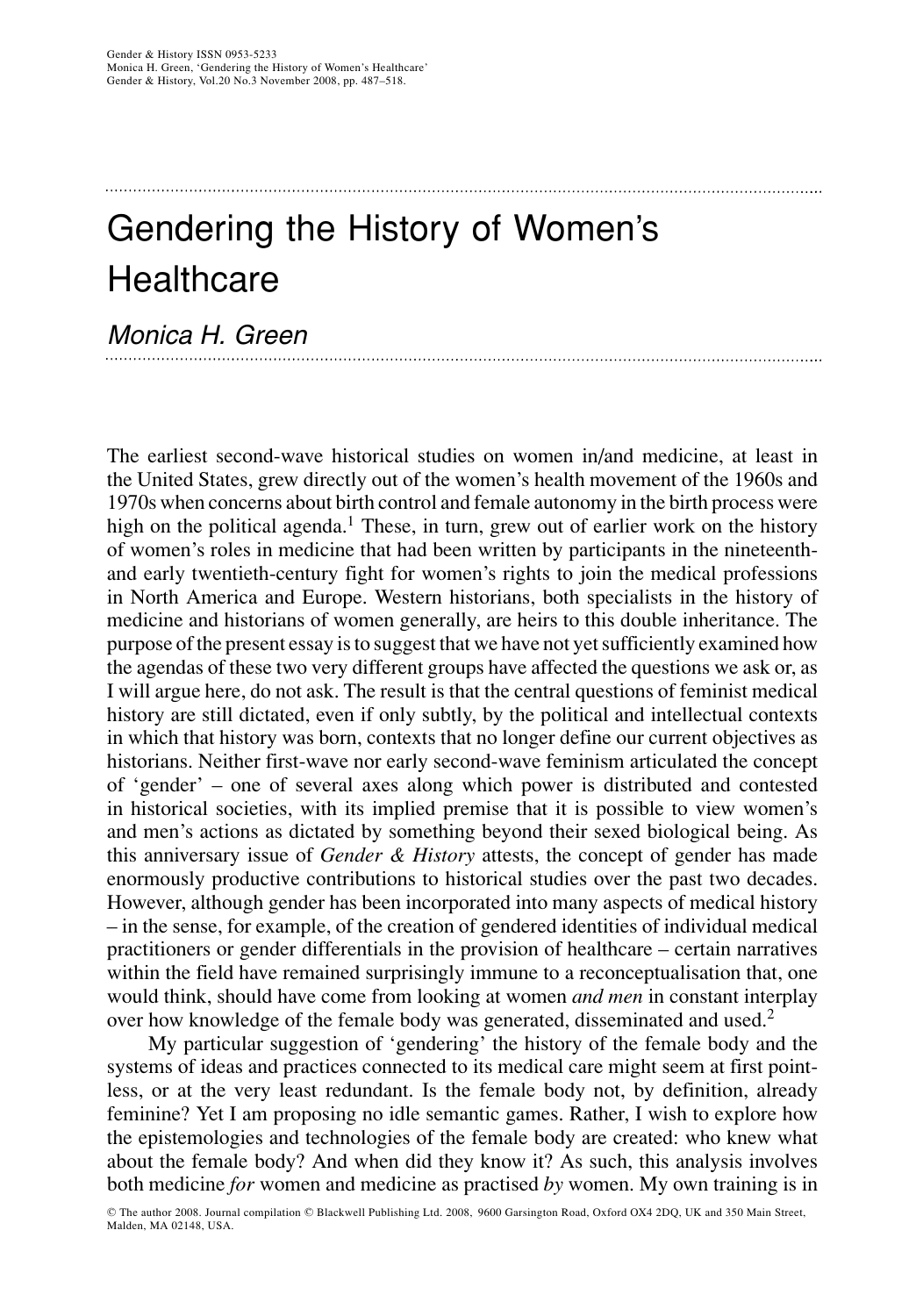the traditions of western European medical thought and practice, and it is out of that experience that many of the following questions arise. But, precisely because several years ago I began to read widely in historical and anthropological studies outside the western tradition, I have recognised some limitations of the second-wave framework that I myself grew up with. Chiefly, the central narrative of an eighteenth-century shift to male control of women's healthcare seemed to have its chronology wrong. Attempts to unseat the common assumption that in pre-modern western Europe 'women's health was women's business' have been going on for twenty years, with more and more evidence being brought forward of men's regular involvement in gynaecology, indeed their dominance of the field as it was reflected in learned medicine, from the Middle Ages onwards. Likewise, men's involvement in obstetrics was significant enough to make them, not women, the authoritative figures in certain obstetrical procedures and kinds of knowledge as early as the fourteenth century. Yet, aside from a few specialists in pre-modern medical history, most historians still assume that men were not involved in such aspects of gynaecological care as menstrual dysfunctions or infertility, least of all obstetrical conditions, until the eighteenth century. The tendency to universalise discourse about women's health has, in turn, caused these presumptions about the western tradition to be considered the norm against which claims about the history of women's healthcare in other times and places are then made.

I am proposing more than a simple fine-tuning of chronology, however. If it were merely a question of establishing, for example, that English male practitioners began to involve themselves in obstetrics in the fifteenth century rather than the eighteenth, then all we are doing is pushing a major cultural shift (itself still unquestioned) into an earlier period. This does little to alter our perspective, for surely the eighteenth-century controversies about male midwives' use of forceps or the education of female midwives were no less real for having had precedents in an earlier period. My point is rather to stress the ways the first-wave and second-wave agendas have occluded our peripheral vision by nudging us to think in absolutes that themselves render the historian's pursuit of change over time null and void. In what follows, I propose that it might be worth exploring a *gendered* history of women's healthcare and fertility control, one based on the premise that knowledge about anatomy, physiology or therapeutics does not arise fundamentally out of one's biological nature but from the *experience* of living in a social world where all forms of knowledge are gendered, both in their genesis and in their dissemination. As such, medical knowledge, and the practices that arise out of it, proves to be very much a part of history, continually in flux and contested.

I focus on two topics that have been central to feminist studies of medical history – the history of midwifery and women's knowledge and use of contraceptive devices and abortifacients – and examine more closely where the emphases and oversights in the history of women's medicine have fallen. $3$  I argue for the need to set the history of women's healthcare into a larger nexus of analyses: the history of midwifery needs to be part of the history of both medical professionalisation and women's healthcare generally, not treated as an isolated topic, while the history of contraceptives and abortifacients needs to be set into larger questions of demographic history – whatever emotions or motives we would like to see at play in any individual woman's decision to limit or disrupt her fertility, her decisions also had an impact on society as a whole. Precisely because this essay argues against making universalising claims about women, I will explore how attention to non-western historical narratives and anthropological studies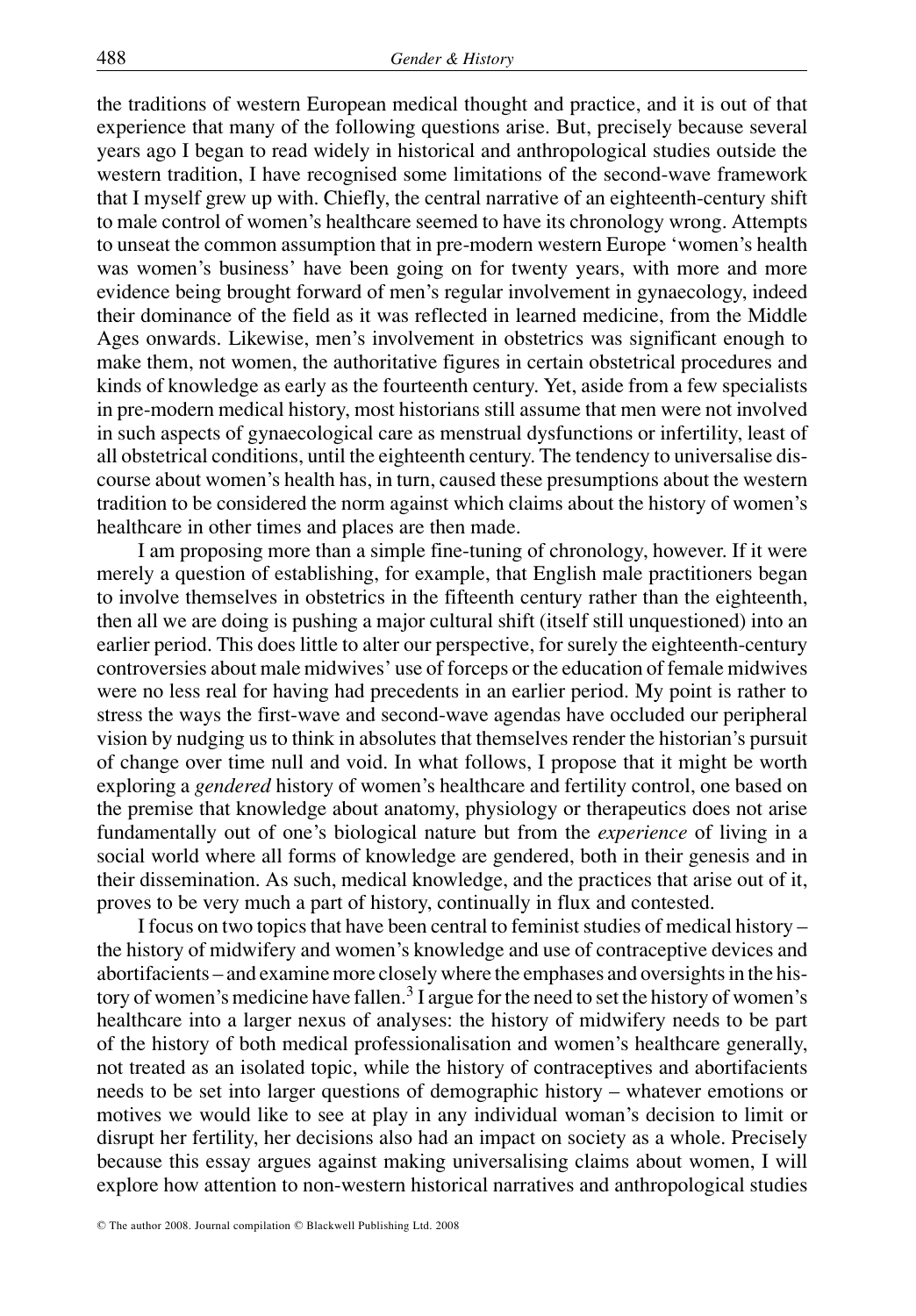can broaden our awareness of where the western narrative that has thus far dominated medical history has led to historiographical and cultural blind spots. Particularly useful is medical anthropology's focus on ethnographic description – observer participation of, and structured interviews with, members of the society under examination – which allows access not simply to the methods, but to the *motives* behind medical practices that are all too often invisible to the historian relying primarily on written records. By gendering the history of women's healthcare and contraception – questioning our *assumption* that women, and only women, possess some 'natural' knowledge about the female body – we open up conceptual spaces for exploring how that knowledge might have been contested across gender boundaries. My objective is not to 'add men and stir', but rather to call for a fuller, richer history of women's healthcare that shows medical epistemologies as various kinds of situated knowledge.<sup>4</sup> Such a history is of importance not simply to historians of medicine, but to all who hope to explore how persons inhabiting female bodies have navigated their way through history.

### **The monopoly of midwives: origins of the Ehrenreich–English thesis**

Let me begin *in medias res*, with second-wave feminism. Two works by the nonhistorians Barbara Ehrenreich and Deidre English – *Witches, Midwives, and Nurses* (1971) and *Complaints and Disorders: The Sexual Politics of Sickness* (1973) – heavily influenced the early articulations of a history of women's medicine among Englishspeaking scholars (and scholars working in other languages as well).<sup>5</sup> I emphasise that neither Ehrenreich nor English were historians, not to invoke some professional exclusionism (feminist studies would be nothing without its inherent interdisciplinarity), but rather to stress that their theses about the history of women's healthcare were based on uncritical readings of secondary and a limited number of published primary sources and not on the in-depth researches into primary documentation that most of us would consider the gold standard of historical research.<sup>6</sup> The central arguments of the latter book – that women were largely the victims of male medical control and even misogyny in the nineteenth and early twentieth centuries – have effectively been set aside by subsequent, more nuanced work that has shown first, women's agency as patients and (often) their willingness to accept or even seek out the therapies of men; and second, the fact that, when women did become formal medical practitioners, they did not uniformly adopt different perspectives on the practice of women's medicine.<sup>7</sup> In this sense, then, Ehrenreich and English's work on nineteenth-century medicine followed a fairly normal trajectory for the development of a historical question: it put forward a bold thesis that was then tested, questioned and challenged by subsequent study. *Complaints and Disorders* quickly made itself obsolete and it is neither cited by scholars nor does it direct current historiographical agendas.

The influence of their earlier book, however, has been quite different. Put simply, it argued for a 'golden age' in which women practised medicine and shared knowledge about their bodies freely with each other.<sup>8</sup> This non-hierarchical empiricism came to an end when the 'medieval' witch-hunts started targeting learned women for extermination and reduced other forms of women's medical practice to the subordinate and nonauthoritative stature of 'nurse'. The reasons for the initial success of this small pamphlet (a mere forty-five pages in its original English edition) in the 1970s should be obvious. It articulated a historical past that conformed to the political present that the women's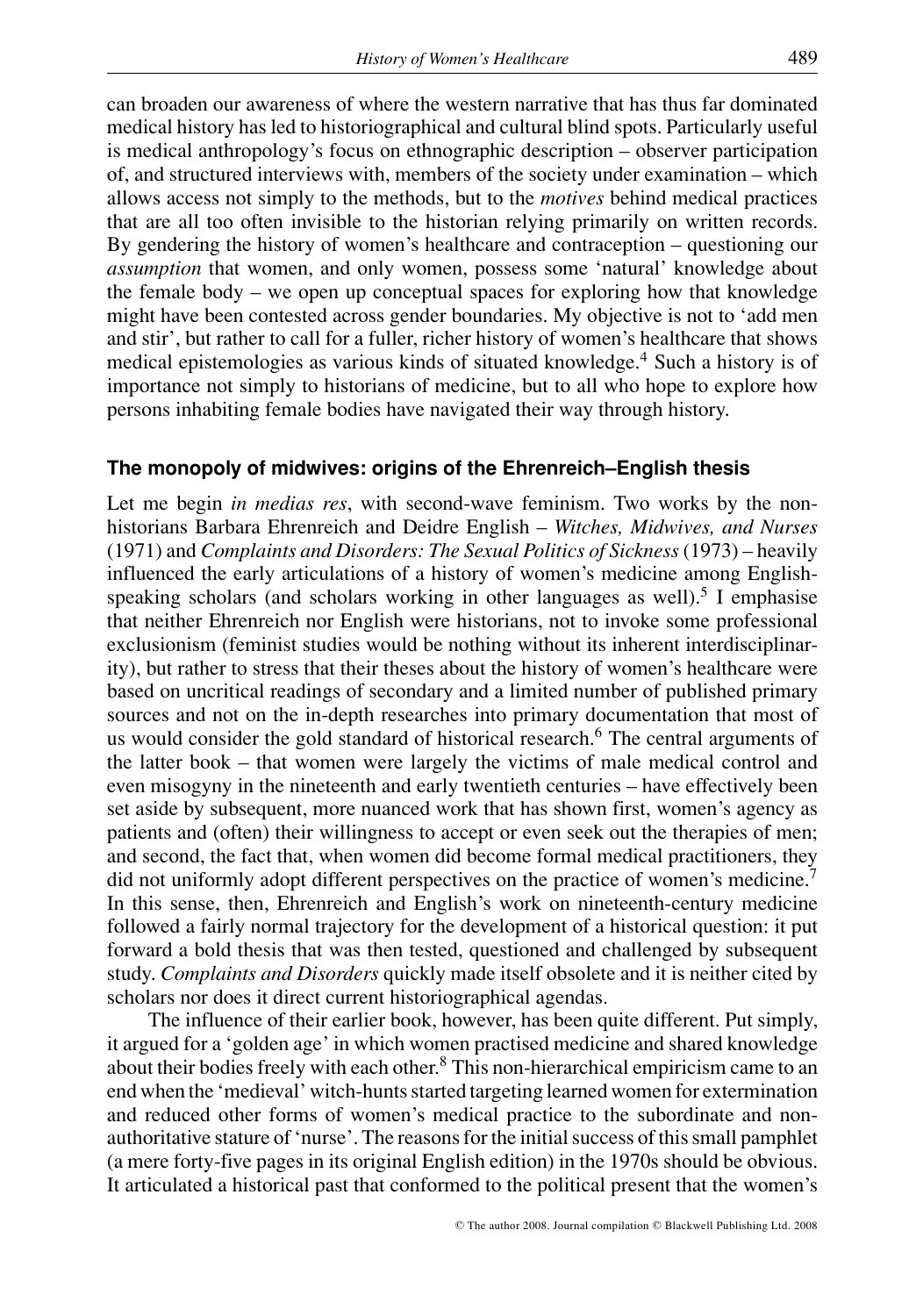health movement was attempting to create: one where women could 'once again' control their reproductive processes and be authorities in their own right on matters of their health.

More surprising than the initial success of this book, which did not attempt to hide its polemical intent, is its *continued* popularity. It is still in print in English and has been translated into at least four different languages; only recently it was among the top ten sellers in the category 'Socio-Cultural Anthropology – General & Miscellaneous' at a major online bookseller.<sup>9</sup> It is continually quoted ad infinitum in popular discourse on witchcraft and in historical narratives that female medical practitioners tell themselves and, twenty, thirty years after its initial publication, it was, and still is, cited by professional scholars as 'background' for statements about the history of European midwives and women's other roles in the medical professions.10

Moreover, the Ehrenreich and English thesis has maintained a hegemonic hold on the 'grand narrative' of European women's medical history even when it is not directly cited. It posited three central tenets: first, that midwives had an unchallenged monopoly on birth; second, less explicitly (but no less influentially), that they had the same monopoly on *all* of women's health concerns and were the authorities on contraception and abortion as well as other, unspecified aspects of women's medical concerns; and third, that midwives' knowledge and authority, all of which they exercised in the exclusive female realm of the birthing room, elicited the suspicion and then the wrath of male medical practitioners and churchmen, who targeted them for extermination in the witch-hunts.<sup>11</sup> The idea that midwives were the key target of the witch-hunters was soundly demolished by David Harley in 1990, who deconstructed the intertextuality of the *Malleus maleficarum* (*The Hammer of Witches*, a witch-hunter's manual first published in 1496) and other such texts to show that the 'witch-midwife' was a narrow rhetorical trope among inquisitors who cited each other in their works, not a widespread phenomenon that played itself out in regular accusations against midwives. Harley's survey of actual studies of local persecutions finds that midwives were no more of a percentage of the accused than their overall numbers in the population would make likely.<sup>12</sup> The first two tenets of the Ehrenreich and English thesis, however, have remained more or less unchallenged for the past thirty years. Here, I wish to show why these, too, bear rethinking.

Let us step outside historical studies for a moment and consider the following claim:

Childbirth was the undisputed domain of midwives for well over a thousand years. The midwives of [pre-modern] times were probably folk healers who not only attended births but generally ministered to the health needs of the common people ...Birth was then clearly considered women's business, a definition of the event that was shared, apparently, by all members of society.<sup>13</sup>

This statement comes from a medical anthropologist, Brigitte Jordan, who is regarded as the founder of the comparative study of the anthropology of birth. And as documentation for it, she cites, as her only authority, Ehrenreich and English. Now consider the following:

During the British eighteenth century, male experts, particularly men-midwives, replaced female midwives, who had enjoyed a *nearly exclusive control* over the world of birth and knowledge about sexuality and reproduction *for centuries*. The revolutionary nature of this shift cannot be overstated. Female midwives were – and continue to be – *the almost universal authorities* over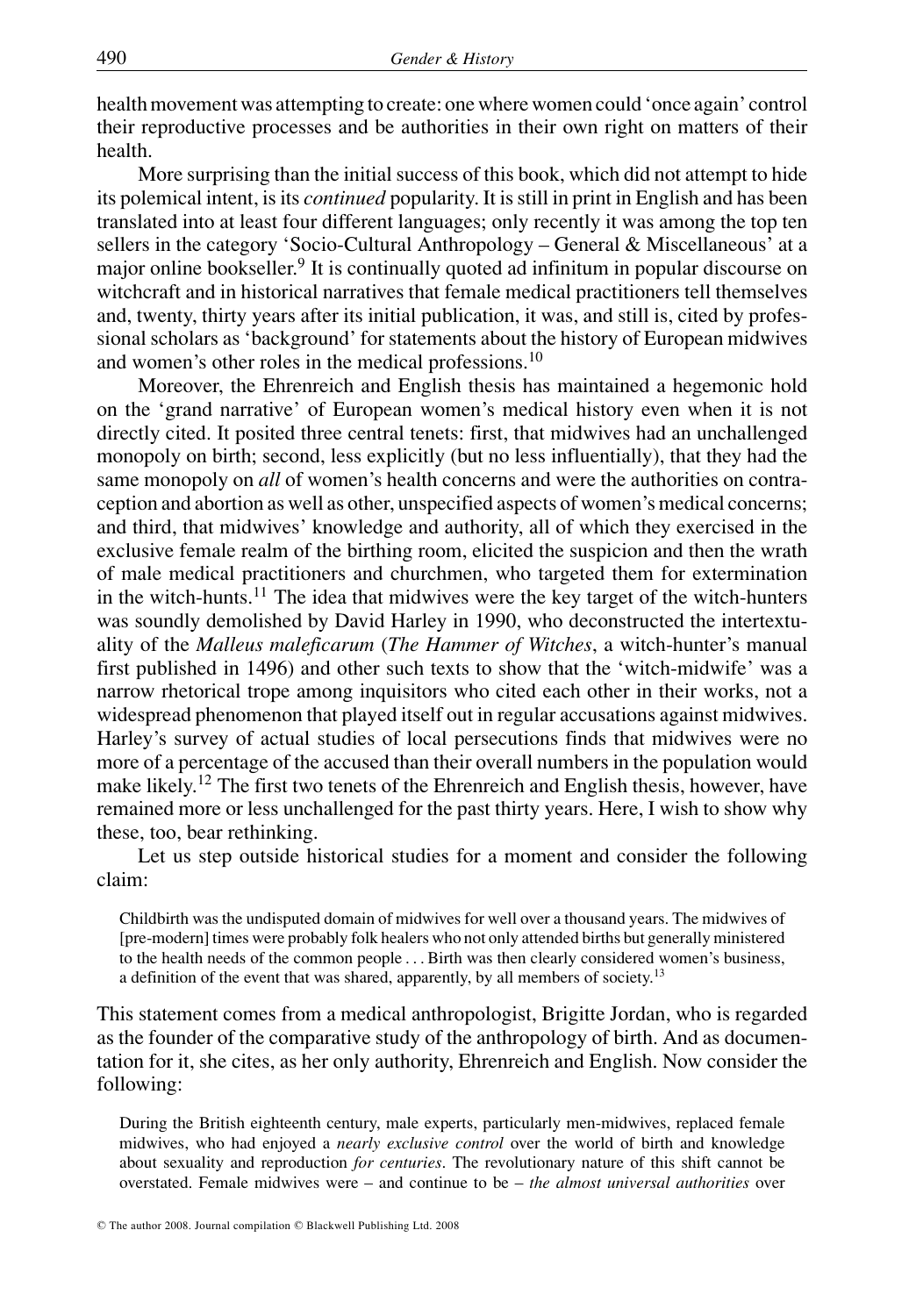human reproduction *in every region of the world*. *For millennia*, midwives and other women were the only sex allowed access to a mother's childbearing body, with men invited into the birth room only in extreme medical emergencies.<sup>14</sup>

Lisa Forman Cody, the specialist in eighteenth-century British history who authored this statement, cites Brigitte Jordan's book as one of only two sources for the history of women's medical care in pre-modern *Europe*. As these examples show, Ehrenreich and English's narrative appears not only as the 'core' narrative for histories of midwifery in the west – a source of truisms that need not be interrogated – but it has then been extrapolated via anthropologists into a universal truth that is in turn imported back into European history. The Ehrenreich and English thesis maintains this power because even works on western history that do not cite it seem implicitly to support its position since they offer no direct response to it. In the second work cited by Cody, a superb collection of essays on early modern European midwives, there is no acknowledgement that, in looking at midwives, they are only addressing *part* of the cultural investment in women's health in their given time periods.15 Gynaecology, infertility, menstrual problems, not to mention any number of other conditions, make no appearance here. And nothing is said about the other health practitioners who provided care to female patients.

There are many ways of assessing who these other practitioners were and what they were doing, though the most obvious source for the historian are the texts on women's healthcare that proliferated in Europe throughout the medieval and early modern periods. In England, for example, traditions of writing on women's medicine go back to at least the thirteenth century. There is no evidence whatsoever that any texts there – whether in Latin, Anglo-Norman, or English – were meant specifically for midwives prior to the sixteenth century.16 Rather, the audiences of these works were professional male physicians and surgeons, literate laymen like lawyers, notaries and landed gentry, and (perhaps the smallest group) laywomen who may have had no particular medical responsibilities other than care of themselves and their neighbours and kin. At least ten texts in French circulated in manuscript from the thirteenth to the fifteenth centuries, while twenty-eight French works on women's medicine and generation were printed between 1536 and 1627, going through at least sixty-one different editions by 1670. These works likewise show a considerable range in audiences, including male surgeons and upper-class women.<sup>17</sup> Europe-wide, in fact, the first text that explicitly addressed midwives since ancient times was not written until  $c.1460$ <sup>18</sup> As for authorship, of some 250 printed texts on women's medicine in all European languages published prior to 1700, only five were written by female midwives. Yet, as recently as 2007, Margaret King, in an overview of scholarship on the history of childhood and its attendant concerns, after citing a string of recent editions of fifteenth- and sixteenth-century midwifery texts, states flatly, 'These experts *wrote to advise midwives*... they did not presume to usurp the role of midwife, as at this juncture male manipulation of women's bodies in childbirth was inconceivable'.19 Even though King had already commended a 1990 study that traced the incursion of male practitioners into the birthing room to the fifteenth century, she does not acknowledge that such incursion occurred before the seventeenth century. By keeping the separate 'female monopoly' and 'male incursion' narratives in place – even if shifting the 'transition' to the seventeenth rather than the eighteenth century, as is more commonly posited – King forecloses any possibility of interrogating *why* male authors had so readily been able to produce texts on women's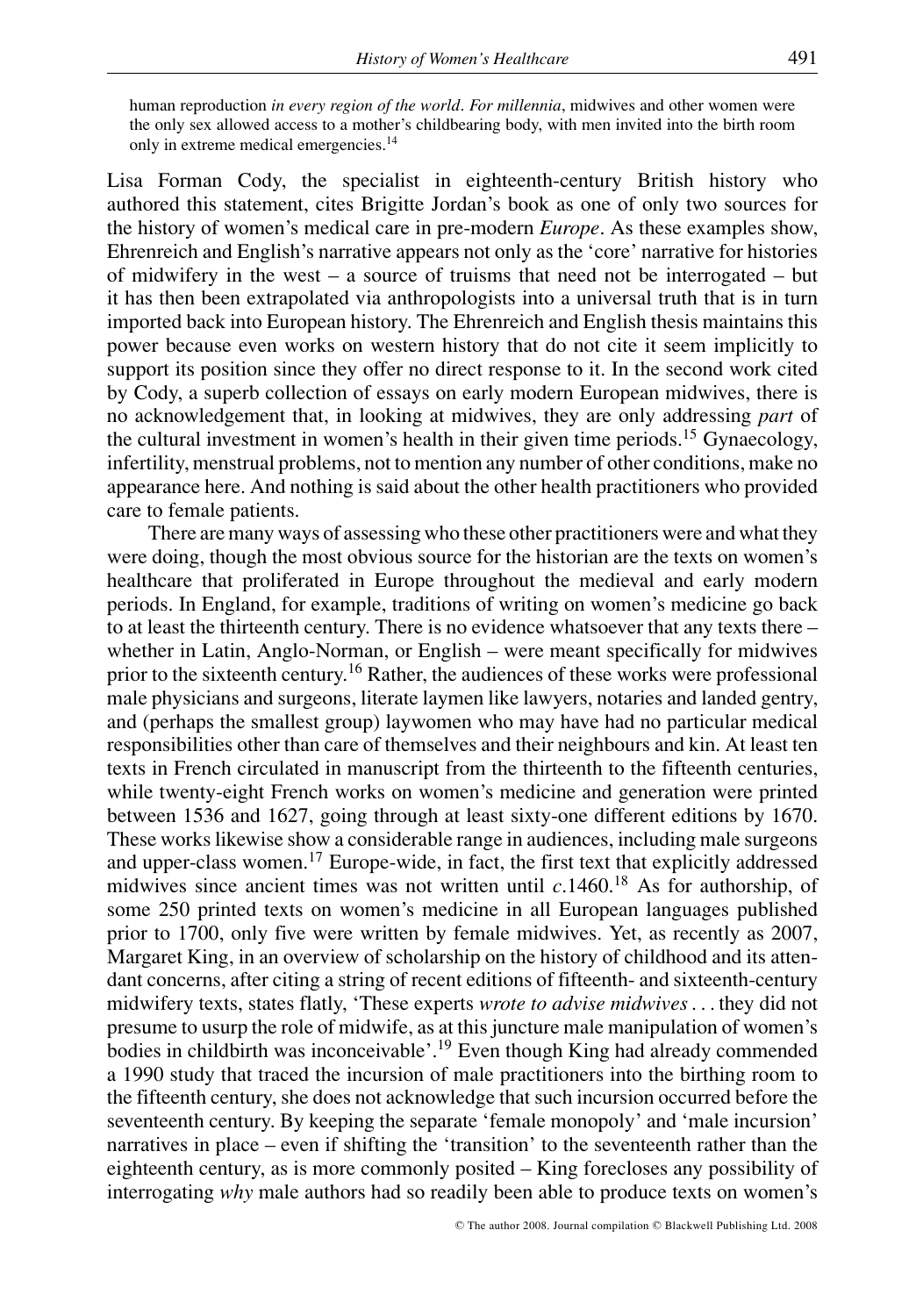medicine for centuries when their involvement was seemingly 'inconceivable'. King is not an expert on the history of women's medicine and should not bear the burden of having to unpack the problematic blind spots of the narratives she (and her sources) had inherited. But the fact is that the blind spots (and the incongruous analyses they enable) remain.20 The narrative of midwives' supremacy has remained unchallenged because our paradigm has told us not to look for male involvement in women's medicine before a certain date.

In part, these blind spots are due to a long tradition in the history of medicine of looking from the top down: medical history was the history of practitioners (especially learned physicians who wrote the texts that have served as the primary documentation for such histories) and only secondarily of patients. Male physicians began documenting the genealogy of male expertise in gynaecology in the sixteenth century and, right from the beginning, female expertise was only acknowledged for the long-distant past of Graeco-Roman antiquity.<sup>21</sup> Traditions of writing the history of gynaecology solely as a series of 'firsts' by elite male physicians continue to the present day, with not so much as a nod towards feminist historiography.<sup>22</sup> Histories of midwifery, for their part, have largely been framed as histories of rivalry, either of male midwives against female ones, or one or the other group against male physicians. As Helen King has shown, midwives (both male and female) were debating the history of their discipline in England from at least the seventeenth century.<sup>23</sup> Ethnographic histories of midwifery were being written in Europe and North America from the late nineteenth century, and male physicians like James Hobson Aveling collected an impressive body of historical sources for their reconstructions both of obstetrics and of gynaecology.<sup>24</sup> A common rhetorical trope in histories not written by female midwives or their advocates is to portray female midwives as ignorant. For example, in 1962 the then leading American historian of pre-modern midwives, the Yale professor of anatomy, Thomas R. Forbes, claimed that, 'The midwife, at that time usually an ignorant and incompetent elderly woman, received meager fees, occupied the lowest level of society, and lived a long and probably unhappy life'. The arrival of medical men, with their anatomical knowledge and obstetrical tools, signalled the salvation of women who had for centuries suffered at the hands of 'ignorant and incompetent elderly wom $[e]n^2$ .<sup>25</sup> This battle over historical narratives seems to have been pitched most forcefully in the United States, which witnessed the most extreme suppression of midwives as independent practitioners. Little wonder that American feminists of the 1960s and 1970s reacted against the misogynist master narrative with a 'mistress narrative' that saw pre-modern midwives as learned in empirical wisdom, authoritative and independent. The impact of Ehrenreich and English can be seen most starkly in two works published on opposite sides of the Atlantic in 1978. In that year, Jean Donnison published a revision of her 1974 University of London thesis on the history of midwives in England; this still-valuable study makes no reference at all to allegations of midwives' involvement with fertility disruption and addresses the question of witchcraft as simply symptomatic of a widespread sixteenth-century concern with eliminating various 'superstitious' habits in this time of violent religious reform. In contrast, the American Jane B. Donegan readily incorporated the Ehrenreich and English narrative into her parallel study of American midwives.<sup>26</sup>

The influence of the Ehrenreich and English thesis in feminist histories of medicine is due, then, to the cultural moment in which it appeared. The early second wave women's health movement (especially in the United States) was fighting an uphill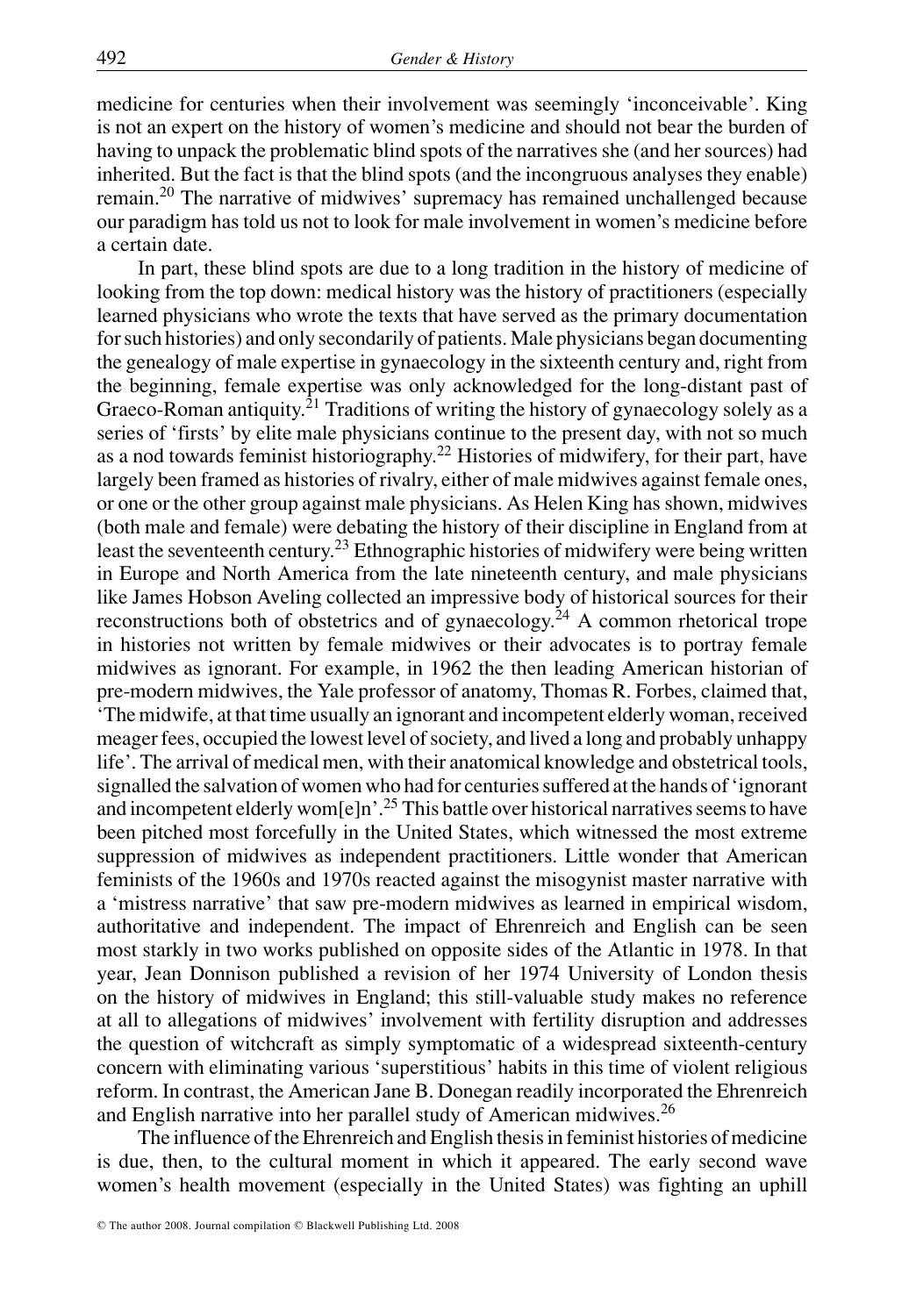battle against the medicalisation of childbirth, the essential outlawing of midwives and the criminalisation of abortion.<sup>27</sup> My critique is not to suggest that the history of midwives or midwifery is without value. Rather, it is to challenge the assumption that, if we have documented the history of midwives, then we have documented the totality of the history of medicine *as experienced by women*. In fact, I would argue that an ironic effect of the Ehrenreich and English thesis has been to obstruct substantive research on the history of midwives in Europe, or at least its early history. There is an important story to be told about women's healthcare and medical practice in Europe up to *c*.1600. But it is neither a story of women's unfettered control over knowledge of their bodies nor of deliberate male attempts to eradicate that control.

#### **Before professionalisation: medieval narratives and male obstetrics**

Ehrenreich and English did not make up the myth of medieval women's medical omnipotence out of whole cloth. They were building on work that itself had distilled narratives assembled by first-wave feminist writers of the nineteenth and early twentieth centuries. For these first-wave historians, the European Middle Ages was a golden age for women's medical practice. The female midwife writers of the early modern period – women such as Louise Bourgeois (1563–1636) and Marguerite Du Tertre de La Marche (1638–1706) in France, Jane Sharp (*fl*.1641–1671) and Elizabeth Cellier (*fl*.1668–1688) in England and Justine Siegemund (1636–1705) in Germany – had looked back not to the Middle Ages, but to the biblical or classical past for models of female practitioners. The two women who are now the most famous examples of medieval women's involvement in medicine – Trota of Salerno and Hildegard of Bingen (both of the twelfth century) – had very variable fates in the post-medieval period and were not retrieved for the purposes of a feminist history of medicine until the nineteenth century.<sup>28</sup> At that point, an argument that women of the European past had had extensive responsibilities and options in medical care and practice became an element of a multi-pronged attempt to open up medical schools to women. Assembling random snippets about female practitioners that had been collected by humanists and other scholars since the sixteenth century, the German physician Johann C. F. Harless compiled his *The Service of Women in Science, Health and Healing* ... *from Earliest Times to the Present Day* in 1830, nearly twenty years before Elizabeth Blackwell was to take the first MD formally awarded to a woman in  $1849$ <sup>29</sup> Although rather perfunctory, Harless did include some information on medieval women healers. In subsequent years, a sense that the medieval period was a crucial time in European women's history coalesced. At the third National Women's Rights convention in Syracuse, New York, in 1852, Paulina Wright Davis argued that, among the things that had been taken away from American women 'that were ours in the old world', was the practice of surgery, medicine and obstetrics. In the Middle Ages, 'the healing art was ours by prescription. Restore it to us'.<sup>30</sup> The English medical activist Sophia Jex-Blake (1840–1912), made use of medieval evidence in her reconstruction of medical women's history in 1872.<sup>31</sup> By the time the Polish physician Melina Lipinska wrote her still impressive *History of Women Physicians from Antiquity up to Our Own Day* in 1900, a narrative of the range of medieval women's medical practices was solidly in place. Lipinska took advantage of a considerable body of nineteenth-century scholarship on both medieval history and medical history. She employed without question the fiction of women's status as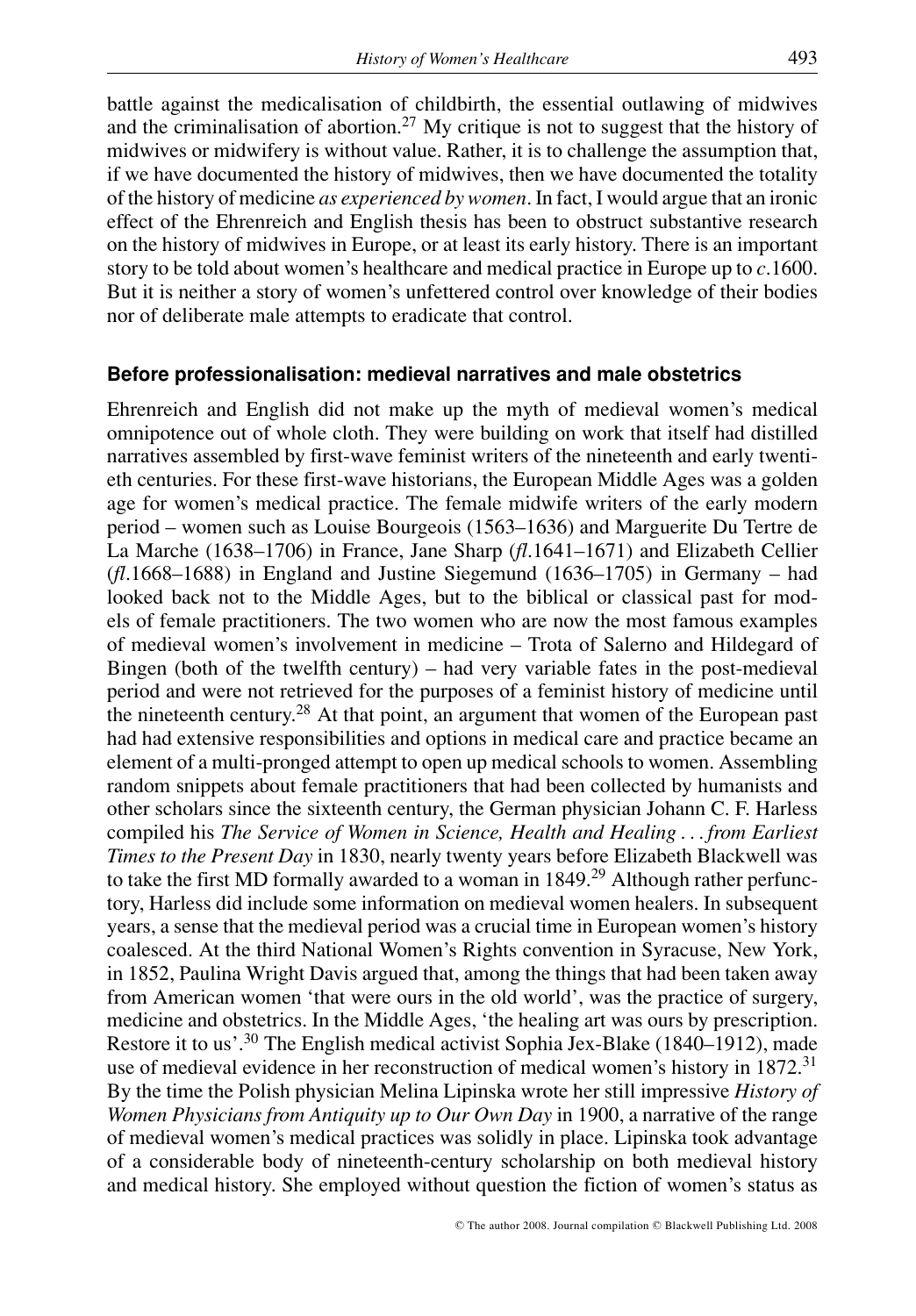'professors' at the medical school of Salerno that had originated in the seventeenth century as a local Salernitan tradition and then given more documentary substance by the mid-nineteenth century Salernitan historian, Salvatore De Renzi. Similarly, she made much of the trials of several female practitioners in fourteenth-century Paris that had been published just a few years before her own work appeared.<sup>32</sup>

The narrative of women's medical practice that Jex-Blake and Lipinska put in place, like that repeated in 1938 by their American imitator, Kate Campbell Hurd-Mead (1867–1941), an obstetrician and gynaecologist, was not so much wrong as subject to misinterpretation.33 For Lipinska and other advocates of women's 'right' to practise medicine, *any* examples from the past that showed women practising medicine were sufficient to make their point: if women had proven their capability to practise medicine before, this automatically invalidated universal claims that women were incapable of doing similar work in the present. No attempts were made to assess quantitatively how significant women's presence was in what historians now call the 'medical marketplace'. Nor was documenting the work of midwives the main objective for nineteenthcentury historians or their early twentieth-century followers. They were most concerned to document *learned* female practitioners, such as they themselves wished to be.

The second-wave feminist writers Ehrenreich and English, intriguingly, shifted the focus of the narrative of women in medicine in a subtle but important way. Whereas it had been crucial to the nineteenth- and early twentieth-century advocates of women's right to practise medicine to document the existence of women *doctors*, Ehrenreich and English were intent on rejecting the elitism of the medical profession and focused instead on popular healers. Thus, using a 1940s American elaborator of Lipinska and Hurd-Mead's work as their main source, they omitted any mention of Trota (or 'Trotula' as her name would have been understood then) or of the noble German nun Hildegard of Bingen, who wrote a major piece on natural philosophy and medicine, or of any of the eye doctors or surgeons that Lipinska and Hurd-Mead had documented. Rather, they celebrated Jacoba Felicie, a fourteenth-century Parisian empirical practitioner tried for illicit medical practice, touting her as a veritable martyr to the cause of medical populism.34 Most importantly, drawing on a thesis originally proposed in the 1920s by Margaret Murray, they latched mightily onto the brief references to 'witch-midwives' in *The Hammer of Witches* and blew these passing references into a whole characterisation of the 'medieval' witch-hunts as persecutions of 'wise women' and their knowledge of medicine and birth control ('midwives' (*obstetrics*) are mentioned explicitly only nine times in a work of several hundred pages, half the number of times as 'archersorcerers'). As mentioned earlier, David Harley has pulled apart the whole edifice of these claims, but he raises important questions about why this myth has been so attractive to historians, even when the primary sources contradict it. His focus is on how this mythology had inhibited any real histories of early modern midwives.<sup>35</sup> I suggest that the negative impact on the history of *medieval* women's medicine has been even more profound.

What I and several other researchers have found about the history of women's healthcare in medieval western Europe over the past twenty years is this: $36$  the body of documentation for women's involvement in medical practice in medieval western Europe assembled by first-wave feminist historians was sketchy but more or less reliable. This body of data has continued to grow and it supports the general sense that women did practise in a broader range of medical fields and with greater acceptance (or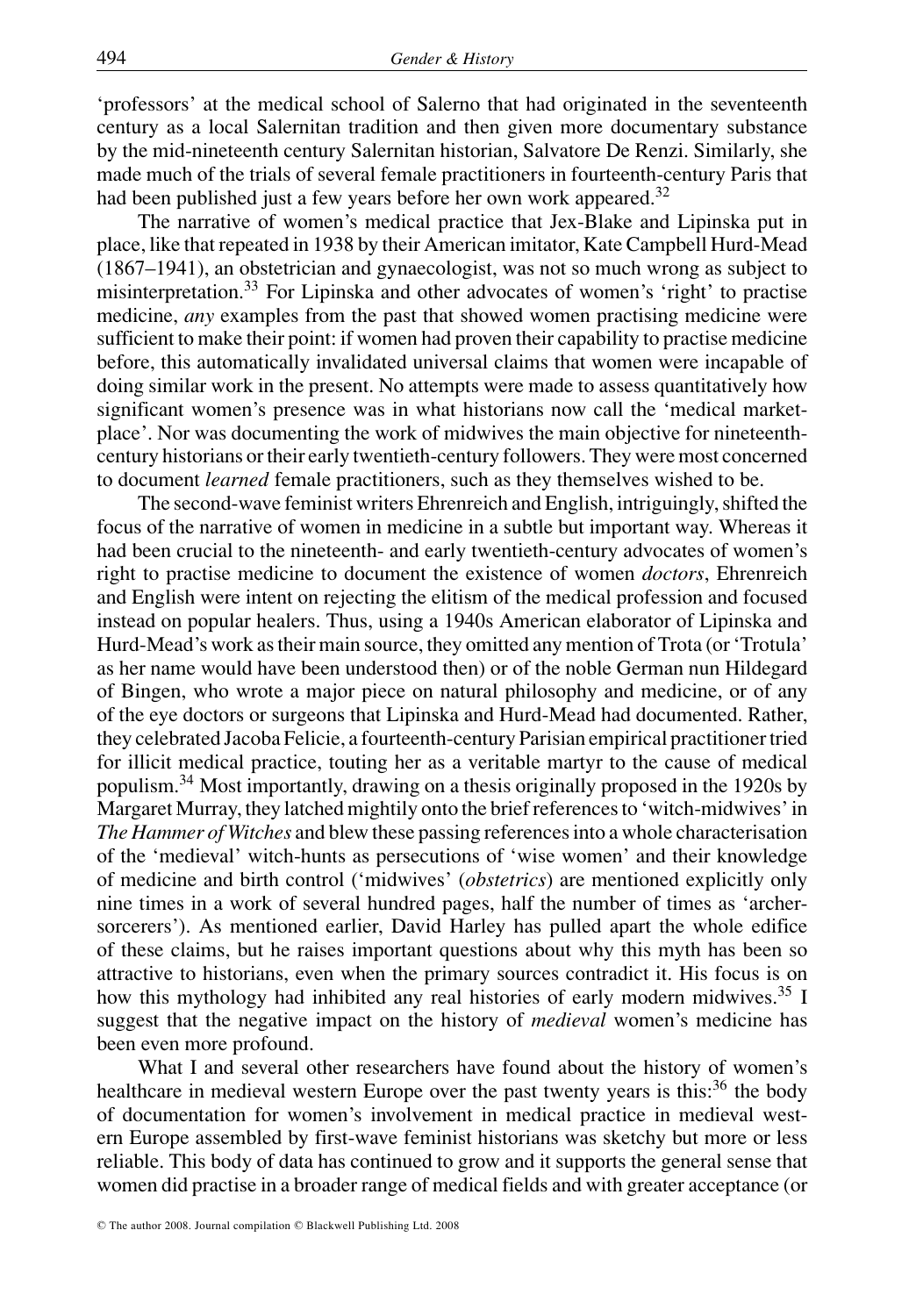at least less formal obstruction) than they would in the early modern period. However, it has never been documented that women ever constituted a moiety of the medical profession; on the contrary, their numbers have consistently been shown to be minuscule, just 1 or 2 per cent of documentable practitioners. This finding, in turn, fits with growing evidence that medicine was becoming both professionalised and masculinised in the later medieval centuries. Female medical practitioners can be shown to exist, but they were almost always practising alongside or in competition with males. Nunneries can be found employing male practitioners as well as in-house female phlebotomists; queens can be found using female healers to treat themselves or their children, but also having full-time male physicians on their staffs; urban women, even some of quite modest means, can be found calling on male practitioners for any variety of ailments, even (in some emergency situations) childbirth.<sup>37</sup> Midwives made up part of this medical schema but were nowhere near as important a part as the 'second-wave' feminist historians *manquées*, Ehrenreich and English, assumed. To be sure, there is ample evidence that birth assistance was provided in medieval Europe and that it was, by and large, provided by women. It is simply that midwifery does not seem to have been *professionalised* in medieval western Europe prior to the thirteenth century, and even then only sporadically. In most situations, it was a general body of knowledge shared more or less equally among women. This point has been articulated with particular elegance and clarity by the Catalan scholar, Montserrat Cabré, who demonstrates the broad array of medical services performed by women – in their capacities as mothers, neighbours and kin – that never fell under the social categories of 'professional' medical practice.<sup>38</sup>

There was a major contest over medicine in the high Middle Ages, but it was not one between men and women per se but rather between empiricism and book learning. To the extent that this process was gendered, it was because book learning itself was a highly gendered practice, women being excluded not simply from the universities but from the grammar and notarial schools where basic Latin literacy was obtained by men ranging across backgrounds and classes. Women's vernacular literacy increased in this period, but it was not used for *medical* reading with any regularity until after the medieval period had passed. Men (or rather *literate* men) 'took over' many aspects of women's medicine – especially fertility concerns, which very often broadened into concerns with all aspects of the functioning of the reproductive organs – not out of designs to suppress witchcraft or women's contraceptive knowledge, but because they were taking over nearly all aspects of the increasingly professionalised field of medicine. At the same time, male surgeons expanded their involvement in women's particular conditions from treatment of breast disorders to certain aspects of gynaecological surgery and, possibly as early as the late thirteenth century, occasional involvement with difficult births. Women's routine attendance at normal childbirth was not threatened because this was not normally seen as a 'medical' condition that demanded the physician's or surgeon's intervention. Even the one female medical author we have from the Middle Ages who wrote specifically on women's medicine, Trota of Salerno, did not provide detailed instructions on the handling of normal births. Thus, it is in no way surprising to find that, with the exception of Trota, every known author of a medieval text on women's medicine (and there are over 150 such works) was male; that even while some vernacular texts on women's medicine were ostensibly addressed to female audiences, not a single nameable female owner can be found prior to the sixteenth century; or that when gynaecology finally emerged as its own rationally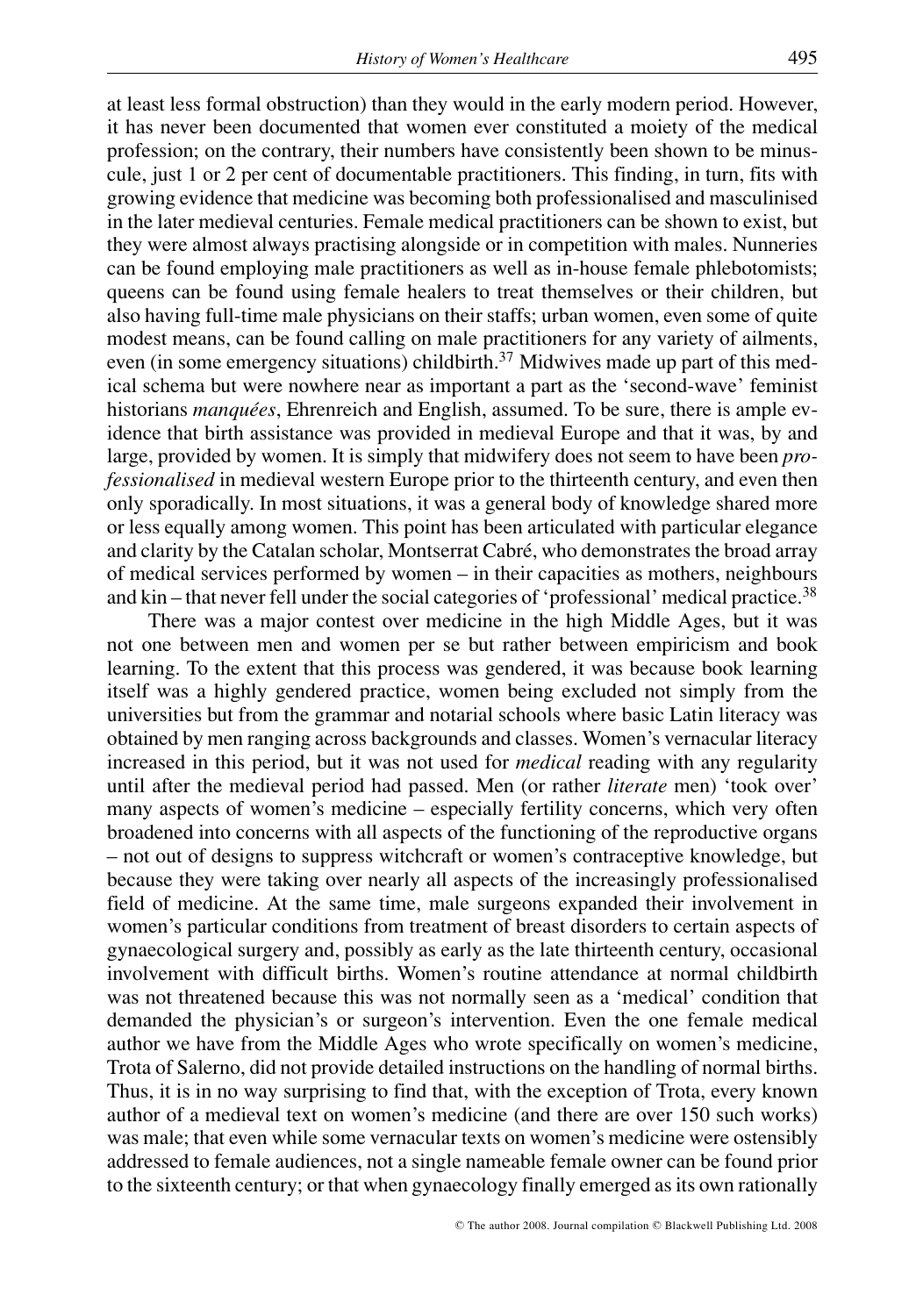distinct field in the sixteenth century, male writers looked to other male authorities, never to women, to inform and justify their work.<sup>39</sup>

For most readers, my assertion that men were involved in obstetrics will probably come as the biggest surprise. Yet I suspect they were 'hiding in plain sight' more often than we suspect. Let me go back to Brigitte Jordan's anthropological classic, *Birth in Four Cultures*. Jordan devotes her first ethnographic study to a close analysis of the birth practices of a Yucatan midwife. She describes her equipment, explains her methods, analyses the conversations she carries on with the birthing mother, et cetera – all the while insisting, as noted above, that this is a woman's event. But, if we cast our gaze to the periphery of these scenes, we find men: it is the husband who usually goes to call the midwife, the husband who is in fact expected to be present at the birth, taking turns supporting the mother as she bears down. It is a male physician to whom the midwife would refer the repair of any perineal tears and a male physician who would be turned to should other complications arise.40 If women's health (or rather, women's birthing experiences) were *fully* women's business, then men would not appear even in these peripheral roles.

More work has been done on these questions for the periods bracketing the Middle Ages than for the Middle Ages themselves. Over the last two decades, Ann Hanson, Helen King and Rebecca Flemming, for example, have assembled an extraordinary body of evidence for the gendering of women's medicine in Graeco-Roman antiquity. Hanson studied men's roles in childbirth, finding them functioning as messengers, assistants, emergency surgeons and all around orchestrators of the event. Similarly, King and Flemming have examined the medical writings of the Hippocratics and various Roman writers – nearly all male – to examine the ways males took responsibility to theorise and dictate therapies for women's conditions.<sup>41</sup> For the end of the medieval period, the Renaissance art historian Jacqueline Musacchio has presented a remarkable body of evidence for how childbirth and attendant concerns for fertility directed the sizable material investments of patrician males in northern Italy. Among her findings is that, even though female midwives were clearly employed to attend uncomplicated births, they essentially disappeared once the birth was over. Nearly all other medical concerns were handled by male practitioners, some of whom were clearly stepping beyond the threshold of the birthing room door.<sup>42</sup> Likewise, Ulinka Rublack has shown for sixteenth- and seventeenth-century southern Germany the many ways in which pregnancy was a public concern for communities, but especially the husband, and not something that remained hidden within a closed female group.<sup>43</sup> Most recently, in an extraordinarily rich cultural study, Katharine Park has shown how the development of human anatomical investigations in northern Italy between the thirteenth and sixteenth centuries can be seen as an expanding process of searching for the 'secrets' of women's bodies and generation. That search involved women both as active searchers (one of the first 'autopsies' was the opening of a Benedictine nun by her sister inmates) and as willing participants in the search for anatomical knowledge. But, by establishing the act of anatomising as a masculine endeavour, and by increasing the scope of their gynaecological and obstetrical practice, male medical practitioners could arrogate considerable authority over women's reproduction, to the point of thinking themselves able to instruct the midwife.44 All these examples of male involvement in obstetrics suggest that we have perhaps focused too much attention on obstetrics as a site of combat between professional rivals ('male control' vs 'female control') and too little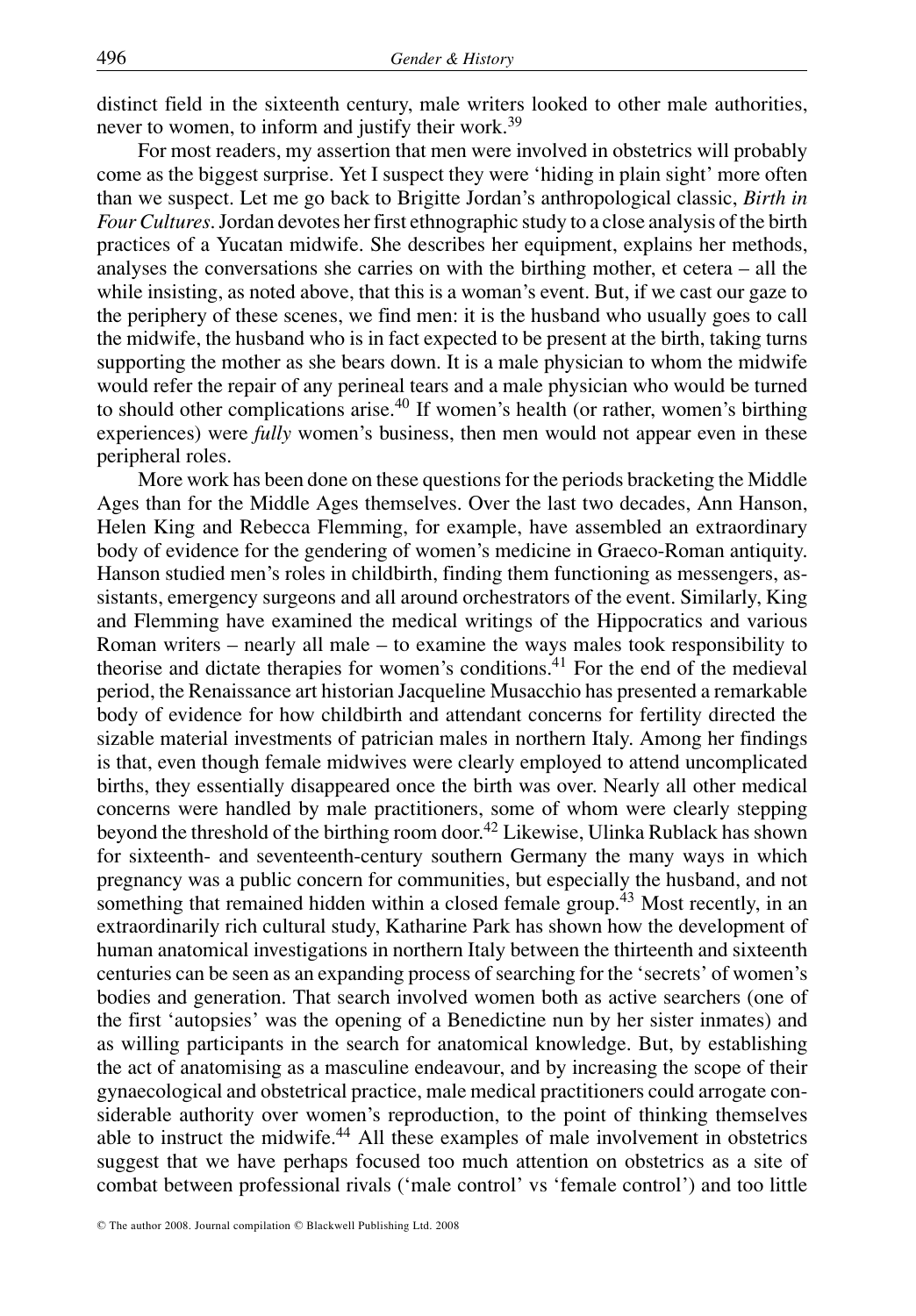on obstetrics from the patient's point of view. What does the patient want in obstetrical care? What kinds of knowledge or authority or power does she look to her attendants for?

As a way of puzzling through the implications of male involvement in obstetrics, examination of a case where men were *not* involved in obstetrical change will be helpful. In her brilliant recent study of the influences of biomedicine on birthing practices in south-east India, the medical anthropologist Cecilia Van Hollen makes the following passing statement in the context of her analysis of European female doctors who established the first obstetrical hospitals (or obstetrical wards) in the late nineteenth and early twentieth centuries: 'Cross-cultural studies in many parts of the world suggest that women *prefer* to be attended by women doctors during childbirth due to *cultural* notions of modesty, regardless of whether or not women are secluded for religious purposes such as in *purdah*'.<sup>45</sup> In India, because of the role of *purdah* (the seclusion of women from direct interactions with men not of their immediate families), uppercaste Hindu and Muslim women refused treatment from male colonial physicians. This refusal was used by American and British female doctors, who were graduating in increasing numbers from medical schools in the United States and Europe with few outlets for professional practice, as an opportunity to establish female-dominated clinical practices in India. Hence, remarkably, there was no masculinisation of women's healthcare in nineteenth- and twentieth-century India.<sup>46</sup> Van Hollen therefore raises a fascinating question: if the problem with women's medicine was not men, what is it about highly technologised biomedicine that has produced such resistance among south-east Indian women in accepting its new paradigms of the body and regimes of bodily submission?

There is much in Van Hollen's analysis that merits discussion. Here I would like simply to focus on her claims about women doctors. Van Hollen locates a presumed nearly universal feminine gendering of obstetrical practice in *women's preference* for childbirth attendants of their own sex, adding only parenthetically (in an unreferenced footnote) that this scenario meets with their husbands' approval. Yet she also locates this preference in *cultural* notions of modesty. One could, conceivably, invoke biopsychological arguments to explain some affinities that women have with other women. Indeed, I do not rule out the possibility that there may be some biological (for example neurodynamic) foundation for women's alleged preference for medical attendants of their own sex. My main objective, however, is to take Van Hollen's emphasis on *the cultural* to heart and ask, if this 'preference' is indeed cultural rather than biological, how can we explain its near universality? Or indeed, *is* it really as universal as has generally been supposed in historical and anthropological studies of childbirth and women's medicine?

Let me first point out a simple – indeed, blindingly obvious – but all too often unarticulated fact: the reproductive organs are also the sexual organs. In a heteronormative context, for a man to engage in any direct physical contact (either ocular inspection or physical touch) of a female's genitalia runs the risk of being seen as a sexual act.<sup>47</sup> Historians of the Anglo-American obstetrical tradition have long honed in on cries of impropriety and sexual scandal in objections to male obstetrical practice in the eighteenth century and later.<sup>48</sup> Yet, perhaps due to the heteronormative biases under which historians have long functioned, it is rarely noted that a woman could feel shame about exposure of her genitalia to another woman or that gynaecological and obstetrical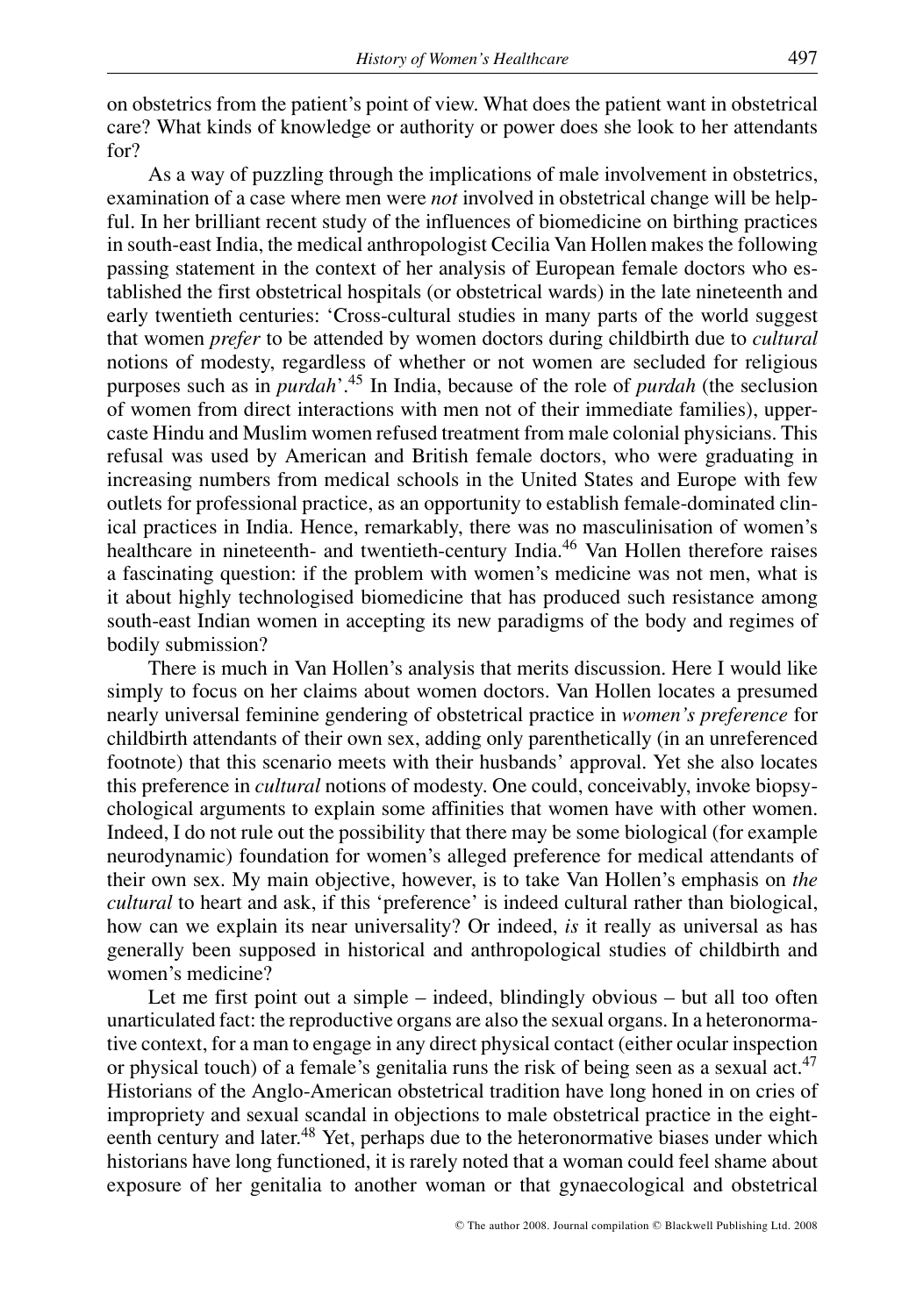attendance by a woman could also raise the prospect of healing acts veering into sexual acts. One of the duties assigned to European midwives in the pre-modern period was masturbating female patients as a therapy for a condition called 'uterine suffocation'.49 But the sexual dynamics of cross-sex practice and their implications for social honour and shame could affect men, too. There is, from the Hippocratic Oath onwards, recognition that the male practitioner's reputation could be threatened if he gazed lasciviously on either the male or female servants of the household. As for his treatment of a female patient, any difficulties of communication that arose when the patient was female were attributed to her shame or modesty alone. Yet such a framing of the issues ignored the fact that male access to the sexual organs of 'other men's women' was as much if not more a problem *for men* as it was for women.

I suggest, therefore, that the gendering of obstetrics (and of women's healthcare in general) is, in fact, a *cultural* phenomenon and therefore a historically contingent one. The fact that the birthing body is, by definition, a female body should not blind us to the equally important fact that there is nothing *biological* that demands that the attendant assisting at that birth also be female. By examining the dynamics of how societies have and continue to gender birthing practices, we simultaneously open up space to examine how other historical contingencies (for example the influences of surgical technologies or politically driven population control programmes) contribute to women's level of comfort or discomfort with the range of obstetrical choices on offer to them. Histories of the impact (in some cases, imposition) of European obstetrical practices in colonial contexts are especially enlightening. The increasing masculinisation of obstetrics in the Anglo-American context in the course of the eighteenth to twentieth centuries is generally considered anomalous, never having been paralleled to the same degree in other European contexts.50 Historical studies of British colonial medicine in fact show an interesting range of cases where the British medical system brought in a concomitant masculinisation of obstetrical practices (for example, Egypt and Jamaica) and where it did not (India, as we have seen, because of the coincidence of *purdah* practices locally combining with the availability of newly-trained female physicians coming from the metropole).51 Neither in late medieval northern Italy nor in modern America have women uniformly resisted male 'intrusion' into childbirth.<sup>52</sup> By moving away from the universals of 'millennia' and 'throughout time', we can more insightfully examine the multiple factors that contribute to what should be a rich and variegated history of childbirth.

# **Contraception and abortion, or, what do women (and men) really want?**

The other crucial prong of the Ehrenreich and English thesis – that midwives had been persecuted for their knowledge of mechanisms to control fertility and that a huge body of 'women's knowledge' about such matters was consequently lost in the early modern period – has been as much a driving force behind modern historiography of women's medicine as has their belief in midwives' pre-modern obstetrical and gynaecological monopoly. A particularly devoted adept of the Ehrenreich and English thesis is the historian of pharmacology, John Riddle. Riddle has put forward the thesis that knowledge of the contraceptive and abortifacient properties of various plants was widely available in antiquity and the Middle Ages. Such common plants as rue, Queen Anne's lace, savin and wild carrot, Riddle claims, were known to and used by women, who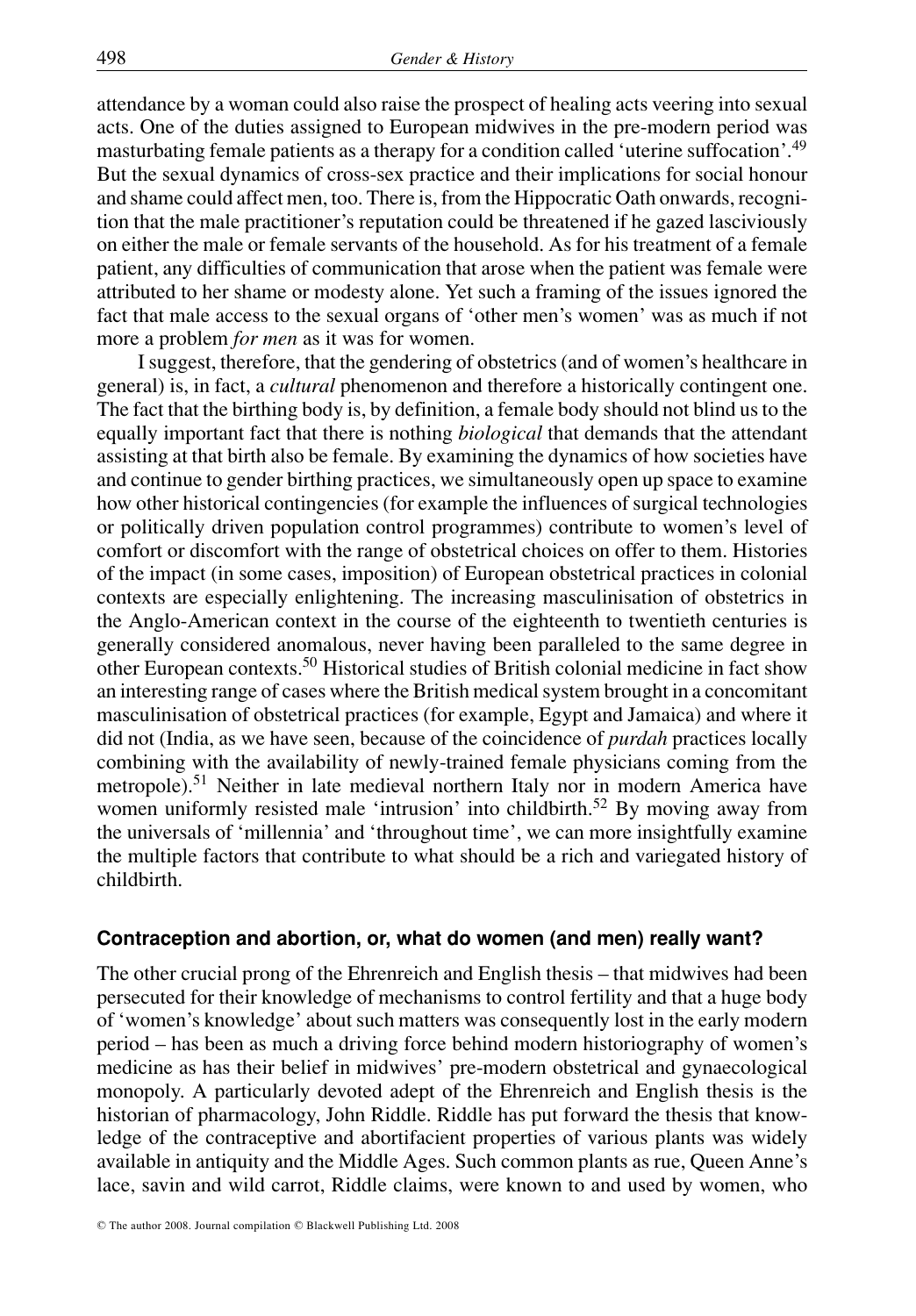could have simply added extra quantities of these substances to their daily salads to regulate when they would bear children. Particularly important for Riddle's thesis is his suggestion that substances said to 'provoke the menses' are really contraceptives and abortifacients in disguise, since causing the uterus to (in our modern terms) shed its endometrial lining would effectively terminate any pregnancy under way or prevent pregnancy from a recent act of sexual intercourse. Riddle adopts from Ehrenreich and English the thesis that such female traditions of knowledge transmission were deliberately disrupted by the early modern witch-hunts which, in the course of the nineteenth and twentieth centuries, took the form of legal regulations against the dissemination of contraceptive knowledge and the practice of abortion.<sup>53</sup>

Riddle's books were not reviewed in any of the leading journals of feminist scholarship (including *Gender & History*) and the isolated criticisms by certain feminist scholars and demographers seem to have had little effect in dampening acceptance of his views.<sup>54</sup> Yet Riddle's claims demand engagement since if, as I and others have argued, there are serious methodological problems with them, this will have implications for how we understand the history of women's health and healthcare more broadly. There are three questions here, which need to be clearly distinguished. One is whether phytochemicals (the 'active ingredients' in plants used for medicinal purposes) have the power to disrupt or alter reproductive processes in humans. The second is whether such plants are indeed always *used* to disrupt reproductive processes rather than alter them in other ways; this includes determining whether we can infer the intent of others because of what *we* know about chemical properties. The third question is how knowledge of such properties is generated, preserved or disseminated, and used, and how gender figures in each of these processes. I will take these three questions in turn.

A quick survey of research published in the last twenty-five years on the topic of gynaecological and obstetrical uses of plants in the *Journal of Ethnopharmacology* shows that all the societies examined – from South America to the South Pacific – had substances in their local pharmacopeias said to affect fertility in some way: enhancing it, disrupting it, helping the menstrual or birth process, etc.<sup>55</sup> This is not the place for a synthetic account of these findings. But even a superficial survey provides persuasive evidence that knowledge of plants that can mimic or disrupt the hormonal and other chemical processes of reproduction has been sought (showing intent to develop a 'technology of the body') and found (showing traditions of empirical observation and maintenance of knowledge) in a variety of human cultures.<sup>56</sup> What these studies also show, however, is a variety of motives for such acquisition of knowledge, a variety of social agents who possess such knowledge and a variety of circumstances in which such knowledge is acquired. In her review of published accounts about native plants used for obstetrical and gynaecological conditions in South Africa, for example, Vanessa Steenkamp argued that, 'the majority of plants are used to *enhance* fertility' (my emphasis). In their study of a community of Mayan women in Guatemala, the medical anthropologists Joanna Michel et al. found both men and women in possession of knowledge about plants affecting reproduction.57 And in their monographic study of anti-fertility plants used by various Pacific Islanders, R.C. Cambie and Alexandra A. Brewis (now Brewis Slade) found that the development of ethnobotanical knowledge on contraceptives and abortifacients could be pinpointed to the arrival of Christian missionaries in the nineteenth century.<sup>58</sup> Prior to that, Islanders relied primarily on infanticide to keep their population levels within bounds that could be supported by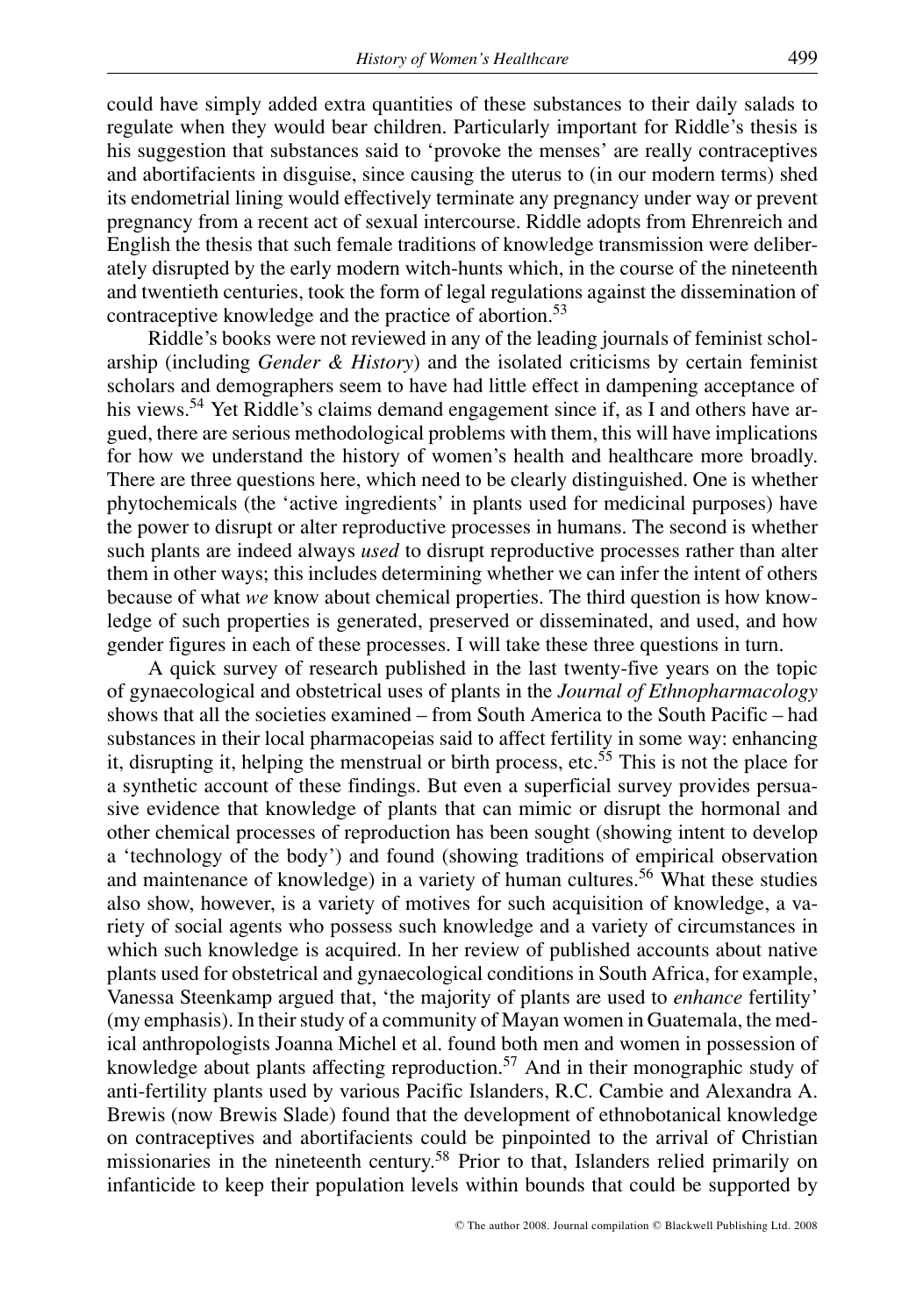their very limited land space even though, in most cases, the plants they would end up using had long been available to them. In other words, ethnobotanical knowledge itself is historical and its study, *ipso facto*, needs to be historicised.

In returning to look at the evidence for pre-modern Europe, therefore, Riddle's claims about regulation of fertility by phytochemical means are, on the surface, in no way implausible. Granted, there remain important questions about the *efficacy* of these substances, since (in biomedical terms) there are huge differentials depending on the potency of the plant itself (what soil it is grown in, when it is harvested, what part of the plant is used, how it is prepared) and its mode of administration (when in the reproductive cycle it is administered and at what dosages). Importantly, some of these substances are quite toxic; the very real risks of their use should be kept in mind when assessing their actual use historically.<sup>59</sup> Overall, however, it seems that demographers will ignore at their peril consideration of ethnobotanical means of fertility intervention in future studies of fertility patterns and population shifts. But can we comfortably assume that such chemicals – or, more to the point, the *knowledge* of such chemicals and their uses – was sufficiently widespread among communities of European women to justify assertions that women had 'control' over their fertility in the sense that they had the power to choose when and how often they would bear children? The question of intent in use – the second of the problems raised by Riddle's analysis – is crucial here. Alexandra Brewis Slade has suggested the concept of 'flipping technologies'. That is, if a society has developed a medical technology for one purpose, it can sometimes be 'flipped' to produce an opposite result when need arises. If, for example, a society has recognised that a certain substance can be used to bring on the menses in order to 'clean' the uterus so that it is capable of conception or to imitate oxytoxic effects on the uterus to expel a dead foetus that will not otherwise be birthed, it can 'flip' that knowledge to create a different effect: to cleanse the womb not of materials that are impeding conception, but of the conceptus itself. $60$  Promoting fertility and impeding it are often two sides of the same coin.

Consider, for example, the following passage, found in the section 'on retention of the menses' in a general medical textbook by a twelfth-century southern Italian male medical writer, Johannes Platearius:

Likewise, note that those things which are good for provoking the menses also bring out the afterbirth and the dead foetus and the 'brother of the Salernitans'. Note, too, that Salernitan women in the beginning of conception and especially when it begins to move, try to kill the above-mentioned 'little brother', drinking the juice of parsley and leeks.<sup>61</sup>

Here, it seems, is a blanket statement that emmenagogues, ecbolics (foetal expulsives) and expulsives for the afterbirth are all of a piece. Moreover, although Platearius was discussing only Salernitan women's attempts to kill the monstrous growth, the 'brother of the Salernitans', he is clearly identifying the combination of parsley and leeks as an abortifacient. This seems unambiguous evidence, then, that Salernitan women knew of phytochemical means to prevent or disrupt pregnancies.<sup>62</sup> It is all the more significant, therefore, that there is a Salernitan woman's medical writing extant with which we can compare Platearius's statement.<sup>63</sup> In one of her works, Trota of Salerno (active in the early twelfth century) does indeed mention the combination of parsley and leeks as highly effective *for expelling the afterbirth*. <sup>64</sup> These two substances (as well as borage, which she lists as an alternative expulsive) are mentioned nowhere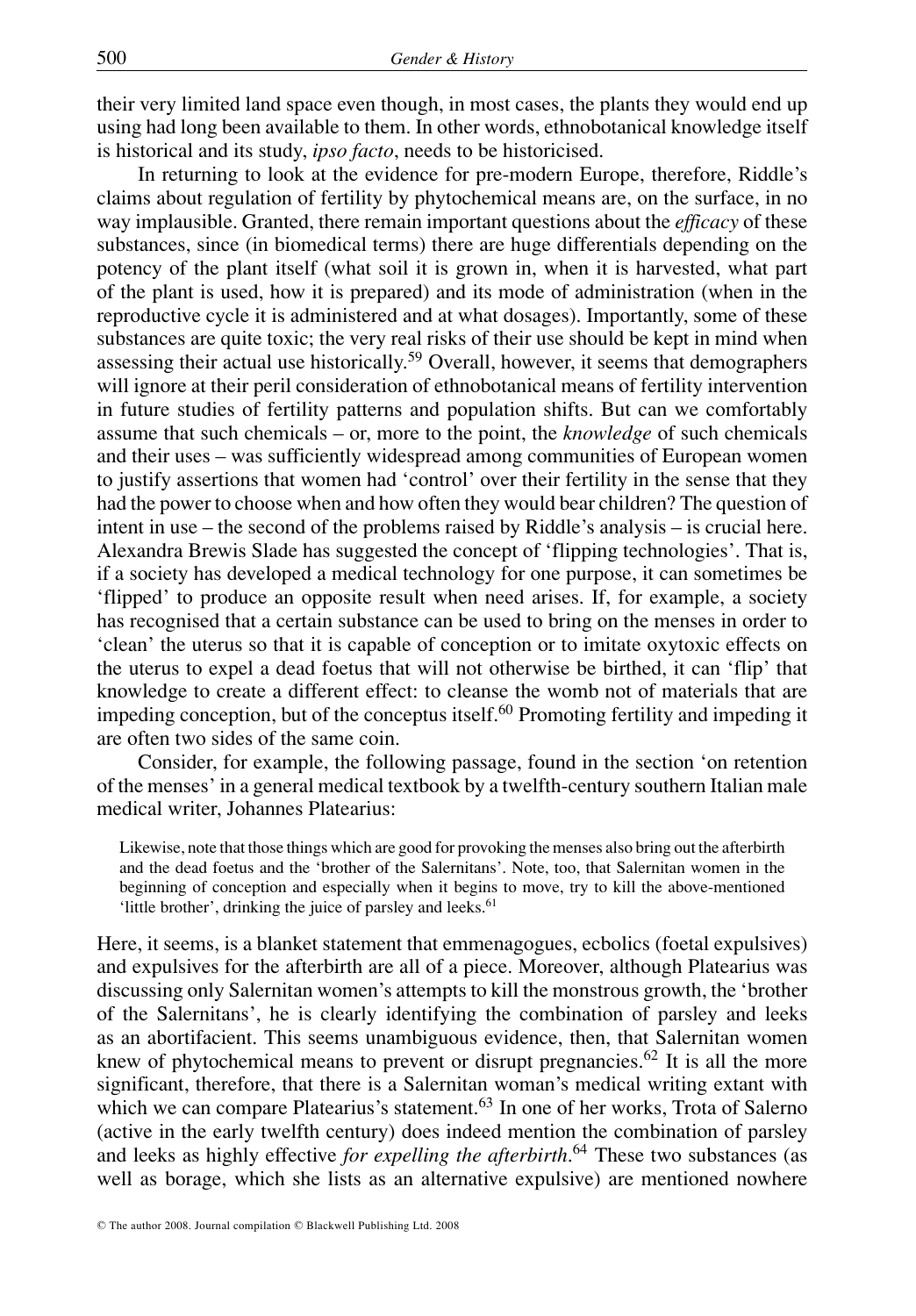else in her writings; hence, we can consider them 'specifics', drugs that have one particular property only.65 Trota also provides a recipe employing willow and rue as an emmenagogue, but she introduces this very explicitly as a means *to promote conception*. <sup>66</sup> In other words, in this extraordinarily important document for women's medical practices – important, for our purposes, because this was a moment both when female empiricism was still valued by male practitioners and when there was apparently no systematic suppression of contraceptive knowledge in medical writings – there is no evidence that either emmenagogues or foetal expulsives were used by women for the purpose of *disrupting* normal fertility.<sup>67</sup> On the contrary, Trota's works seem decidedly pronatalist. While there are characteristics in her writings that demonstrate particularly nuanced understandings of the plight of women wishing to employ technologies of the body to enhance their ability to navigate the patriarchal structures in which they lived – 'faking' virginity, dealing with the pain caused by heterosexual intercourse, improving their appearance through cosmetics – disrupting fertility was not part of Trota's agenda. There is, in fact, no substantive difference in perspective between her work and the major Salernitan (male-authored) writing on pharmaceutics, which mentions many more emmenagogic and ecbolic substances – forty-four in all, more than half of the eighty-one said to have gynaecological or obstetrical properties, and fully 17 per cent of the total 258 substances listed.<sup>68</sup> Eight substances (balsam, borax, dittany, galbanum, rue, opoponax, serapinum and red and white bryony (*viticella*)) are said (as Johannes Platearius had noted) to have the triple function of provoking the menses, expelling the dead foetus and bringing out the afterbirth. Parsley is said to be 'harmful to pregnant women because by its power it dissolves the moorings holding the foetus'. Thus, we have evidence from all three of these writers – Johannes Platearius, Trota and the author of this pharmaceutical text – that parsley is a specific 'abortifacient' in our definition. Yet, like Trota, neither Platearius nor the pharmaceutical author shows any indication of eliding parsley with 'cleansing' substances (those that bring on the menstrual flow or rid the uterus of other waste matter – the dead foetus and the afterbirth). On the contrary, as with Trota, the author of the pharmaceutical text believes that substances that 'clean' the womb often also 'aid the conceptus'.<sup>69</sup>

How can we know, at a distance of close to 900 years, whether some aspect of Trota's work was not suppressed or altered by hostile scribes or editors, or even suppressed by Trota herself who preferred not to put certain aspects of her practices down in writing? In fact we can never *prove* that such suppressions did not happen. But we can acknowledge other corroborating evidence that emmenagogues were not always 'code' for abortifacients. In the fifteenth century, Jeanette Camus was put on trial in Dijon for practising medicine illegally. She recounted that, when she was herself suffering from infertility, she learned an effective remedy from a woman in a nearby town. She now gave the same remedy to other women, along with other *bons remedes pour femmes ` qui ne peuvent avoir leurs fleurs* ('good remedies for women who cannot have their 'flowers' [menses]').<sup>70</sup> Interrogated by the medical faculty of Dijon, Jeannette was expelled from town, not for having trafficked in illicit contraceptives (which the medical faculty could have easily discerned), but simply for not having sufficient theoretical knowledge of medicine, the claim commonly used to run empirics (male and female) out of medical practice. As with Trota, in traditional European concepts of humoral medicine, menstruation was vital both to women's health and their fertility. In the sixteenth century, we can find a German noblewoman saying that, 'for the past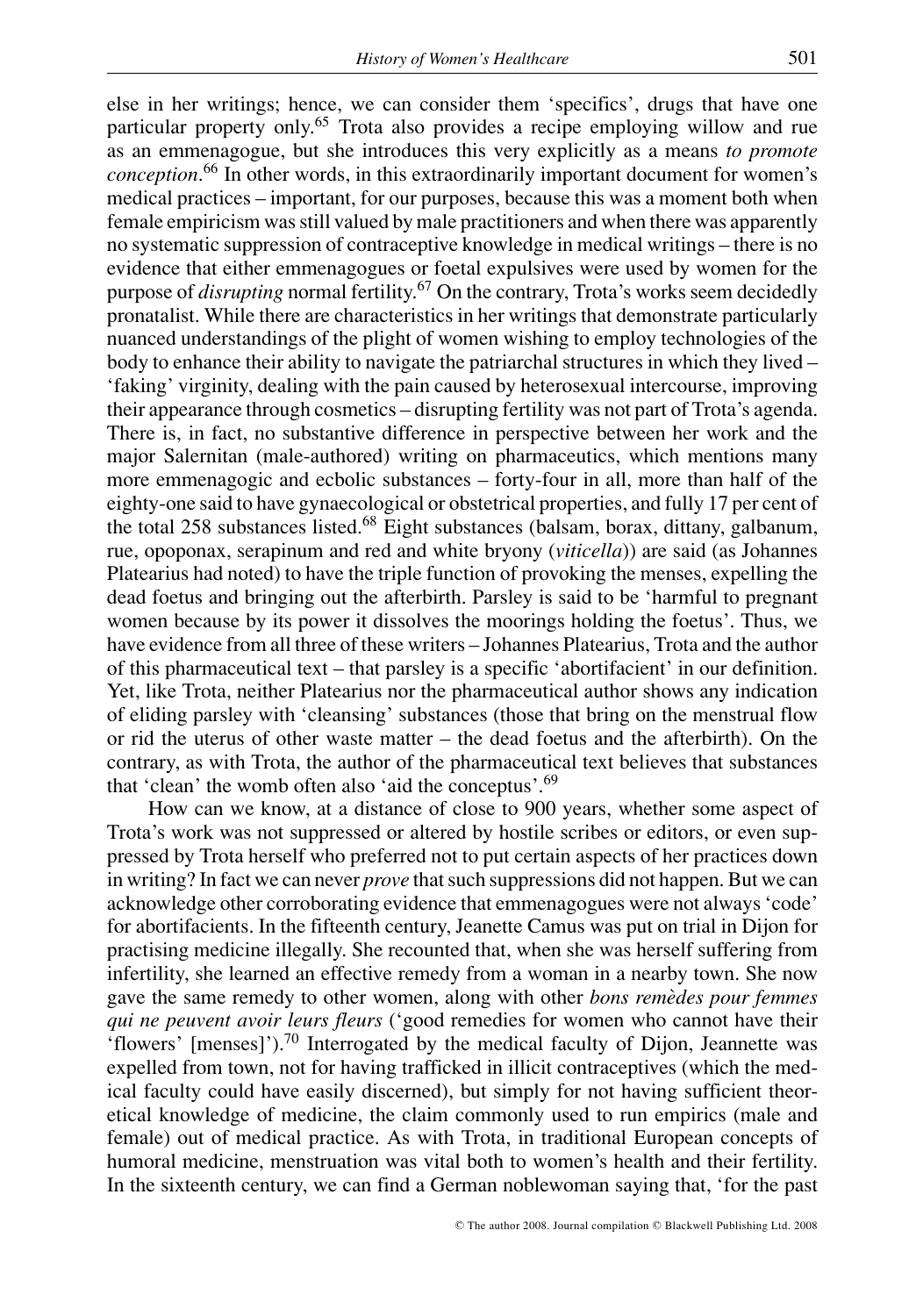two years my feminine obligation [that is, menstruation] has appeared only once in a quarter year and still not had a proper color', while Barbara Duden's classic work on the medical narratives of eighteenth-century women shows how important menstrual regularity remained for women's own perceptions of their health.<sup>71</sup> Once again, anthropological work helps us buttress this interpretation since there is already a rich literature on the notion of 'regulating menstruation', which shows that other cultures likewise employ the notion of 'cleansing' the womb in order to regulate health and/or promote fertility.<sup>72</sup> Most importantly, medical anthropological work shows the extreme lengths women in patriarchal contexts will go to seek fertility when their marriages, economic livelihoods and identities depend on being reproductively successful.73 *Pace* Riddle, not every emmenagogue is *meant* to interrupt fertility and we must therefore be very careful in assuming that we can always infer intent on the basis of what modern western science tells us about chemicals or human physiology.

But surely, one might respond, women could have intuited that whatever 'brings on the menses' also terminates an established pregnancy, that they could 'flip' their knowledge of, say, willow or rue, whenever they wanted. Again, there is no way to *prove* that this did not happen, but it would be well to assess the notion of 'flipping technologies' by tempering it with another concept being developed by cultural anthropologists: the notion of 'persistence of knowledge', that is, how bodies of knowledge – especially in illiterate or marginally literate cultures – are tied to the continuation of *practices* with which the knowledge is linked. If the practice dies out (for example, certain types of hunting), then the knowledge associated with it (say, techniques of tracking) will die out, too.74 The actual ability to *use* fertility-enhancing or -disrupting herbs depends on close knowledge of soils, harvesting times, preparation methods, administration doses, et cetera. For such knowledge to be sustained in an illiterate society would depend on uninterrupted continuation of the practices that generated the knowledge in the first place. Thus, even if (in raw chemical terms) an emmenagogue can be 'flipped' to become an abortifacient, *effective* use of such a substance in this way would entail the continuation of practices by communities that used the technology often enough to keep the knowledge alive.

Literate societies, on the other hand, can to a certain extent preserve knowledge 'out of context' and retrieve it at will, even when centuries separate the author and the recipient. Which brings us to our third question: whether we can see all this fertilitydisrupting knowledge as the exclusive property (and indeed, the exclusive concern) of women, or whether we need to see men as active agents in both its creation and dissemination (as well as suppression). Here, differentials between men's and women's literacy is key. One of the ironic aspects of John Riddle's search for proof that medieval women knew of the contraceptive properties of herbs is his choice of a fourteenthcentury French woman, Beatrice de Planisolles, as one of his main female 'witnesses'. In her testimony before the Inquisition, she described one particular contraceptive practice, stating clearly that it was her male lover who brought a contraceptive device to their sexual encounters, very greedily taking it away with him after each encounter lest she take on any other paramours. She made no claims to having contraceptive knowledge of her own.<sup>75</sup> Her lover, however (who never discussed these encounters in his own testimony), would as a priest have been literate to some degree and might have obtained his knowledge of this contraceptive amulet from written sources. Riddle himself relies on male-authored texts – knowledge as embodied *in books* – for his evidence about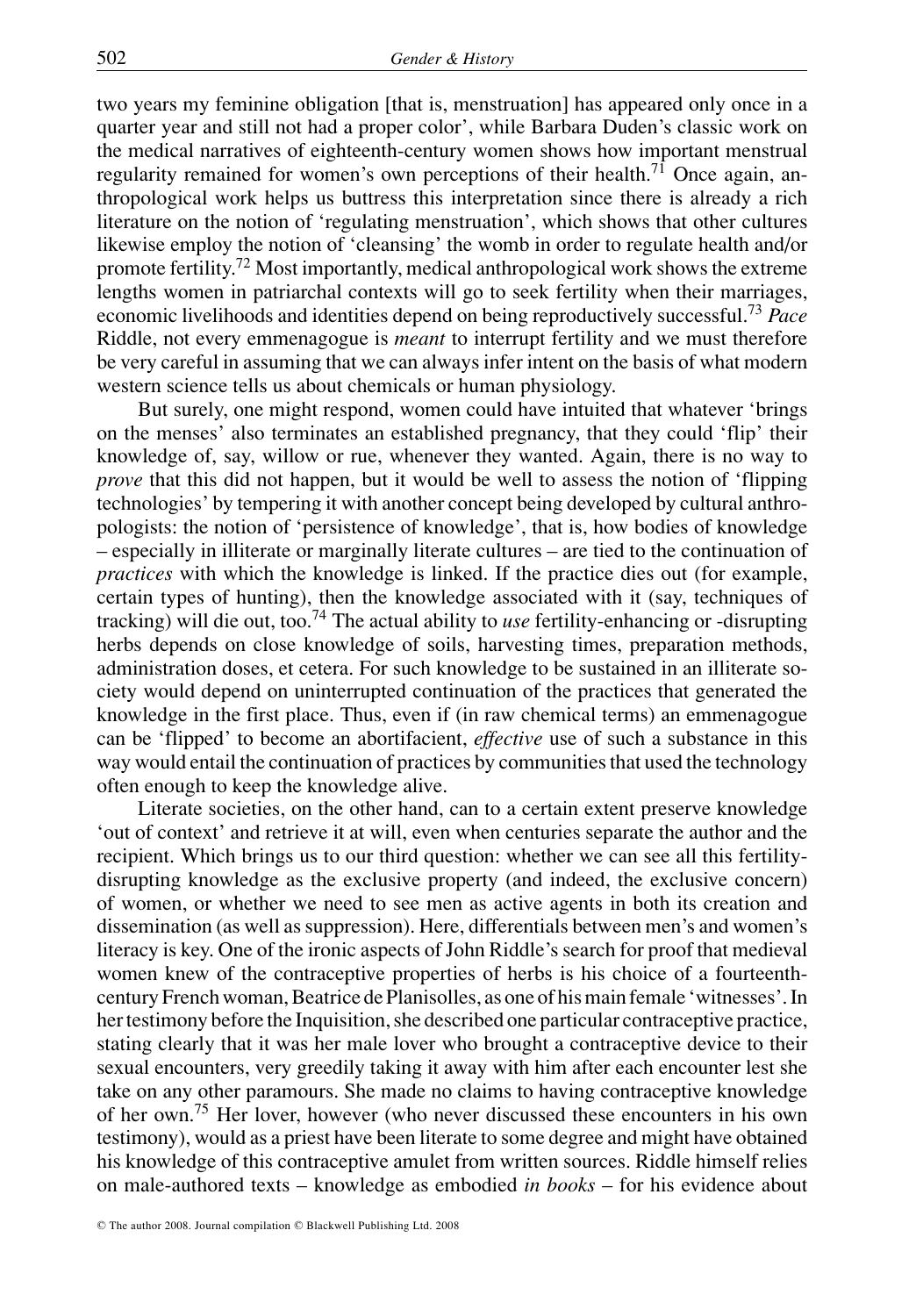contraceptive and abortifacient substances. My own research on women's patterns of engagement with medical books in medieval Europe showed that they only rarely possessed medical books, even when it was evident from other data that they owned Books of Hours and other works of devotion or literature.<sup>76</sup> This is equally true of texts on women's medicine which were only rarely addressed to women and which, even when they did have such audience claims, can be shown to have actually been in men's hands. There is, then, very little evidence that medieval women regularly had access to any of the written texts that Riddle cites.

So what did women in fact know about controlling their fertility in the Middle Ages? I do not pretend to have an answer to this question, but the following evidence (all, in this case, coming from England from the period after the mid-fourteenth century Black Death to the late sixteenth century) suggests that we should be looking beyond the midwives that Ehrenreich and English focused on and see knowledge of fertilitydisrupting substances as circulating in dispersed loci which themselves may have been shifting historically. In the fourteenth century, scribes from London to York put passages describing abortifacients (and a few other topics) in cipher, though they would have been policing male uses of such information since it is highly unlikely that women ever came near these Latin texts.77 A late fourteenth- or early fifteenth-century compiler of a Middle English gynaecological text that addressed a female audience refused to translate the description of abortifacients from one of his ancient Latin sources on the grounds that 'some cursed whore might use it'.78 Emmenagogues, in contrast, were translated in full with no apparent concern about their (mis)use. In the fifteenth century, an English translator of Johannes Platearius's *Practica* altered the passage quoted from the Latin text above to imply that the women use parsley and leeks to perform abortion outright, not simply to eliminate the monstrous 'brother of the Salernitans'.79 Also in the fifteenth century, another English medical writer, although including no recipes explicitly labelled contraceptives and abortifacients, nevertheless added to his text significant numbers of emmenagogues as well as mechanisms to expel the dead foetus, an obstetrical condition he clearly viewed as presenting grave dangers to the woman. He even stated that it was preferable to slay a living foetus when it will not come out than to let the mother die. $80$  Claiming that he had composed his text so that women could use it themselves (in fact, he clearly meant it also for male practitioners like himself), he expressed no concern about the knowledge of emmenagogues or foetal expulsives being misused. An ecclesiastical court case from York in 1509 involved the alleged father seeking to procure an abortion, not the pregnant woman herself.<sup>81</sup> In 1530, a case was brought before the ecclesiastical court in the diocese of Lincoln involving one Joan Schower, pregnant out of wedlock. By the time she was examined by midwives, she was found no longer to be pregnant. She told them that she had been pregnant but had taken an abortive potion, which was apparently effective. She had had two previous children out of wedlock, though it is unclear whether she had tried and failed to terminate those pregnancies or simply did not try at all.<sup>82</sup> In the same year, also in Lincoln, one John Hunt was accused of persuading Joan Willys, his live-in domestic servant and now fiancée, to take 'certayn drynkes to distroy the childe that she is with'. $83$  A licence for English midwives, which dates from 1588, listed as one of several injunctions that the midwife 'shall not give any counsel or minister any herb, medicine, potion or any other thing to any woman being with child whereby she should destroy or cast out that [which] she goes with [that is, the foetus she is carrying] before her time'. $84$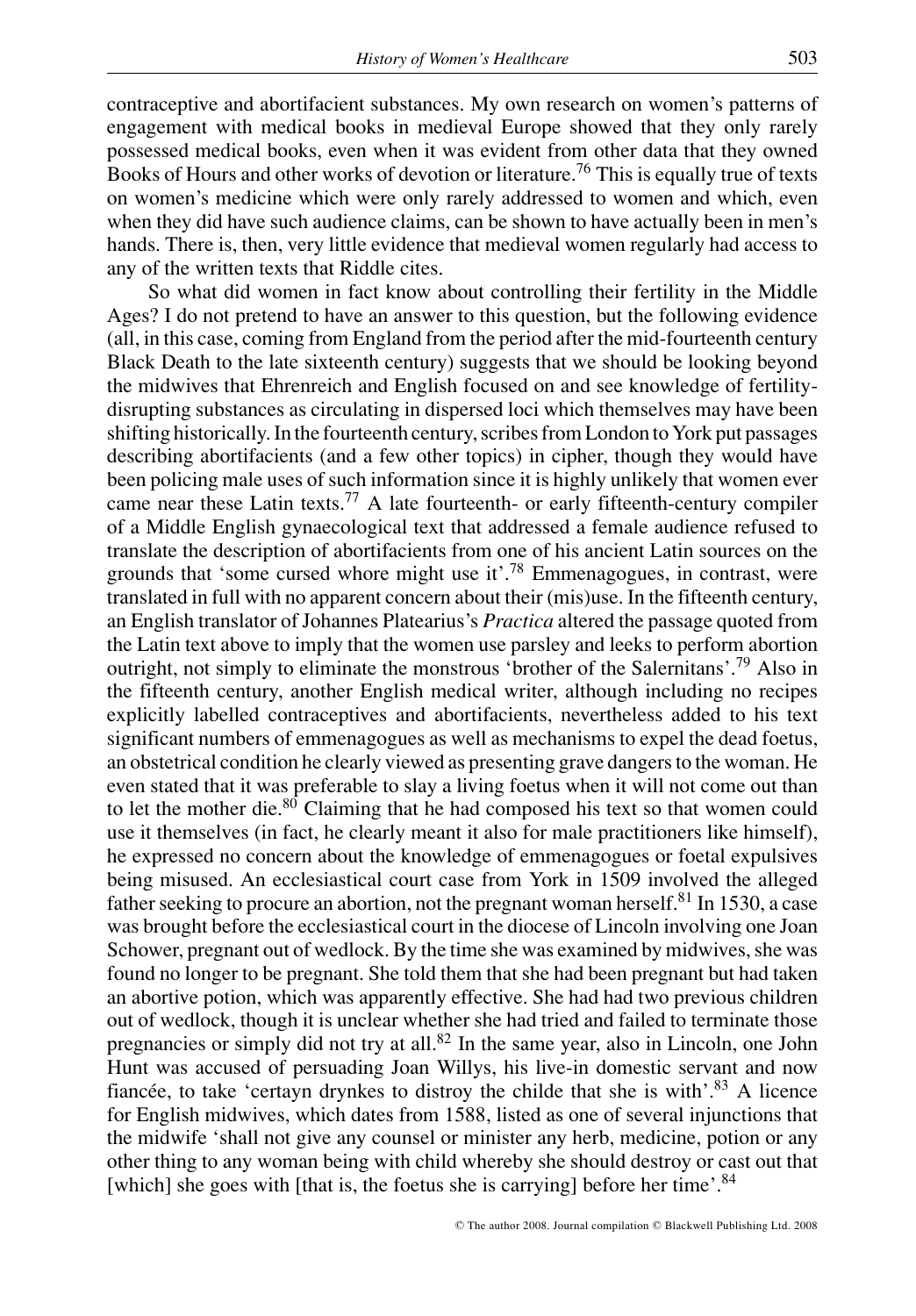As in twelfth-century Salerno, there seems to have been no particular concern about misuse of emmenagogic substances. There was information on abortifacients in circulation, though such knowledge (or fear of such knowledge) seems to have been widely dispersed among prostitutes, male clerics, unmarried women and unmarried men. Only the last item mentions midwives as a source of such information, and it is the sole proof cited by Riddle that midwives were a regular repository for such knowledge. $85$  I suspect, however, that this concern arose out some particular historical circumstance rather than a long-standing suspicion. Licensing of midwives had started on the Continent in the fourteenth century in France and the fifteenth century in the Low Countries and German territories. Although we have yet to discover the text of any of the early French licences, they are readily available from the other areas that practised licensing. None that I have examined says a word about contraceptives or abortifacients prior to the later sixteenth century, and this despite the fact that moralistic concerns overwhelmingly guide the character of the oaths midwives had to take, first and foremost the requirement that the midwife treat all women in need, whether they be rich or poor.<sup>86</sup> In 1496, Kramer and Sprenger argued in *The Hammer of Witches* that the 'cure' for midwives' superstitious practices was rigorous enforcement of licensing, and David Harley has suggested that it was precisely the assurance of morals provided by licensing that kept midwives relatively immune from witchcraft accusations.<sup>87</sup> Licensing came later to England than elsewhere in northern Europe, being first documented in London near the beginning of the sixteenth century. The widely travelled medical writer Andrew Boorde in his 1547 *Breviary of Health* cites concerns about medical incompetence and immoral or superstitious practices in calling for more systematic emulation of the licensing practices of the Continent. Yet neither in Boorde nor any other evidence we have for licensing prior to 1588 (including the full text of the earliest known English midwife's license, which comes from the diocese of Canterbury in 1567) is there any mention of abortifacients.<sup>88</sup> Apparently, something had happened by 1588 to make provision of abortifacient knowledge by midwives a new concern.89

If it is not midwives who were chiefly responsible for dissemination of abortifacient information, was it laymen and -women who were 'flipping' technologies they have encountered through various avenues, including books? I would be hesitant to say that this new concern was tied to women's (including midwives') increased literacy in this period. Women (particularly those of the upper classes) quite suddenly became major collectors of medical recipes in the late fifteenth and sixteenth centuries, though the few studies that have thus far been done on these widespread collections show no particular concern with mechanisms for disrupting fertility.<sup>90</sup> Laywomen may have also been reading newly published midwifery texts by this period, though these, too, did not include abortifacients so labelled.<sup>91</sup> What might the circumstances be that cause shifts in the development and circulation of contraceptive knowledge? Narratives in the history of European and North American contraception have stressed moments of suppression of such knowledge, but I believe we should be looking more closely at where this knowledge on the workings of the female body came from in the first place. In a richly documented study, Cornelia Dayton Hughes showed some years ago how the increasing availability of commercially produced products facilitated Hannah Grosvenor's decision, in mid-eighteenth-century Connecticut, to 'take the trade', an otherwise undescribed commercial abortifacient that her lover pressed upon her. He had obtained this from a male practitioner, who later performed a manual abortion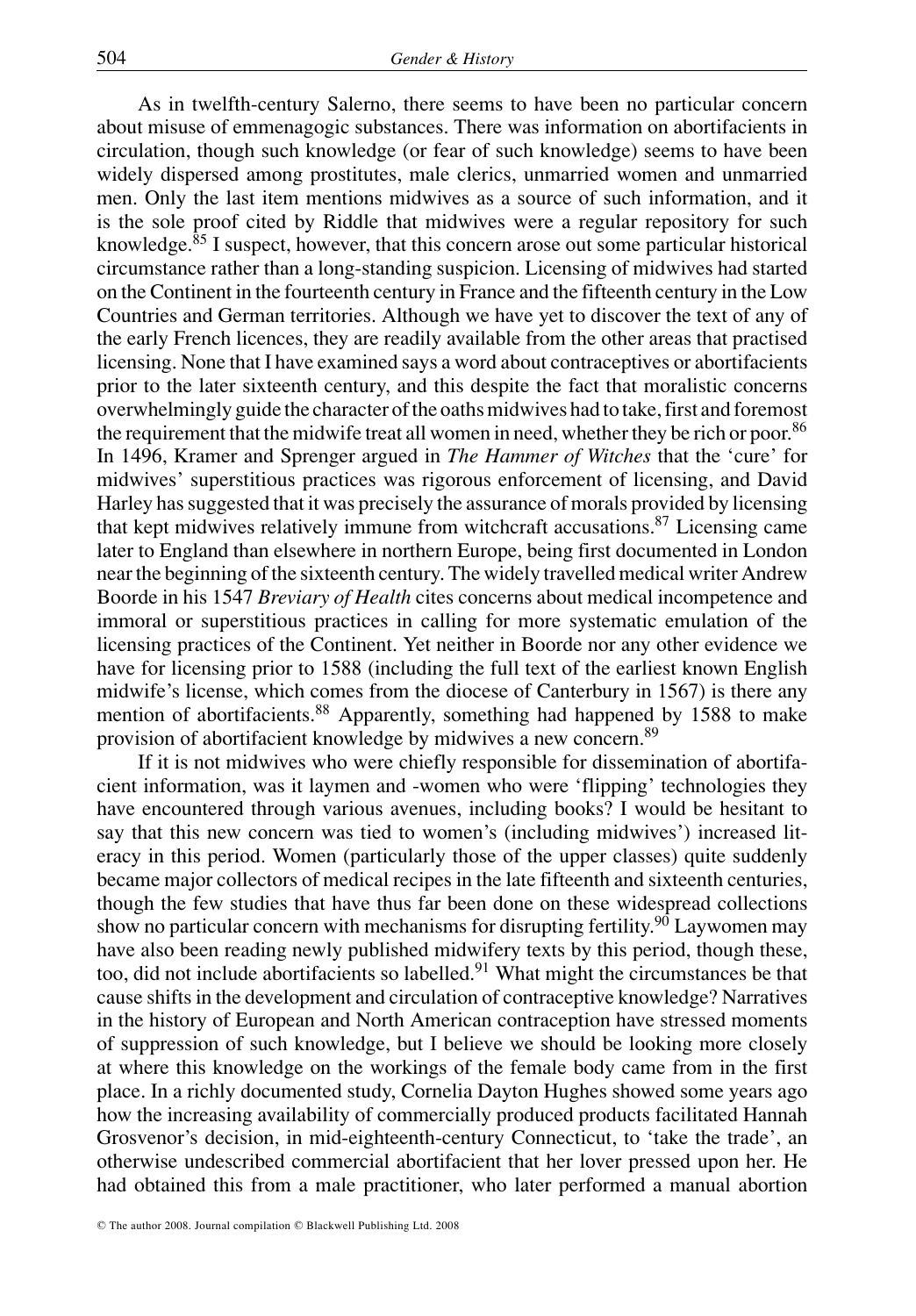when the product failed to do its work.<sup>92</sup> As Dayton Hughes shows, these botched attempts at abortion (Grosvenor soon died because of the manual intervention) would probably not have happened in an earlier generation when social mores would have made marriage the normal resolution of such a situation. In this new period of social mobility, Grosvenor's lover saw medical technology as a way out.

Slavery is another context in which desperation seems to have led to creative (and perhaps dangerous) experimentation. Londa Schiebinger has studied use of the 'peacock flower' (*Poinciana pulcherimma*) as a contraceptive/abortifacient by enslaved women in the eighteenth-century Caribbean.<sup>93</sup> Equally intriguing is the work of Liese Perrin, who creatively reconstructs the contraceptive practices of slave women in the southern United States through evidence from the Works Progress Administration (WPA) narratives recorded in the 1930s. She found evidence for the use of cotton root as a contraceptive by slave women. Perrin's study is also particularly persuasive because she combines narrative testimony with demographic evidence that shows wider birth spacing than can be explained by documented lactation habits. She notes that men as well as women knew of the contraceptive properties of cotton root.<sup>94</sup> This is an important observation since, in modern ethnobotanical studies, cotton root is also used as a male contraceptive.<sup>95</sup> Perrin's evidence is not persuasive, however, that American slaves brought this contraceptive knowledge over with them from Africa and had been using it systematically for centuries rather than rediscovering it in the American context. Had they done so, one would have expected reduced fertility among slave women throughout the seventeenth to nineteenth centuries rather than just near the end of slavery.

As Perrin's work on American slavery shows, assessment of historical uses of fertility disrupters is best done in the context of demographic analysis, where we can move beyond individual anecdote to look for cumulative evidence for changes in fecundity and proof whether the causes of such changes are deliberate or accidental. My survey of the available literature for medieval Europe shows attempts to disrupt fertility, but undercuts Riddle's assumption that *biochemical* means were most relied on and that this knowledge was primarily the property of women. True, we do find occasional statements about 'womanly arts' of limiting fertility. A later thirteenth-century treatise on generation, for example, the pseudo-Albertus Magnus *Secrets of Women*, mentions that prostitutes and other women are 'learned in this wickedness' of inducing abortions.96 But, to date, I have found no consistent evidence of the efficacy of herbal preparations. Indeed, infanticide and beatings of a pregnant woman deliberately intended to induce abortion would seem, on the current evidence, to be more common.<sup>97</sup> In the western Alps (modern-day south-east France and north-west Italy) in the fourteenth and fifteenth centuries, Pierre Dubuis counted a total of 2,523 fines levied by the chatelain of the Count (later, Duke) of Savoy, thirty-nine of which had to do with cases of some kind of 'refusal of the child'. Only one case concerned contraception: a woman from Aoste was fined for allowing another woman to 'put on her a certain bone, because of which no woman is able to conceive'. Whether we interpret this as a magical ritual or simply the wearing of some kind of amulet, in neither case does it prove effective knowledge of the chemical properties of plants. Nor is there much evidence for knowledge of abortifacients. In the fifteen cases found (three of which involve two different parties being fined), there was no mention of 'potions of sterility' and only one person was explicitly accused of 'procuring' an abortion. Besides one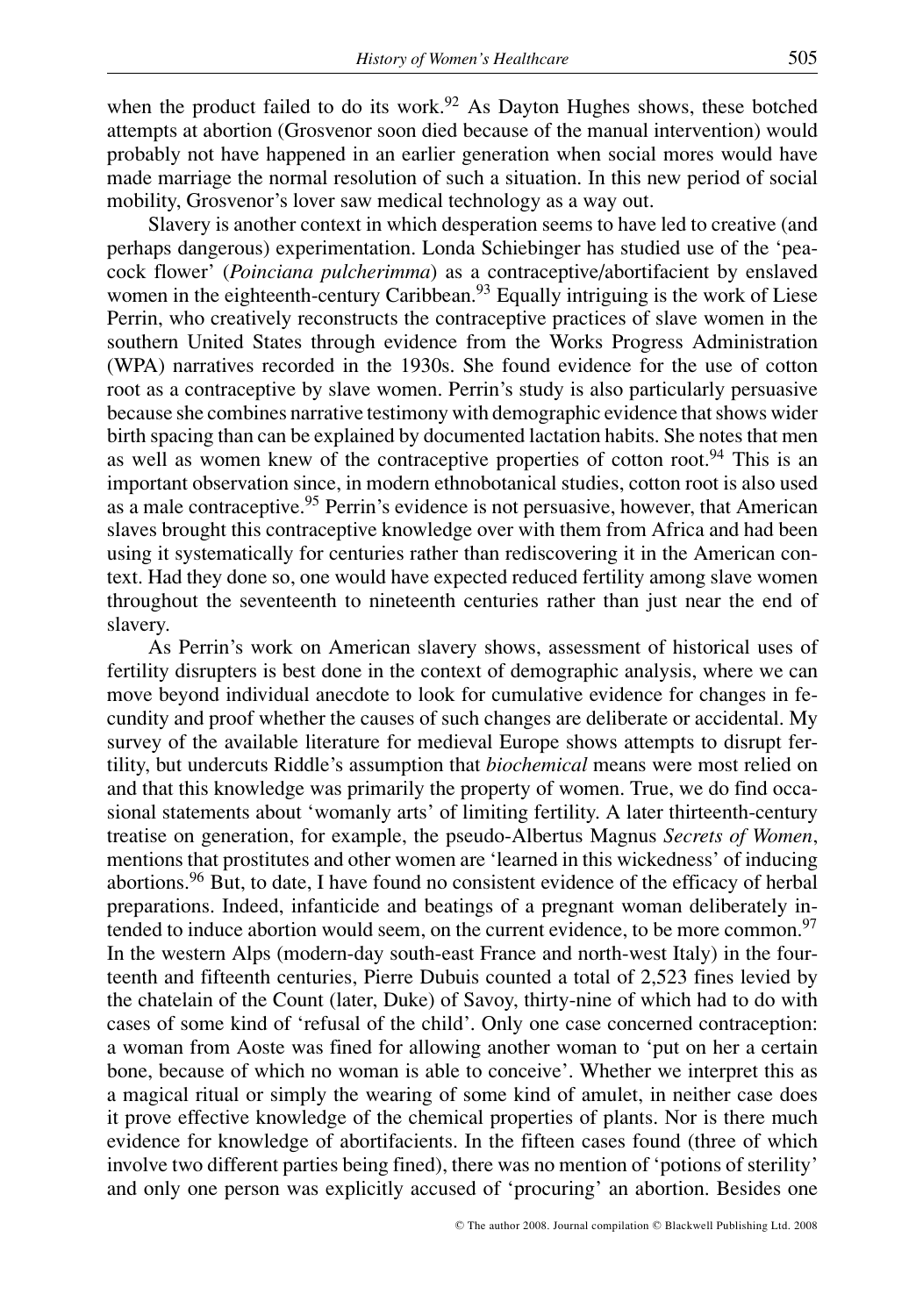curious case of a woman being fined for bathing in a certain fountain while pregnant, all the cases involved physical violence against the pregnant woman, usually beatings. Not surprisingly, most seem to have involved violence instigated by a man: a father beat his pregnant daughter, a husband beat his adulterous wife. But one, perhaps two, cases involved beatings by the mother of the pregnant woman. Although the likelihood is that most of these attacks were hostile (and so generated the attention of the court because they were deemed criminal acts by the woman herself), the possibility remains that some of them involved the woman's participation and therefore consent. One woman was fined twice for making what was apparently deemed a false accusation against a priest that he had made her 'take a dangerous jump and made [her] do evil [to her] child' $.^98$ 

In his study of medieval demographic attitudes, Peter Biller found that awareness of and debates about population size became increasingly common among learned (male) commentators from the mid-thirteenth century onwards. Contraceptive practices may have been employed with the deliberate intent of controlling overall population size. Importantly, he suggests not biochemical means of fertility disruption as the major driver in this process, but *coitus interruptus*, a necessarily male-controlled form of contraception.<sup>99</sup> Other evidence shows an increasing awareness of the growth in European populations and a curiosity (and after the Black Death, an anxiety) about generation and reproduction.<sup>100</sup> Nevertheless, the escalating population rates in high medieval Europe were clearly curtailed in the fourteenth century by famine and plague, not by contraception. As Judith Bennett has shown, prior to these Malthusian checks, communities in England had taken into their own hands the policing of sexual activity among poorer women whose offspring, should they be conceived out of wedlock, would add to already straitened communal burdens.<sup>101</sup>

I suspect, therefore, that knowledge of contraceptives and abortifacients, rather than being a readily transmitted body of knowledge among women, was instead a topic on which there was much lore in common circulation, but also much uncertainty, with the result that few people could consistently rely on effective knowledge when they needed it. Medical texts were full of remedies intended to function as emmenagogues or foetal expulsives. And medical men were sometimes consulted, if only surreptitiously, for information that would aid women in terminating unwanted pregnancies.<sup>102</sup> Indeed, it was not unheard of for medical writers to recommend contraceptives – clearly labelled as such and Christian precepts not withstanding – on the argument that some women, incapable (whether for social or economic reasons) of abstaining from sex, nevertheless should not bear children lest a pregnancy kill them.<sup>103</sup> Yet it is not at all clear how consistently effective such knowledge was. The most widely circulating medieval texts on women's medicine, the so-called *Trotula* ensemble, included contraceptives explicitly labelled as such, but these were amulets which, from our perspective, could have had no more than a placebo effect.

Methodological tools to explore the questions raised by Bennett and Biller are still lacking. But let me close with one particularly brilliant and subtly argued study of fertility interventions at the end of the medieval period by the French historian, Christiane Klapisch-Zuber: 'The Last Child: Fecundity and Aging among Florentine Women in the Fourteenth and Fifteenth Centuries'.<sup>104</sup> Using a sample of forty-four upper-class couples who lived at least until the woman reached the natural end to fertility (estimated for her purposes as age forty-five), Klapisch-Zuber found that these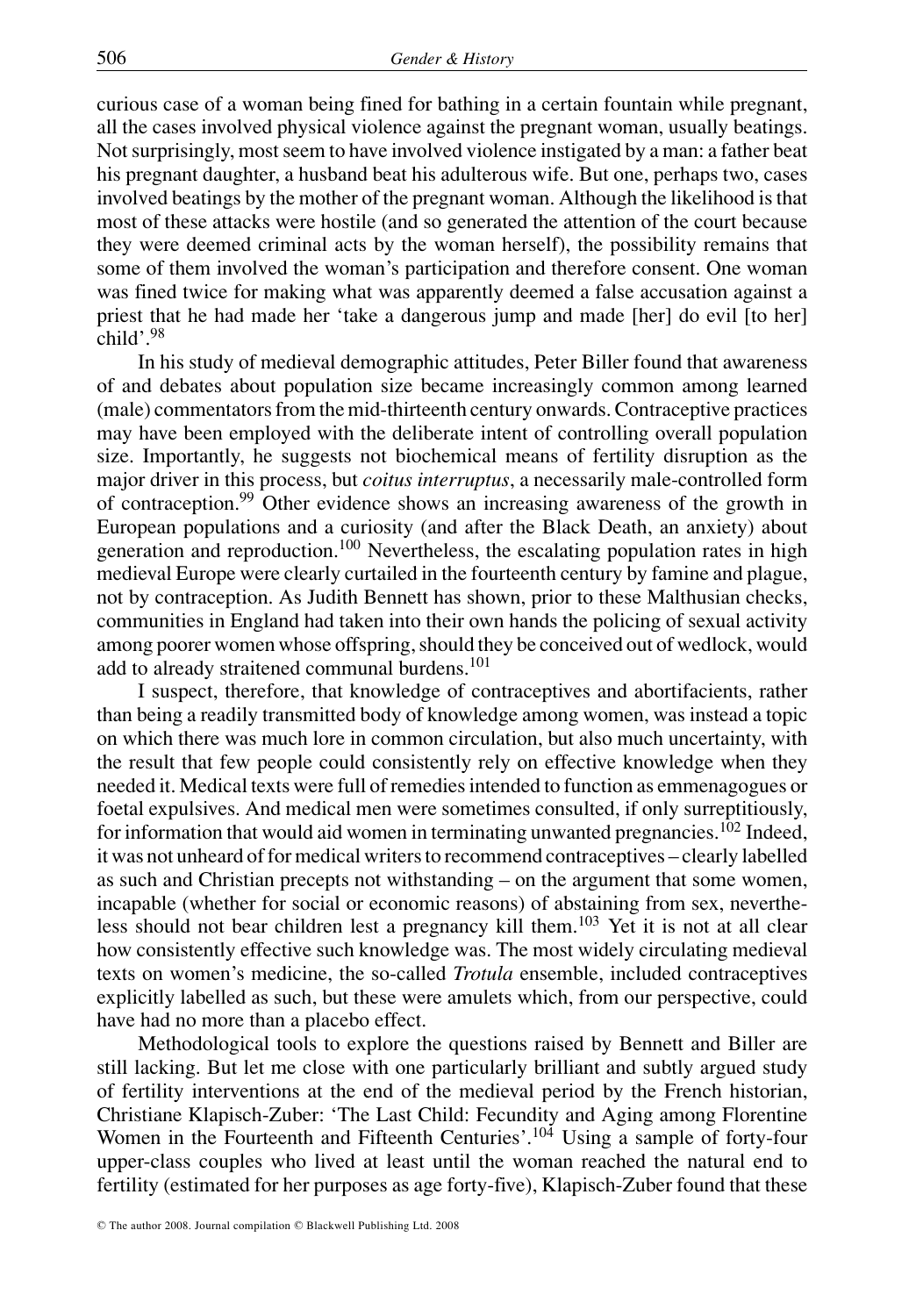women had, on average, eleven children each, a quite high fertility rate abetted both by early marriage (average age at first marriage for women was seventeen) and by use of wet-nurses. Klapisch-Zuber also discovered that most of these women *stopped* having children at least ten years before natural fertility would have ended. Medical conditions resulting from prior births may well have been a factor but, by analysing the sex of the last two children, Klapisch-Zuber found what seems to have been a deliberate tendency to stop childbearing after birth of a male. In other words, couples decided they had 'enough' children when they had a sufficient number of male heirs. Klapisch-Zuber's essay is powerful evidence for interests in alternately promoting or curtailing fertility and, apparently, the existence of effective knowledge of how to effect the latter. Yet frustratingly Klapisch-Zuber hesitates to propose *how* this marked falling off in fertility was achieved – was it by the use of contraceptives? or simply cessation of potentially reproductive heterosexual relations? This is where we need a gendered approach to the epistemology of women's healthcare: if we simply *assume* that it must have been women's knowledge of contraceptive botanicals that produced this effect, then we may be prematurely foreclosing exploration of the demographic effects of male homosexuality, which is now well-documented for Florence in this period, or the practice of coitus interruptus.105

Perhaps instances of failed contraception and abortion, or those of women turning to men for contraceptive knowledge or even violent disruption of their pregnancies, are cases where individual women (often young and poor) were not sufficiently connected to female networks that would have given them the knowledge they needed.<sup>106</sup> Even in the context of modern westernised societies where contraceptive knowledge and materials are readily available, unintended pregnancies still occur. In other words, I do not pretend that my few examples questioning medieval women's knowledge of contraceptives or abortifacients constitute conclusive proof that no such knowledge was available prior to the modern period. But I am stressing that we need to weigh *all* pertinent evidence carefully, keeping in mind motives (of men as well as of women) as much as materials or methods. Comparison with the findings of medical anthropology will be crucial in this endeavour. Not only have medical anthropologists already theorised the concept of 'regulating menstruation' – deliberately interfering with menstrual function for both contraceptive and pronatalist ends – but they can also provide us with important data on how botanical substances with fertility-disruptive properties have been discovered in other times and places and how such knowledge is deployed in gendered frameworks.<sup>107</sup> They have also offered us acute analyses of the circumstances in which contraception or abortion is eschewed for infanticide, whether active or passive.108 Thus, when we turn back to exploring contraceptive or abortifacient knowledge and practices in historical societies, we can do so with better awareness of the range of possible ways gender can inform reproductive possibilities and why, in some circumstances, it seems to be men who have (or are expected to have) greater expertise or responsibility in controlling fertility.<sup>109</sup>

## **Conclusions**

There has been much excellent work in the field of women's medical history – medicine of, for, and by women – in the past three decades, ranging from edited texts to biographies; from studies of the legal repression of abortion in nineteenth- and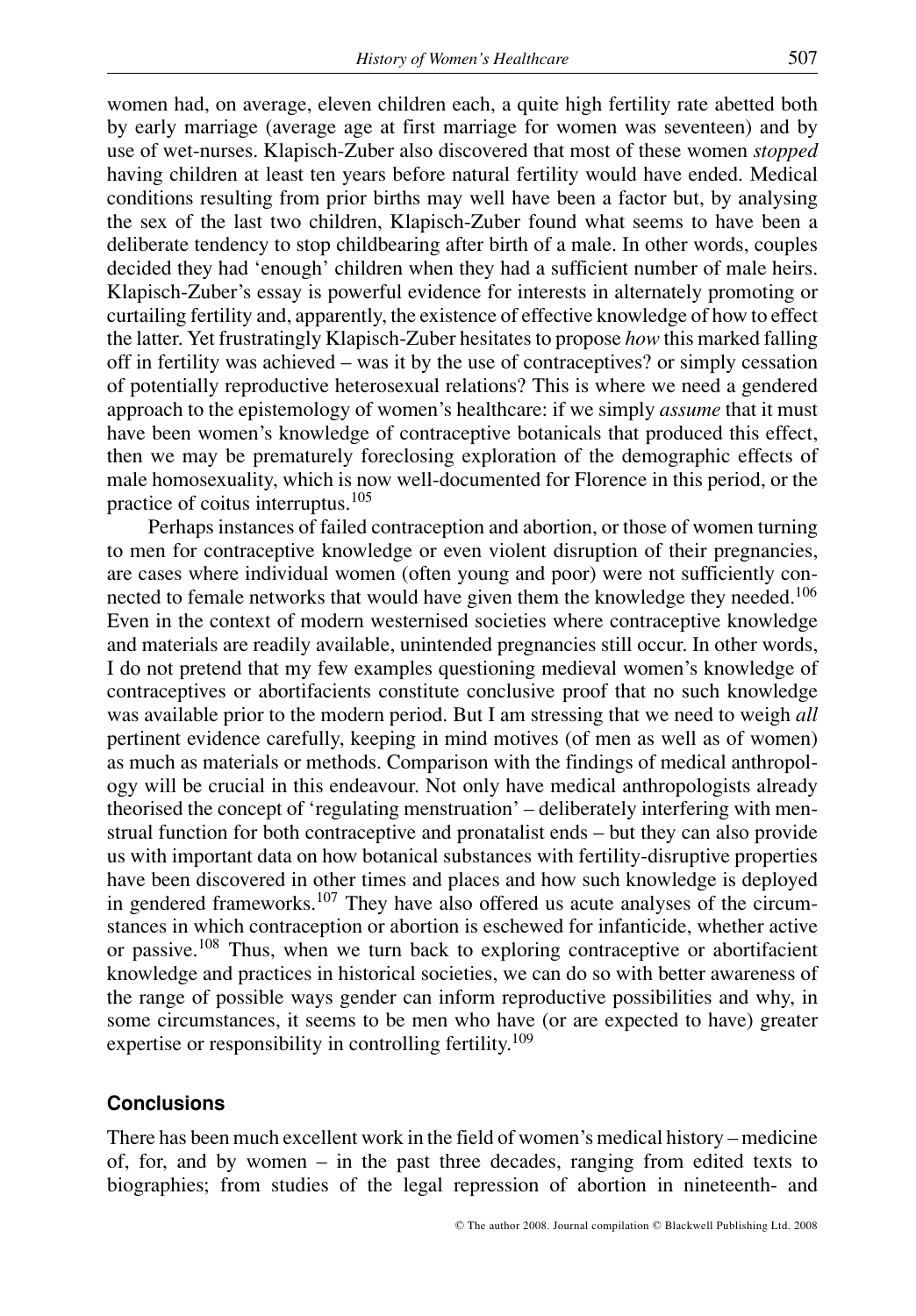twentieth-century America to the development (and collapse) of the 'estrogen paradigm' in women's healthcare.<sup>110</sup> As rigorous and insightful as such work is (particularly for the modern period), there has been a surprising lack of coherence to the field. It has been my argument here that there are crucial elements of this history we have overlooked by focusing perhaps too exclusively on *women* and not seeing the ways in which the creation of epistemologies on the female body are not limited to those who inhabit female bodies. Even in such a historically female-dominant area as midwifery, we need to explore how midwives (male or female) contested epistemologies and standards of care among themselves. Already, in 1331 in Marseilles, female midwives on their own initiative called in a male barber-surgeon 'who was experienced in this' when a foetus needed to be extracted from its dead mother. A legal case in 1403, also from Marseilles, hinged on the disputed intervention for a case of retained placenta which escalated – not along a male–female divide, but one of religion – into a fierce accusation of murder.111 Questions of how obstetrical knowledge is developed and then best transmitted are likewise of great import to the careers of the early modern female midwife-authors, Justine Siegemund in Prussia and Madame du Coudray in France. Contested epistemologies and scientific ways of knowing have animated scholarship in the history of science for many years, and it would be good to bring these same questions of empiricism, experimentation and social worlds of knowledge construction to bear on the development of obstetrical knowledge. Laurel Thatcher Ulrich's study of the Maine and Massachusetts midwife Martha Ballard showed with great nuance how a female practitioner in Revolutionary New England could carve out a medical practice in concert (and occasionally in rivalry) with male practitioners, recognising that she herself could learn from the anatomical skill of a male physician.<sup>112</sup> Just as Katharine Park recounts how the traditional perspective of the history of anatomy as a masculine project (males being both the presumed objects and the subjects of such investigations) blinded her to 'the ubiquity of women's bodies in [her] sources', $^{113}$  so I would argue that the historiographical inclinations spawned by the Ehrenreich and English narrative about the history of women's medical practices have had profound effects in stymying a range of questions that, in my opinion, we should be asking. The roles, indeed the very existence, of medieval midwives, the involvement of men in childbirth and women's healthcare more generally, and the history of women's knowledge of, and control over, contraceptive and abortifacient knowledge, have all been neglected because we have been working with a mythology of a golden age that no data has supported.

In Kuhnian terms, are we trying to 'save the system' by ignoring anomalies in a failing paradigm? I would certainly not suggest that the evidence I have presented here proves that we are ready for a paradigm shift. But we are ready, I believe, to interrogate more systematically the creation and dissemination of medical knowledge and practice *as a cultural artefact* rather than a biologically based, and therefore static, set of instincts. In doing so, we can better see where historical change in healthcare lies. Gender then becomes the historical variable itself, one among several elements at play in the formation of technologies of the body. Gendering our analyses of women's healthcare in the west also opens up opportunities for a richer and more productive dialogue with the histories and anthropologies of other places of the world. The medical anthropologist Marcia Inhorn has produced a fruitful synthetic analysis of more than 150 different anthropological ethnographies of women's healthcare and what they can tell us about the varieties of women's experiences with bodily dysfunctions and the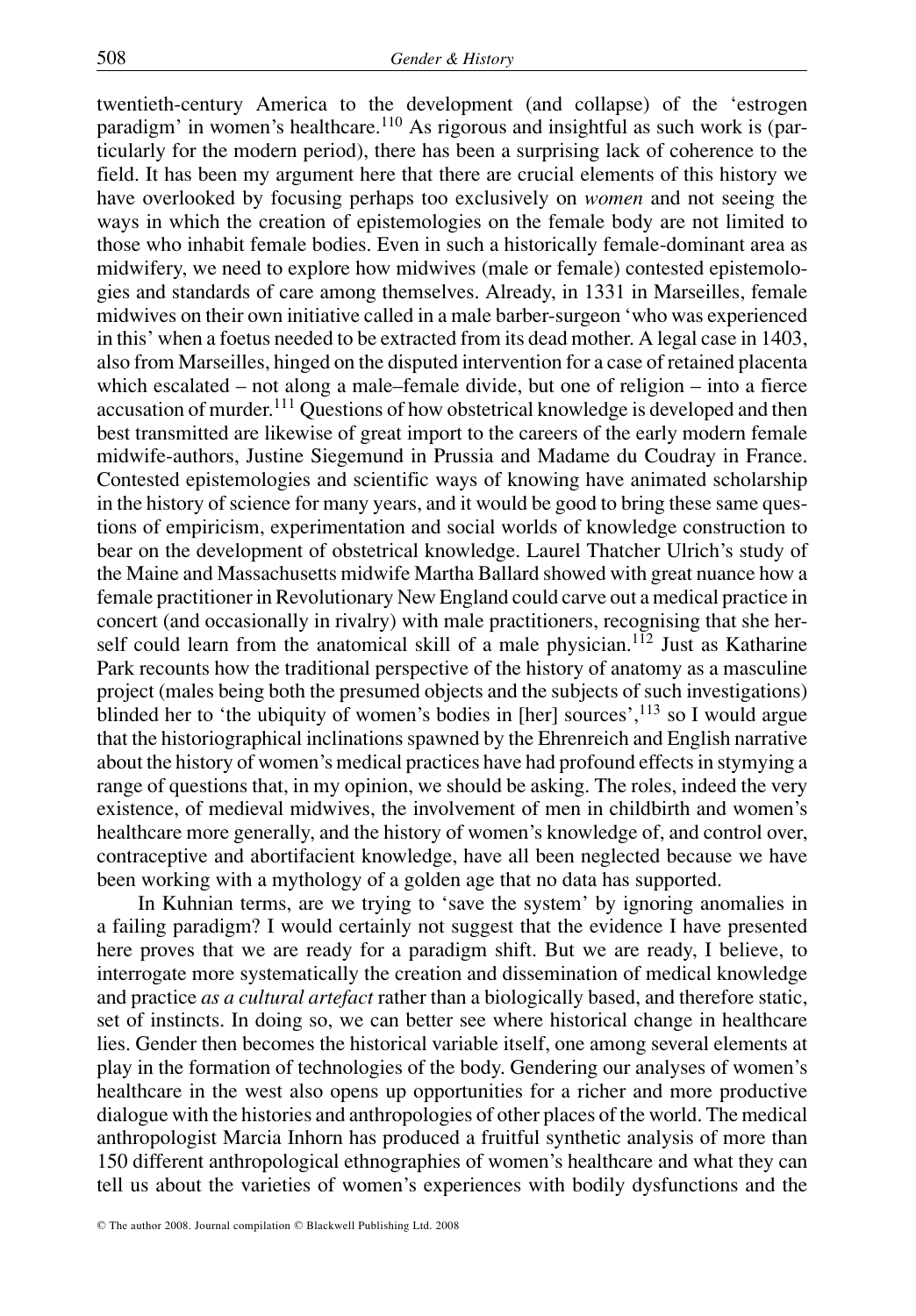range of desired interventions women are willing to pursue. Indeed, she argues that such observation- and interview-based assessment can tell us things about women that have largely been foreclosed by the success of the biomedical paradigm in the west.<sup>114</sup> Even if many of those anthropological studies are grounded on areas that have already felt the imprint of colonialism (which often imposed European concepts of how medicine ought to be gendered), I believe we can still find enough variety in women's differing experiences to inform our historical understanding.

Ironically, then, it might be argued that gender has been *too much* a focus in the history of women's healthcare. There is an important debate beginning now in medical history about what might be called 'the obstetrical transition' – that is, how the radical reduction in maternal and neonatal mortality was achieved in western countries over the course of the nineteenth and twentieth centuries. The Ehrenreich and English thesis that the masculinisation of midwifery was uniformly a bad thing for women (primarily for women as practitioners, but also for women as patients who lost the emotional comfort of an all-female milieu of ritual and support and who were subjected to sometimes cruelly invasive procedures) is a red herring in two respects: it not only exaggerates the English case, as I have already explained, as if it were typical of European traditions generally (female midwives were nowhere else as disenfranchised or circumscribed as they were in England and the United States), but it also occludes attention to how the radical changes in obstetrical outcomes in the modern period have in fact occurred.115 Several historians have begun to address this question with great nuance and they are finding that much hangs precisely on these questions of education and professionalisation, with gender differentials being perhaps secondary.<sup>116</sup>

It matters that we get these stories right – or at least that we can say with conviction that we have brought all the historian's tools to bear on these questions. Of all the historical traditions, only China rivals the west in the richness and depth of its historical record in the field of women's health.<sup>117</sup> But it is western medicine, in its various manifestations, that is being adopted now as global, intersecting with and sometimes overwhelming indigenous local practices of great age and complexity. Western historical narratives therefore need to be closely scrutinised not only for their own sake, but also for their implications in setting agendas for health policy in the future. The 'safe motherhood' programmes, which have been going on under World Health Organisation sponsorship since the 1980s, take modern western maternal mortality rates (which might well be the lowest rates ever achieved by human populations) as the goal towards which developing nations should strive. Reducing maternal mortality seems an unquestionably noble goal, but there are huge questions whether that goal is to be achieved through relatively straightforward educational programmes like teaching traditional birth attendants the principles of germ theory and asepsis or through massively intrusive and technologically complex surgical interventions that underlie the astronomical rates of Caesarean section seen now in many westernised countries.<sup>118</sup> One could make similar arguments about the contemporary political and economic implications of issues like birth control, bioprospecting for botanicals for their potential clinical uses and other issues addressed in this essay. The example of HIV/AIDS alone is a chilling reminder of how a worldwide pandemic has developed under the nose of a health infrastructure fully capable, in terms of its science, of understanding and treating (even if not yet curing) the disease, only to lack enough of a basic understanding of gender relations to have foreseen the devastating consequences of the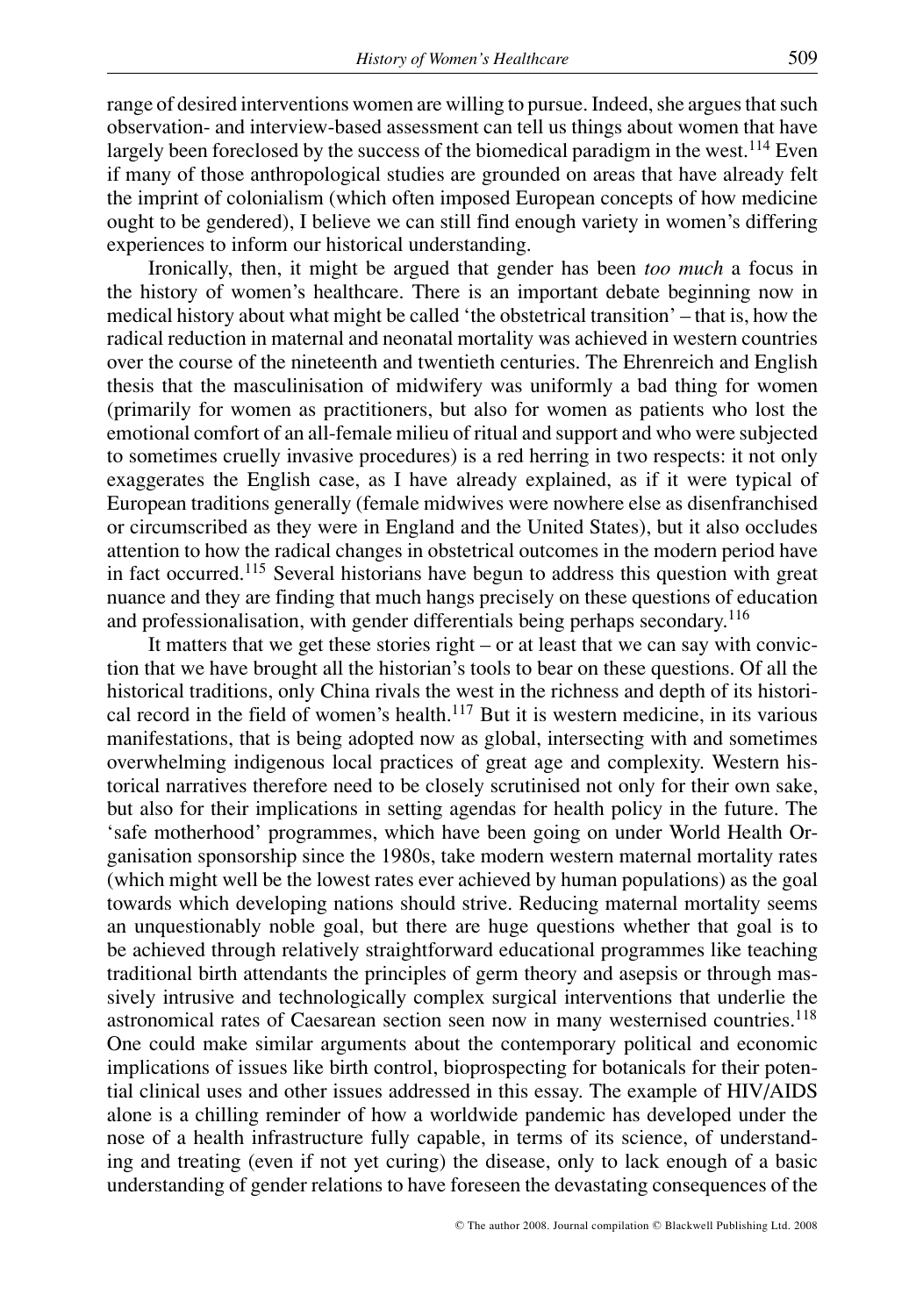disease for women.<sup>119</sup> For all of these urgent concerns, history matters, gender matters and women's healthcare matters. We have much yet to do.

#### **Notes**

My deepest thanks to the participants in the symposium held at Cambridge in March 2007 for their generous comments on a much earlier draft of this essay, and especially to Garthine Walker and Alex Shepard for their insightful suggestions for revision. A very special *kudos* to Alexandra Brewis Slade for sharing her thoughts on the genesis and circulation of contraceptive knowledge in the context of larger demographic forces.

- 1. To date, the only attempt at a synthetic history of this period in American women's history is the anthropological study: Sandra Morgen, *Into Our Own Hands: The Women's Health Movement in the United States, 1969–1990* (New Brunswick, NJ: Rutgers University Press, 2002). For references to key primary sources for this period, see the syllabus for the course 'The Women's Health Movement in the 1970s', taught at Yale University by Naomi Rogers, available online at <http:/www.nlm.nih.gov/hmd/ collections/digital/syllabi/rogers2.pdf> (accessed 19 June 2005).
- 2. A comprehensive list of such work would go on for pages. A representative sampling might include Regina Morantz-Sanchez, *'Conduct Unbecoming a Woman': Medicine on Trial in Turn-of-the-Century Brooklyn* (New York: Oxford University Press, 1999); Wendy D. Churchill, 'The Medical Practice of the Sexed Body: Women, Men, and Disease in Britain, circa 1600–1740', *Social History of Medicine* 18 (2005), pp. 3–22; Wendy D. Churchill, 'Bodily Differences? Gender, Race, and Class in Hans Sloane's Jamaican Medical Practice, 1687–1688', *Journal of the History of Medicine and Allied Sciences* 60 (2005), pp. 391–444; Diana Wales, 'Equally Safe for Both Sexes: A Gender Analysis of Medical Advertisements in English Newspapers, 1690–1750', *Vesalius* 11 (2005), pp. 26–32.
- 3. For the purposes of this essay, I will be construing 'women's medicine' as referring particularly to aspects of women's health relating to the reproductive organs and their functions. In fact, I and many others are now arguing that 'women's medicine' needs to be viewed as encompassing woman's entire organism, not simply reproductive functioning. My particular concern here, however, is to reunite the histories of obstetrics (attendance on pregnancy and childbirth) and gynaecology, since much has been lost in focusing solely on attendance at childbirth.
- 4. On the concept of 'situated knowledge', see most importantly Donna Haraway, 'Situated Knowledges: The Science Question in Feminism and the Privilege of Partial Perspective', *Feminist Studies* 14 (1988), pp. 575–99.
- 5. Barbara Ehrenreich and Deidre English, *Witches, Midwives, and Nurses: A History of Women Healers* (Oyster Bay, NY: Glass Mountain Pamphlets, 1971–72); Barbara Ehrenreich and Deidre English, *Complaints and Disorders: The Sexual Politics of Sickness* (Old Westbury, NY: Feminist Press, 1973). On the internationalisation of the US women's health movement more generally, see Kathy Davis, *The Making of Our Bodies, Ourselves: How Feminism Travels across Borders* (Durham, NC: Duke University Press, 2007).
- 6. Ehrenreich took a PhD in biology in 1968. Just before she produced *Witches, Midwives and Nurses*, she published, with John Ehrenreich, *The American Health Empire: Power, Profits, and Politics* (New York: Random House, 1970) and since then has had a highly influential career as a 'public intellectual', publishing on issues of social justice, economics and healthcare. Deirdre English is a journalist.
- 7. The bibliography on these topics is extensive. Among the most direct challengers of the Ehrenreich and English position have been Regina Morantz-Sanchez, S*ympathy and Science: Women Physicians in American Medicine* (New York: Oxford University Press, 1985); and Nancy M. Theriot, 'Women's Voices in Nineteenth-Century Medical Discourse: A Step toward Deconstructing Science', *Signs* 19 (1993), pp. 1–31. These critiques developed amid transformations in how much history of medicine is done; see Susan M. Reverby and David Rosner, '"Beyond the Great Doctors" Revisited: A Generation of the "New" Social History of Medicine', in Frank Huisman and John Harley Warner (eds), *Locating Medical History: The Stories and Their Meanings* (Baltimore: Johns Hopkins University Press, 2004), pp. 167–93, which includes a useful summary of how women and gender have been addressed in the context of other analyses of difference.
- 8. Ehrenreich and English, *Witches, Midwives and Nurses*, p. 3.
- 9. I have identified the following translations: *Hexen, Hebammen und Krankenschuestern* (Munich: Frauenoffensive, 1975); *Le streghe siamo noi: Il ruolo della medicina nella repressione della donna* (Milan: CELUC, 1975); *Sorcieres, sages femmes et infirmi ` eres: Une histoire des femmes et de la m ` edecine ´* , tr. Lorraine Brown and Catherine Germain (1976; Montreal: Editions du Remue-Ménage, 1983);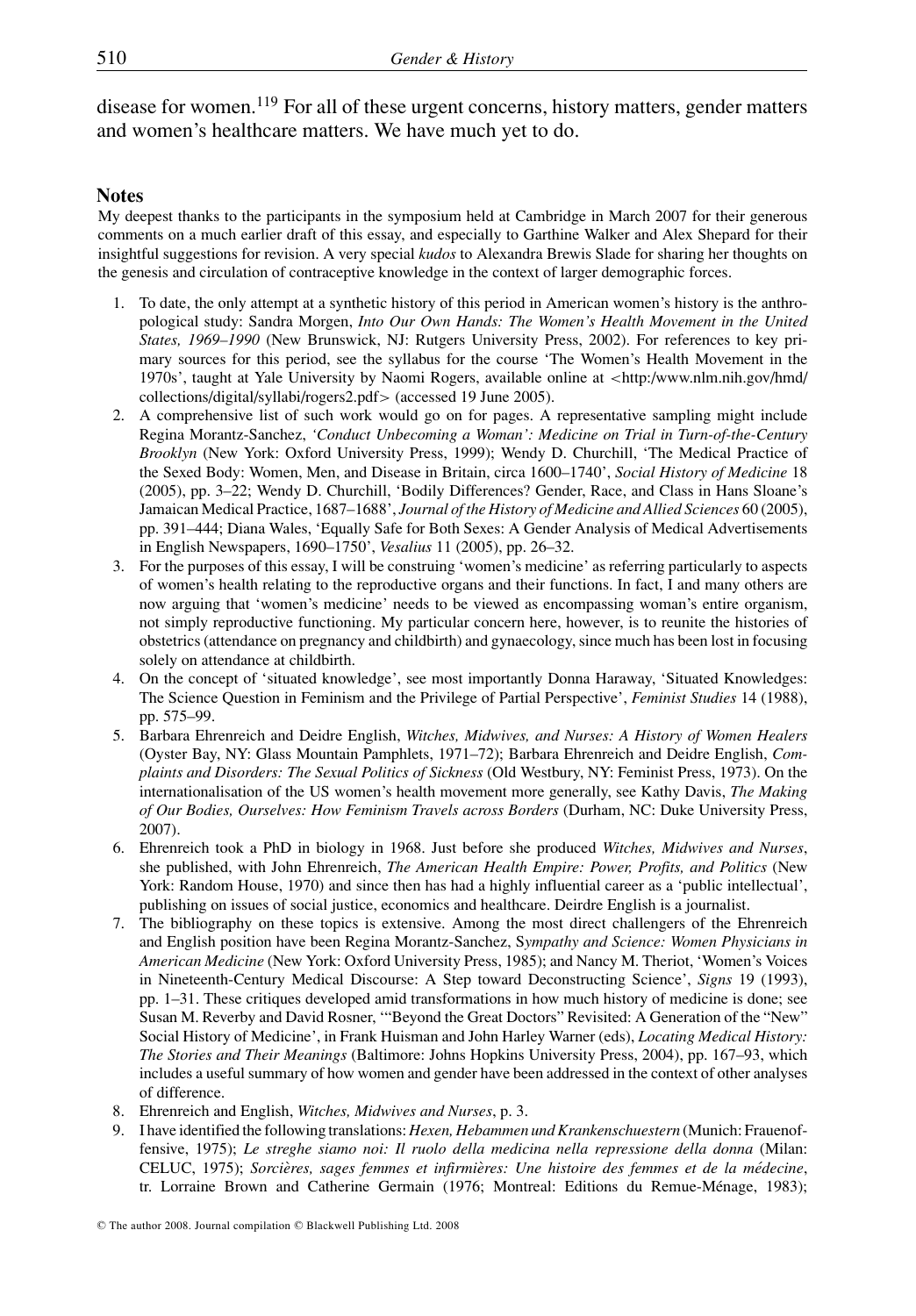Brujas, comadronas y enfermeras: Historia de las sanadoras; Dolencias y trastornos: Política sex*ual de la enfermedad* (Barcelona: LaSal, 1981). These all still appear to be in print. For online sales of the American edition, I checked the website of Barnes and Noble on 29 July 2005 (<http://search. barnesandnoble.com/bestsellers/bestsellers.asp?cat=394783&sort=S>).

- 10. Although it is not surprising to find it used in such popularising works as Elisabeth Brooke's *Women Healers Through History* (London: Women's Press, 1993), it is stunning to see it cited as a reputable authority in scholarly works such as Renate Blumenfeld-Kosinski, *Not of Woman Born: Representations of Caesarean Birth in Medieval and Renaissance Culture* (Ithaca, NY: Cornell University Press, 1990); Caroline Bicks, *Midwiving Subjects in Shakespeare's England* (Aldershot: Ashgate, 2003); and Carmen Caballero-Navas (ed.), *The 'Book of Women's Love' and Jewish Medieval Medical Literature on Women 'Sefer Ahavat Nashim'*, Kegan Paul Library of Jewish Studies (London and New York: Kegan Paul, 2004). Even when it is not explicitly cited, its influence can be seen in works such as Myriam Greilsammer, 'The Midwife, the Priest, and the Physician: The Subjugation of Midwives in the Low Countries at the End of the Middle Ages', *Journal of Medieval and Renaissance Studies* 22 (1991), pp. 285–329, which argues precisely for a medieval 'golden age' when women had exclusive control over knowledge of reproduction, which was then suppressed by the combined forces of the Church and the male medical profession. Perhaps most famously, Ehrenreich and English's pamphlet gave rise in 1985 to Gunnar Heinsohn and Otto Steiger's grand thesis of the importance of the witch-hunts for the history of population control: *Die Vernichtung der weisen Frauen* (3rd edn, Erftstadt: Ein März Buch, 2005).
- 11. Ehrenreich and English deliberately reduced all kinds of women's medical practice to a single plane, using the term 'midwives' in their title as a catch-all phrase rather than a specific referent to birth attendants. On the conceptual confusion this usage has spawned, see the discussion in Monica H. Green, 'Women's Medical Practice and Health Care in Medieval Europe', *Signs* 14 (1988–89), pp. 434–73.
- 12. David Harley, 'Historians as Demonologists: The Myth of the Midwife-Witch', *Social History of Medicine* 3 (1990), pp. 1–26. It should be noted, too, that some of Ehrenreich and English's evidence was simply fabricated, such as the statement, 'If a woman dare to cure without having studied she is a witch and must die', *Witches, Midwives, and Nurses*, p. 19. They attribute this to the *Malleus maleficarum* but provide no citation. The same quote appears in countless popular regurgitations of *Witches, Midwives, and Nurses*, but also in John M. Riddle's 1997 study, *Eve's Herbs: A History of Contraception and Abortion in the West* (Cambridge: Harvard University Press, 1997), p. 134. The statement appears nowhere in Montague Summers's old translation of the *Malleus* (which elsewhere Ehrenreich and English relied on), and I have had confirmation from Dr Christopher Mackay of the University of Alberta that the citation is bogus (personal communication, 1 April 2008). For a definitive edition and translation, see Henricus Institoris and Jacobus Sprenger, *Malleus Maleficarum*, ed. and tr. Christopher S. Mackay, 2 vols (Cambridge: Cambridge University Press, 2006).
- 13. Brigitte Jordan, *Birth in Four Cultures: A Crosscultural Investigation of Childbirth in Yucatan, Holland, Sweden, and the United States* (1973; Long Grove, IL: Waveland Press, 1993), p. 50.
- 14. Lisa Forman Cody, *Birthing the Nation: Sex, Science, and the Conception of Eighteenth-Century Britons* (New York: Oxford University Press, 2005), p. 3. my emphasis.
- 15. Hilary Marland (ed.), *The Art of Midwifery: Early Modern Midwives in Europe* (London: Routledge, 1993). No essay there asserts what midwives were or were not doing over the course of 'millennia'; rather, all are very closely argued, empirically based studies that restrict their claims to the early modern period.
- 16. See Monica H. Green, 'Obstetrical and Gynecological Texts in Middle English', *Studies in the Age of Chaucer* 14 (1992), pp. 53–88; Monica H. Green and Linne Mooney, 'The Sickness of Women', in M. Teresa Tavormina (ed.), *Sex, Aging, and Death in a Medieval Medical Compendium: Trinity College Cambridge MS R.14.52, Its Texts, Language, and Scribe*, Medieval & Renaissance Texts and Studies 292, 2 vols (Tempe: Arizona Center for Medieval and Renaissance Studies, 2006), vol. 2, pp. 455–568; Monica H. Green, *Making Women's Medicine Masculine: The Rise of Male Authority in Pre-Modern Gynaecology* (Oxford: Oxford University Press, 2008).
- 17. Figures for French texts on women's medicine come, respectively, from Green, *Making Women's Medicine Masculine*; and Valérie Worth-Stylianou, *Les Traités d'obstétrique en langue française au seuil de la modernite. Bibliographie critique des 'Divers Travaulx' d'Euchaire R ´ osslin (1536) ¨ a l''Apologie de Louyse ` Bourgeois sage femme' (1627)* (Geneva: Droz, 2006). On male authorship of texts both medieval and early modern, see Green, *Making Women's Medicine Masculine*; Helen King, *Midwifery, Obstetrics and the Rise of Gynaecology: The Uses of a Sixteenth-Century Compendium* (Aldershot: Ashgate, 2007); Lianne McTavish, *Childbirth and the Display of Authority in Early Modern France* (Aldershot: Ashgate, 2005).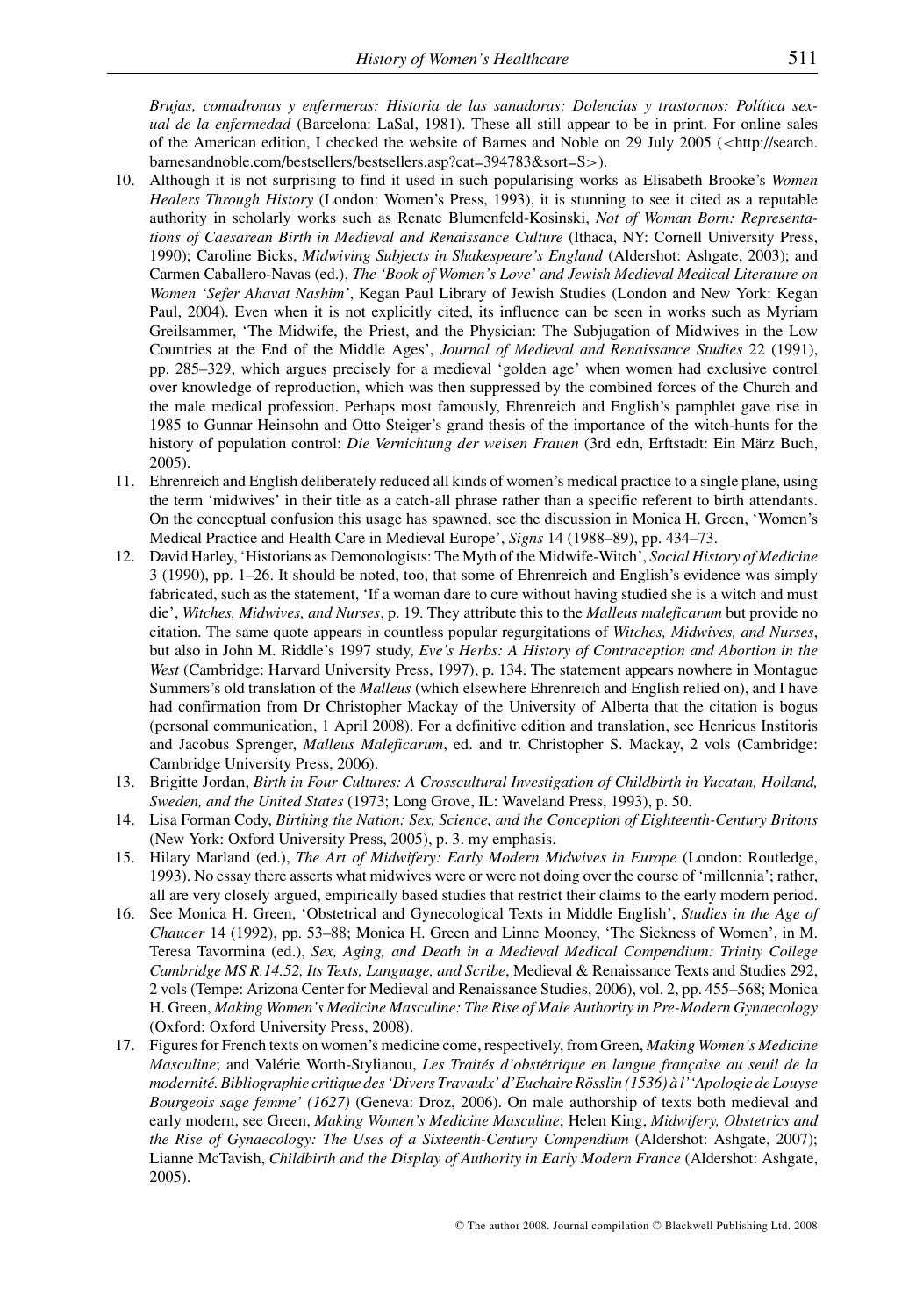- 18. Michele Savonarola, *Il trattato ginecologico-pediatrico in volgare 'Ad mulieres ferrarienses de regimine pregnantium et noviter natorum usque ad septennium'*, ed. Luigi Belloni (Milan: Società Italiana di ostetricia e ginecologia, 1952). Compare Green, *Making Women's Medicine Masculine*, ch. 3, esp. pp. 145–62, for the limited evidence that midwives were even an aural audience of literature on women's medicine.
- 19. Margaret L. King, 'Concepts of Childhood: What We Know and Where We Might Go', *Renaissance Quarterly* 60 (2007), pp. 371–407, here pp. 383–4, my emphasis.
- 20. For example, one of the central arguments of Mary Fissell, *Vernacular Bodies: The Politics of Reproduction in Early Modern England* (Oxford and New York: Oxford University Press, 2004), is that, with the advent of print, male readers for the first time became privy to what had previously been female knowledge. Similarly, the organising principle of Laura Gowing, *Common Bodies: Women, Touch and Power in Seventeenth-Century England* (New Haven: Yale University Press, 2003) is that the female body was governed most of all by other women.
- 21. Green, *Making Women's Medicine Masculine*, ch. 6, esp. pp. 273–84.
- 22. See e.g., the similarities in this regard between James V. Ricci, *The Genealogy of Gynaecology: History of the Development of Gynaecology throughout the Ages* (Philadelphia and Toronto: Blakiston, 1950); Michael J. O'Dowd and Elliot E. Philipp, *The History of Obstetrics and Gynaecology* (New York and London: Parthenon, 1994); and Harold Speert, *Obstetric and Gynecologic Milestones Illustrated* (New York and London: Parthenon, 1996).
- 23. King, *Midwifery, Obstetrics and the Rise of Gynaecology*.
- 24. James Hobson Aveling, an obstetric physician and founding member of both the Obstetrical Society of London (1859) and of the British Gynaecological Society (1884), wrote his *English Midwives: Their History and Prospects* (London: J. & J. Churchill, 1872) as part of his campaign to improve the education and regulation of midwifery. Anthropological works include George Julius Engelmann's first comparative ethnographic and historical study of childbirth, *Labor among Primitive Peoples, Showing the Development of the Obstetric Science of To-day, From the Natural and Instinctive Customs of all Races, Civilized and Savage, Past and Present* (St Louis, MO: J. H. Chambers, 1882); G.-J. Witkowski's equally ambitious *Histoire des accouchements chez tous les peuples* (Paris: G. Steinheil, 1887), which he followed with his Accoucheurs et sages-femmes célèbres: Esquisses biographiques (Paris: G. Steinheil, 1891). One of the few female contributors to these general surveys was Henriette Carrier, *Origines de La Maternite de Paris: ´ Les mâitresses sages-femmes et l'office des accouchées de l'ancien Hôtel-Dieu (1378–1796)* (Paris: G. Steinheil, 1888).
- 25. Thomas R. Forbes, 'Perrette the Midwife: A Fifteenth-Century Witchcraft Case', *Bulletin of the History of Medicine* 36 (1962), pp. 124–9.
- 26. Jean Donnison, *Midwives and Medical Men: A History of Inter-Professional Rivalries and Women's Rights* (New York: Schocken, 1977); Jane B. Donegan, *Women and Men Midwives: Medicine, Morality and Misogyny in Early America* (New York: Greenwood, 1978), citing *Witches, Midwives, and Nurses* on pp. 7, 36, 190.
- 27. Judy Barrett Litoff, *The American Midwife Debate: A Sourcebook on its Modern Origins*, Contributions in Medical Studies 18 (New York: Greenwood Press, 1986).
- 28. Monica H. Green, 'In Search of an "Authentic" Women's Medicine: The Strange Fates of Trota of Salerno and Hildegard of Bingen',*Dynamis: Acta Hispanica ad Medicinae Scientiarumque Historiam Illustrandam* 19 (1999), pp. 25–54.
- 29. Johann Christian Friedrich Harless, *Die Verdienste der Frauen um Naturwissenschaft, Gesundheits- und Heilkunde, so wie auch um Lander- V ¨ olker- und Menschenjunde, von der ¨ altesten Zeit bis auf die neueste: ¨* Ein Beitrag zur Geschichte geistiger Cultur, und der Natur- und Heilkunde, insbesondere (Göttingen: Vanden-Hoeck-Ruprecht, 1830). On women who took medical degrees through 'irregular' medical study prior to Blackwell, see Gabriella Berti Logan, 'Women and the Practice and Teaching of Medicine in Bologna in the Eighteenth and Early Nineteenth Centuries', *Bulletin of the History of Medicine* 77 (2003), pp. 506–35.
- 30. Paulina Wright Davis, 'Remarks at the Conventions', *The Una* 1:9 (September 1853), pp. 136–78. I owe this reference to Susan Mosher Stuard, 'History, Medieval Women's', in Margaret Schaus (ed.), *Medieval Women and Gender: An Encyclopedia* (New York: Routledge, 2006), pp. 368–74.
- 31. Sophia Jex-Blake, *Medical Women: Two Essays* (Edinburgh: William Oliphant, 1872).
- 32. Melina Lipinska, *Histoire des femmes medicins depuis l'antiquit ´ e jusqu' ´ a nos jours `* (Paris: G. Jacques, 1900); and her later summary, *Les femmes et le progrès des sciences médicales* (Paris: Masson & Cie, 1930). Compare Henri Denifle (ed.), *Chartularium Universitatis Parisiensis* (Paris: Delalain, 1891–99), vol. 2, pp. 255–67.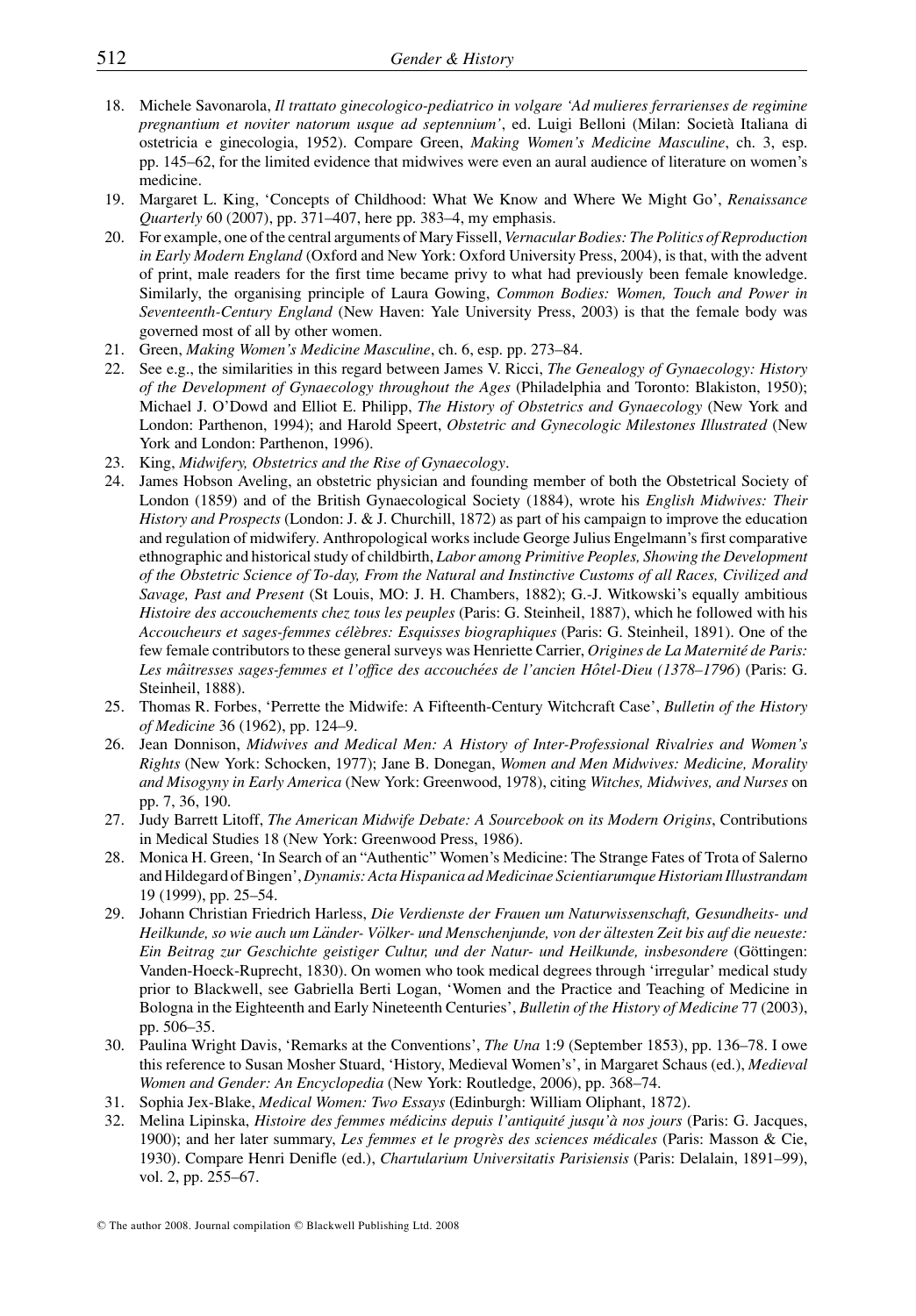- 33. Kate Campbell Hurd-Mead, *A History of Women in Medicine* (1938; New York: AMS Press, 1977). Hurd-Mead's work is riddled with scholarly errors of almost every kind and should not be relied on.
- 34. Their source for this material was Muriel Joy Hughes, *Women Healers in Medieval Life and Literature* (1943; Freeport, NY: Books for Libraries, 1968).
- 35. Harley, 'Historians as Demonologists'.
- 36. Work published up to the late 1980s is analysed in Monica H. Green, 'Women's Medical Practice' reprinted with corrigenda and addenda in Monica H. Green, *Women's Healthcare in the Medieval West: Texts and Contexts*, Variorum Collected Studies Series CS680 (Aldershot: Ashgate, 2000), Essay I. Subsequent work published until 2004 is summarised in Monica H. Green, 'Bodies, Gender, Health, Disease: Recent Work on Medieval Women's Medicine', *Studies in Medieval and Renaissance History*, 3rd series, 2 (2005), pp. 1–46, here p. 15.
- 37. Katharine Park, *Secrets of Women: Gender, Generation, and the Origins of Human Dissection* (New York: Zone, 2006); Green, *Making Women's Medicine Masculine*.
- 38. Montserrat Cabré, 'Women or Healers? Household Practices and the Categories of Health Care in Late Medieval Iberia', *Bulletin of the History of Medicine* 82 (2008), pp. 18–51. See also Green, *Making Women's Medicine Masculine*, ch. 3, pp. 118–62. On the range of women's medical practices in the sixteenth and seventeenth centuries, see the other essays in that same special issue of the *Bulletin*.
- 39. Green, *Making Women's Medicine Masculine*.
- 40. Jordan, *Birth in Four Cultures*, ch. 2, pp.11–31.
- 41. Ann Ellis Hanson, 'A Division of Labor: Roles for Men in Greek and Roman Births', *Thamyris* 1 (1994), pp. 157–202; Helen King, *Hippocrates' Woman: Reading the Female Body in Ancient Greece* (London and New York: Routledge, 1998); Rebecca Flemming, *Medicine and the Making of Roman Women: Gender, Nature, and Authority from Celsus to Galen* (Oxford: Oxford University Press, 2001); Rebecca Flemming, 'Women, Writing and Medicine in the Classical World', *Classical Quarterly* 57 (2007), pp. 257–79.
- 42. Jacqueline Marie Musacchio, *The Art and Ritual of Childbirth in Renaissance Italy* (New Haven: Yale University Press, 1999).
- 43. Ulinka Rublack, 'Pregnancy, Childbirth and the Female Body in Early Modern Germany', *Past & Present* 150 (1996), pp. 84–100.
- 44. Park, *Secrets of Women*.
- 45. Cecilia Van Hollen, *Birth on the Threshold: Childbirth and Modernity in South India* (Berkeley: University of California Press, 2003), p. 43. The term *purdah* is italicised in the original; the other emphases are my own.
- 46. See Maneesha Lal, 'The Politics of Gender and Medicine in Colonial India: The Countess of Dufferin's Fund, 1885–1888', *Bulletin of the History of Medicine* 68 (1994), pp. 29–66; Maneesha Lal, 'Purdah as Pathology: Gender and the Circulation of Medical Knowledge in Late Colonial India', in Sarah Hodges (ed.), *Reproductive Health in India: History, Politics, Controversies* (New Delhi: Orient Longman, 2006), pp. 85–114; Van Hollen, *Birth on the Threshold*.
- 47. Terri Kapsalis, *Public Privates: Performing Gynecology from Both Ends of the Speculum* (Durham, NC: Duke University Press, 1997), examines the ways this ambiguity has been exploited as a type of pornography.
- 48. See e.g, Donnison, *Midwives and Medical Men*; Roy Porter, 'A Touch of Danger: The Man-Midwife as Sexual Predator', in George Sebastian Rousseau and Roy Porter (eds), *Sexual Underworlds of the Enlightenment* (Cambridge: Harvard University Press, 1995).
- 49. Monica H. Green (ed.), *The 'Trotula': A Medieval Compendium of Women's Medicine* (Philadelphia: University of Pennsylvania Press, 2001), pp. 22–34. In one of the *Trotula* texts, the original author explicitly said that midwives (*obstetrices*) ought not look the parturient in the face lest the latter be ashamed, p. 236, *n*. 48. Through a curious sequence of textual corruption, this reference became an injunction that the *men* assisting ought not look her in the face.
- 50. See Hilary Marland and Anne Marie Rafferty (eds), *Midwives, Society and Childbirth: Debates and Controversies in the Modern Period* (London and New York: Routledge, 1997).
- 51. On Egypt, see Hibba Abugideiri, 'The Scientisation of Culture: Colonial Medicine's Construction of Egyptian Womanhood, 1893–1929', *Gender & History* 16 (2004), pp. 83–98; on Jamaica, see Carolyn Sargent and Joan Rawlins, 'Transformations in Maternity Services in Jamaica', *Social Science and Medicine* 35 (1992), pp. 1,225–32. On India, see Lal, 'The Politics of Gender and Medicine'; Van Hollen, *Birth on the Threshold*.
- 52. Judith Walzer Leavitt, 'What Do Men Have to Do With It? Fathers and Mid-Twentieth-Century Childbirth', *Bulletin of the History of Medicine* 77 (2003), pp. 235–62, and the earlier literature cited therein.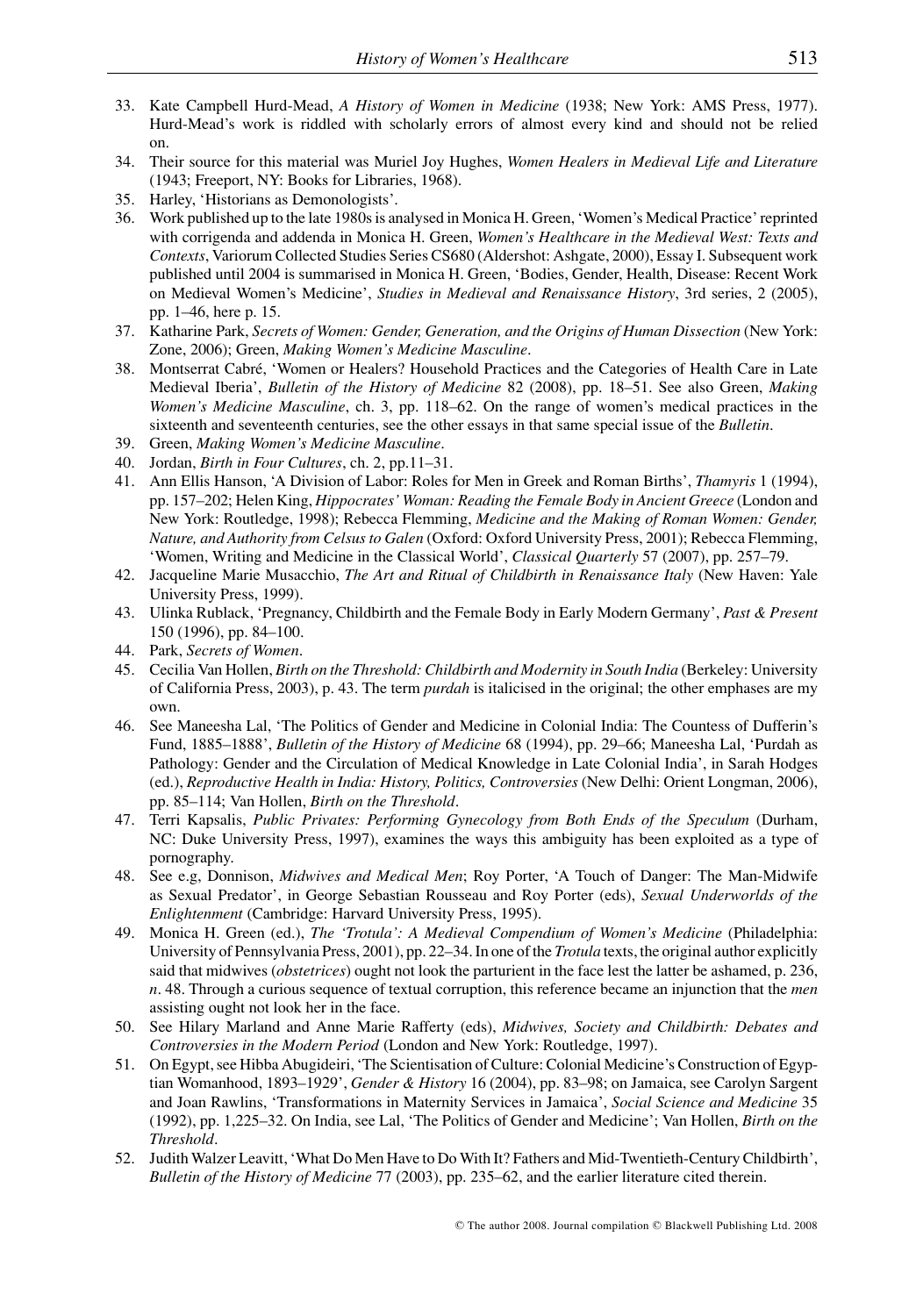- 53. John M. Riddle, *Contraception and Abortion from the Ancient World to the Renaissance* (Cambridge: Harvard University Press, 1992); John M. Riddle, *Eve's Herbs: A History of Contraception and Abortion in the West* (Cambridge: Harvard University Press, 1997).
- 54. Criticism from classical scholars includes Helen King, *Hippocrates' Woman*, ch. 7, pp. 132–56; Walter Scheidel, 'Progress and Problems in Roman Demography', in Walter Scheidel (ed.), *Debating Roman Demography* (Leiden: Brill, 2001), pp. 1–81, who calls Riddle's work 'an embarrassing travesty of scholarship' (p. 39). Critical reviews of *Eve's Herbs* include Lesley A. Hall, *American Historical Review* 103 (1998), pp. 1,211–12; Gigi Santow, *Population and Development Review* 24 (1998), pp. 869–75; Monica H. Green, *Bulletin of the History of Medicine* 73 (1999), pp. 308–11.
- 55. In all, I found some thirty-two articles published on the topics of gynaecological and obstetrical uses of botanical substances by human populations between 1982 and early 2008. There is also considerable work being done testing natural substances in animal studies.
- 56. On the concept of 'technologies of the body' as an umbrella term for medical as well as cosmetic interventions, see Green, 'Bodies, Gender, Health, Disease', pp. 3–6.
- 57. Vanessa Steenkamp, 'Traditional Herbal Remedies Used by South African Women for Gynaecological Complaints', *Journal of Ethnopharmacology* 86 (2003), pp. 97–108, here p. 98; Joanna Michel et al., 'Medical Potential of Plants Used by the Q'eqchi Maya of Livingston, Guatemala for the Treatment of Women's Health Complaints', *Journal of Ethnopharmacology* 114 (2007) pp. 92–101.
- 58. R. C. Cambie and Alexandra A. Brewis, *Anti-Fertility Plants of the Pacific* (Melbourne: CSIRO Press, 1997).
- 59. See e.g., Karin E. Netland and Jorge Martinez, 'Abortifacients: Toxidromes, Ancient to Modern A Case Series and Review of the Literature', *Academic Emergency Medicine* 7 (2000), pp. 824–9.
- 60. Alexandra Brewis Slade, personal communication with the author, 31 March 2008.
- 61. Johannes Platearius, *Practica brevis*, my translation. The text has not yet received a modern edition; I cite here from one of the earliest extant copies, Cambridge University Library, Dd.III.51, s. xii.
- 62. On this idea of 'the brother of the Salernitans', see Mireille Ausécache, 'Une naissance monstrueuse au Moyen Age: Le 'frère de Salerne', *Gesnerus* 64 (2007), pp. 5-23.
- 63. It is important to understand that the alleged female writer 'Trotula' that Riddle refers to (*Eve's Herbs*, pp. 31–2, 52 and 105), represents not one author but three, whose works were fused into a single ensemble in the late twelfth century. The passages that Riddle cites as evidence of this 'woman writer's' views in fact come from a text I have identified as male-authored. See Green, *Making Women's Medicine Masculine*, ch. 1, esp. pp. 48–53.
- 64. Trota of Salerno, *De curis mulierum* (On Treatments for Women), paragraph 146 (Oxford, Bodleian Library, MS Digby 79, s. xiii in.): 'Item sunt quedam quibus remanet secundina post partum, quibus subuenimus ad illius expulsionem sic. Extrahimus succum petrosilini et porri, et distemperamus cum oleo pulegino et oleo nucis, et damus ad potandum. Vel succum borraginis, et cito educetur, tum quia fortassis ueniet et ex conatu uomendi educet, tum quia succus illas uisitat partes que sufficiunt ad expulsionem'. (Likewise there are some women in whom the afterbirth remains after birth; these we aid in the following manner. We extract the juice of parsley and leeks, and we mix them with pennyroyal oil and nut oil, and we give it to drink. Or the juice of borage. And immediately it will come out. Perhaps it comes out from the effort of vomiting, or perhaps because the juice goes to those organs which are needed for expulsion.) The passage reads somewhat differently in the later version of the *Trotula* ensemble, which can be found in Green, *The 'Trotula'*, 146, pp. 122–4.
- 65. In addition to the previous passage, borage is mentioned in Trota's *Practica* as follows (paragraph 5, Madrid, Biblioteca de la Universidad Complutense, MS 119, *c*. 1200, fol. 140v): 'Ad mulierem que non potest post partum libere purgari, succum de foliis borraginis exprimas, et cum oleo misceas et bibat, et statim purgabitur'. (For a woman who is not able to be freely purged after birth, we express the juice from borage leaves and mix it with oil; let her drink it and immediately she will be purged). Neither borage nor leeks are mentioned as contraceptives or abortifacients by Riddle.
- 66. Trota, *Practica*, paragraph 1 (Madrid, Complutense, MS 119, f. 140 r–v). 'Secundum Trotam ad menstrua prouocanda, propter quorum retentiones mulier concipere non potest. Si ergo iuuencula fuerit, accipe radicem salicis tenere fluuialis, et bene radas, deinde tritam facias in aqua uel uino bulliri, et accipe frondes rute, et teras, et de succo facias crispellas, et eas comedat, et liquorem in quo radices salicis decoqueris, bibat in mane cum ieiuna fuerit. Quo ter uel quater facto, redduntur eis menstrua'. (According to Trota, [a remedy] to provoke the menses, on account of whose retention *the woman is unable to conceive*. If she is young, take root of river willow and scrape it well. Then, having ground it, boil it in water or wine. And take the leaves of rue and grind them, and make little wafers from its juice. And let her eat them. And in the morning when she is fasting, give her to drink the liquid in which you have cooked the willow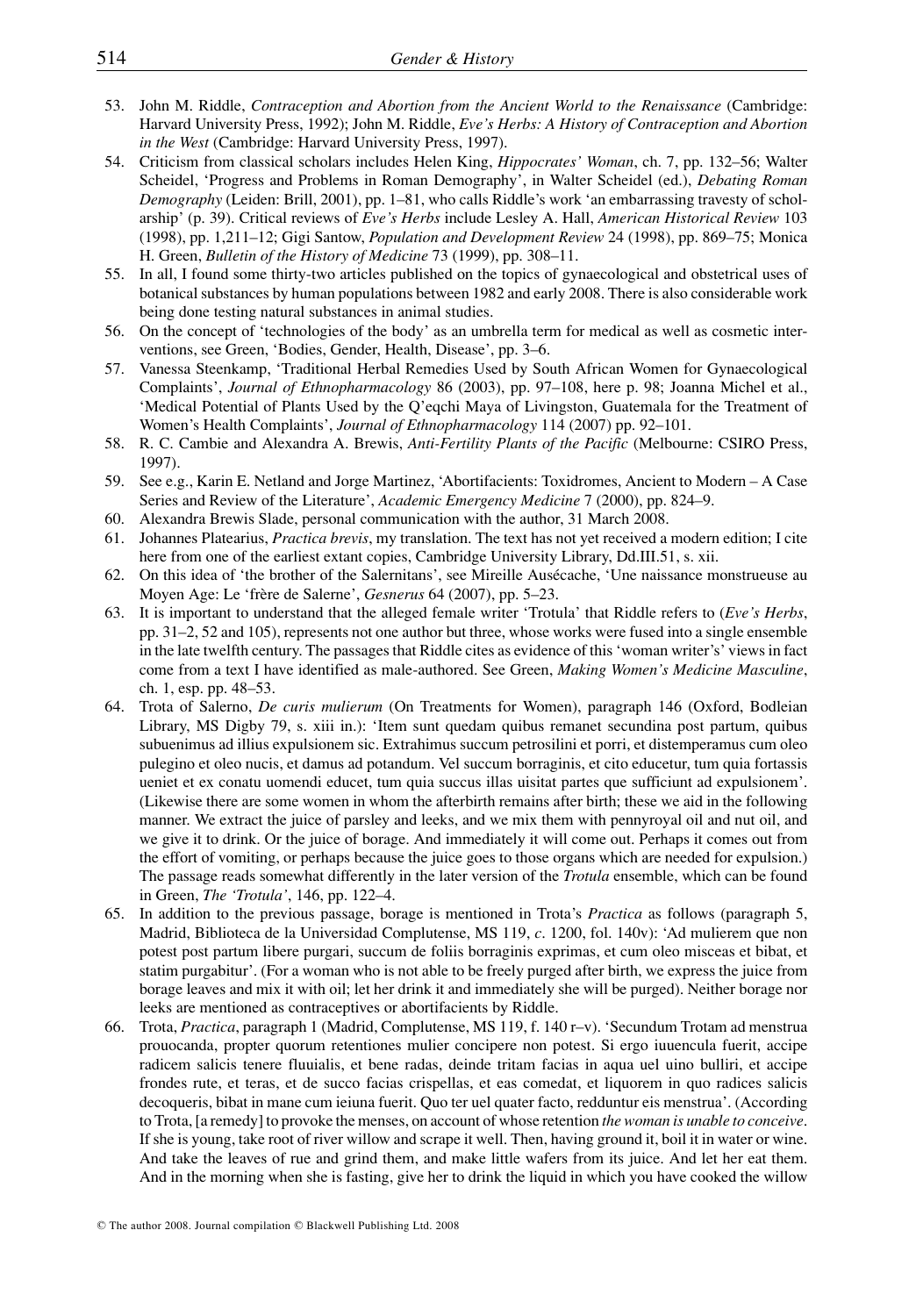root. Done three or four times, the menses will return). A nearly identical recipe appears in Trota's *De curis mulierum* (paragraph 135), though here we find madder being used instead of rue. On the fertility disruptive properties of willow and rue, see Riddle, *Eve's Herbs*, pp. 60–1 and 48–50, respectively.

- 67. On the tolerance for contraceptive knowledge in medical writings of the period, see Monica H. Green, 'Constantinus Africanus and the Conflict Between Religion and Science', in G. R. Dunstan (ed.), *The Human Embryo: Aristotle and the Arabic and European Traditions* (Exeter: Exeter University Press, 1990), pp. 47–69.
- 68. Hans W¨olfel (ed.), *Das Arzneidrogenbuch 'Circa instans' in einer Fassung des XIII. Jahrhunderts aus der Universitatsbibliothek Erlangen. Text und Kommentar als Beitrag zur Pflanzen- und Drogenkunde des ¨ Mittelalters* (Berlin: A. Preilipper, 1939).
- 69. E.g., under rosemary we find, 'For cleansing the womb and aiding the conceptus, make a fomentation around the pudenda with water decocted with it. The Salernitan women cook its leaves in musk oil and give themselves suppositories with this concoction', Wölfel (ed.), *Das Arzneidrogenbuch*, p. 104.
- 70. Nicole Gonthier, 'Les médecins et la justice au XV<sup>e</sup> siècle à travers l'exemple dijonnais', *Le Moyen Age: Revue d'histoire et de philologie* 101 (1995), pp. 277–95, here p. 288.
- 71. Monica H. Green, 'Flowers, Poisons, and Men: Menstruation in Medieval Western Europe', in *Menstruation: A Cultural History*, ed. Andrew Shail and Gillian Howie (New York: Palgrave, 2005), pp. 51–64; Alisha Rankin, 'Duchess, Heal Thyself: Elisabeth of Rochlitz and the Patient's Perspective in Early Modern Germany', *Bulletin of the History of Medicine* 82 (2008), pp. 109–44, at p. 134, citing the detailed selfdescription of symptoms by Lady Anna of Waldeck; and Barbara Duden, *The Woman Beneath the Skin: A Doctor's Patients in Eighteenth-Century Germany*, tr. Thomas Dunlap (Cambridge: Harvard University Press, 1991).
- 72. Etienne van de Walle and Elisha P. Renne (eds), *Regulating Menstruation: Beliefs, Practices, Interpretations* (Chicago: University of Chicago Press, 2001).
- 73. Marcia Inhorn*, Quest for Conception: Gender, Infertility, and Egyptian Medical Traditions* (Philadelphia: University of Pennsylvania Press, 1994); Marcia Inhorn, *Infertility and Patriarchy: The Cultural Politics of Gender and Family Life in Egypt* (Philadelphia: University of Pennsylvania Press, 1996).
- 74. My thanks to Alex Brewis Slade for bringing this concept to my attention, and to Colleen Marie O'Brien for providing a brief bibliography. In her book, *Plants and Empire: Colonial Bioprospecting in the Atlantic World* (Cambridge: Harvard University Press, 2004), Londa Schiebinger employs the concept of 'agnatology', the study of the loss of knowledge, which she sees as deliberate acts of suppression. I prefer 'persistence of knowledge' since it carries no presumption of moral fault, only historical change.
- 75. Riddle, *Eve's Herbs*, pp. 10–13, 23–4. For a more accurate translation of major portions of this woman's testimony, where the reader can see the full context of her statements on contraception, see Patrick J. Geary, *Readings in Medieval History* (Lewiston, NY: Broadview Press, 1989), pp. 539–40.
- 76. Monica H. Green, 'The Possibilities of Literacy and the Limits of Reading: Women and the Gendering of Medical Literacy', in Green, *Women's Healthcare in the Medieval West*, Essay VII, pp. 1–76; Monica H. Green, 'Books as a Source of Medical Education for Women in the Middle Ages', *Dynamis: Acta Hispanica ad Medicinae Scientiarumque Historiam Illustrandam* 20 (2000), pp. 331–69.
- 77. Green, *Making Women's Medicine Masculine*, pp. 110, 159 *n*. 26.
- 78. Alexandra Barratt (ed.), *The Knowing of Woman's Kind in Childing: A Middle English Version of Material Derived from the 'Trotula' and Other Sources*, Medieval Women: Texts and Contexts 4 (Turnhout: Brepols, 2001), p. 60, line 311.
- 79. Cambridge, University Library, MS Dd.10.44, s. xv, fol. 91v.
- 80. Green and Mooney, 'The *Sickness of Women*', vol. 2, pp. 455–568, lines 679–81.
- 81. Donnison, *Midwives and Medical Men*, p. 203, *n*. 7.
- 82. Alexander Hamilton Thompson (ed.), *Visitations in the Diocese of Lincoln 1517–1531*, 3 vols (Lincoln: Lincoln Record Society, 1944), vol. 2, p. 65, my translation.
- 83. Thompson, *Visitations*, vol. 2, p. 14. The Middle English passage appears in the original, which is otherwise written in Latin.
- 84. James Hitchcock, 'A Sixteenth Century Midwife's License', *Bulletin of the History of Medicine* 41 (1967), pp. 75–6, spelling and grammar modernised.
- 85. Riddle, *Eve's Herbs*, p. 134.
- 86. I have examined published oaths for the following cities: Brussels (1424), Regensburg (1452), Amberg (1456–64), W¨urttemburg (*c*.1480), Bern (1540), Heilbronn (undated, but probably sixteenth century). Merry E. Wiesner, 'The Midwives of South Germany and the Public/Private Dichotomy', in Marland, *Art of Midwifery*, pp. 77–94, esp. pp. 87–8, finds new concerns about abortion in Southern Germany in the late sixteenth century. Miriam Greilsammer, 'The Midwife, the Priest, and the Physician: The Subjugation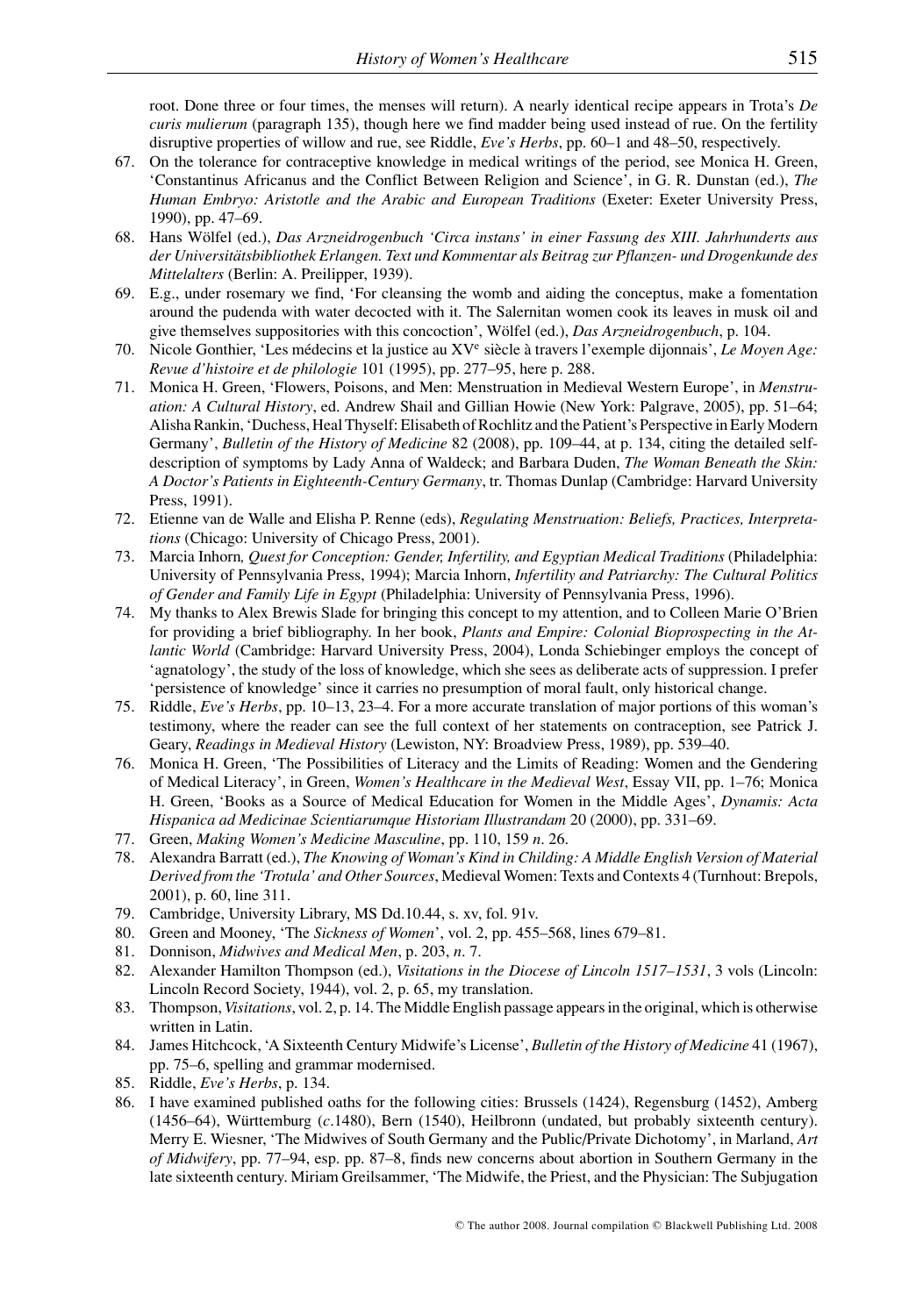of Midwives in the Low Countries at the End of the Middle Ages', *Journal of Medieval and Renaissance Studies* 22 (1991), pp. 285–329, does not document any such concern in the Low Countries until 1697; see her comments on Bruges on p. 317. I believe she is mistaken to claim on p. 300 that concerns in Bruges in 1551 to prevent midwives from administering medications without physician supervision had anything to do with abortifacients; such prohibitions against administering medicines of any kind was central to later medieval physician control over barbers and midwives.

- 87. Kramer and Sprenger, *Malleus Maleficarum*, vol. 1, p. 704, vol. 2, pp. 596–7; Harley, 'Historians as Demonologists'.
- 88. J. Harvey Bloom and R. Rutson James, *Medical Practitioners in the Diocese of London, Licensed under the Act of 3 Henry VIII, c. 11: An Annotated List, 1529–1725* (Cambridge: Cambridge University Press, 1935), pp. 84–85; Andrew Boorde, T*he Breuiary of Helthe* (London: William Middleton, 1547), Extravagantes, fol. xvii; Walter Howard Frere (ed.), *Visitation Articles and Injunctions of the Period of the Reformation*, vol. 2: *1536–1558* (London: Longmans, Green, 1910), pp. 356–7; J. Strype, *Annals of the Reformation and Establishment of Religion, and other Various Occurrences in the Church of England, during the First Twelve Years of Queen Elizabeth's Happy Reign* (London: J. Wyat, 1708–09; Oxford, 1824), pp. 242–3.
- 89. In her comprehensive study of midwifery legislation in Germany, Sibylla Flügge, *Hebammen und heilkundige Frauen: Recht und Rechtswirklichkeit im 15. und 16. Jahrhundert*, 2nd ed. (Frankfurt am Main: Stroenfeld, 2000), likewise did not find evidence that midwifery ordinances were concerned with abortifacients prior to 1577; see esp. pp. 210, 381, and 401–2. On widespread efforts to criminalise abortion in the sixteenth century, see Wolfgang P. Müller, *Die Abtreibung: Anfänge der Kriminalisierung*, *1140–1650* (Cologne: Böhlau, 2000), who also has extensive evidence of abortifacient knowledge coming from a wide variety of actors, male and female.
- 90. Green, 'Possibilities of Literacy'; Elaine Leong, 'Making Medicines in the Early Modern Household', *Bulletin of the History of Medicine* 82 (2008), pp. 45–168; Rankin, 'Duchess, Heal Thyself'.
- 91. Green, *Making Women's Medicine Masculine*, ch. 6, pp. 67–71, 301–10.
- 92. Cornelia Hughes Dayton, 'Taking the Trade: Abortion and Gender Relations in an Eighteenth-Century New England Village', *William and Mary Quarterly*, 3rd series, 48 (1991), pp. 19–49.
- 93. Schiebinger, *Plants and Empire*.
- 94. Liese M. Perrin, 'Resisting Reproduction: Reconsidering Slave Contraception in the Old South', *Journal of American Studies* 35 (2001), pp. 255–74. Perrin (p. 256) quotes Deborah Gray White as saying 'These matters were virtually exclusive to the female world of the quarters, and when they arose they were attended to in secret and were intended to remain secret'. My thanks to Calvin Schermerhorn for bringing Perrin's work to my attention and clarifying for me some of the historiographical issues involved.
- 95. Cambie and Brewis, *Anti-Fertility Plants*, p. 105.
- 96. See Green, *Making Women's Medicine Masculine*, p. 222.
- 97. It is critical that in these and other similar cases we distinguish open assault (where miscarriage may have been an accidental result rather than a deliberate goal) from violence specifically meant to terminate a pregnancy. See Sara M. Butler, 'Abortion by Assault: Violence against Pregnant Women in Thirteenthand Fourteenth-Century England', *Journal of Women's History* 17 (2005), pp. 9–31; Sara M. Butler, *The Language of Abuse: Marital Violence in Later Medieval England* (Leiden: Brill, 2007); and Wolfgang P. Müller, 'Canon Law Versus Common Law: The Case of Abortion in Late Medieval England', in Kenneth Pennington, Stanley Chodorow and Keith Kendall (eds), *Proceedings of the Tenth International Congress of Medieval Canon Law* (Vatican City: Biblioteca Apostolica Vaticana, 2001), pp. 929–41. See also Marianne Elsakkers, 'Inflicting Serious Bodily Harm: the Visigothic *Antiquae* on Violence and Abortion', *Tijdschrift voor Rechtsgeschiedenis* – *The Legal History Review* 71 (2003), pp. 55–63.
- 98. Pierre Dubuis, 'Enfants refusés dans les Alpes occidentales ( $XIV^e$ – $XV^e$  siècles)', in Società Italiana di Demografia Storica (ed.), *Enfance abandonnée et société en Europe* (Rome: Ecole française de Rome Palais Farnèse, 1991), pp. 573–90. I discuss here only the cases of contraception and abortion; the remaining ones are either infanticides or abandonments of a child.
- 99. Peter Biller, *The Measure of Multitude: Population in Medieval Thought* (Oxford: Oxford University Press, 2000).
- 100. On the rather astounding levels of clerical and lay interest in generation in the later Middle Ages, see Green, *Making Women's Medicine Masculine*, esp. ch. 5, pp. 204–45.
- 101. Judith Bennett, 'Writing Fornication: Medieval Leyrwite and its Historians', *Transactions of the Royal Historical Society* 6th series, 13 (2003), pp. 131–62.
- 102. The Bolognese physician, Albert de Zancariis, writing *c.*1325, warns fellow physicians to be wary of women who want to know if they're pregnant so that they can procure an abortion; see Albertus de Zancariis, *De cautelis medicorum habendis*, as cited in Manuel Morris, *Die Schrift des Albertus de Zancariis aus*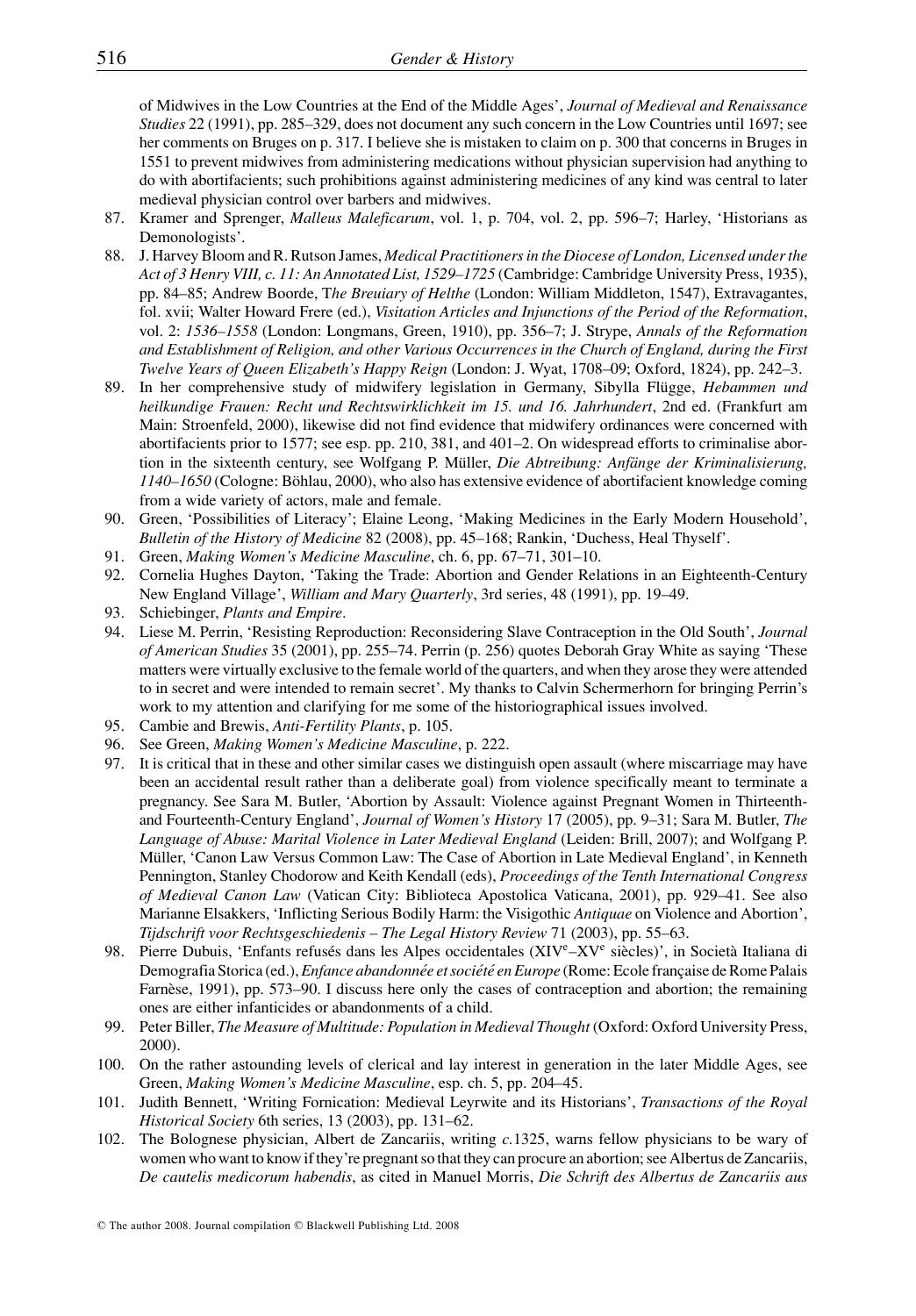*Bologna: De cautelis medicorum habendis* (inaug.-diss., Leipzig, 1914), p. 13. On apothecaries as sources of information on abortifacients, see Flügge, *Hebammen und heilkundige Frauen*, pp. 210 and 280; for a barber, see Müller, *Die Abtreibung*, p. 279, n. 479.

- 103. E.g., the author (almost certainly male) of the twelfth-century Salernitan treatise called *Book on the Conditions of Women* recommended, on the advice of the Benedictine monk Constantine the African, that 'women who have narrow vaginas and constricted wombs ought not have sexual relations with men lest they conceive and die. But all such women are not able to abstain, and so they need our assistance'. See Green, *The 'Trotula'*, paragraph 83, p. 96, and p. 235, *n*. 43. On the ways in which Muslim precepts about contraception and abortion made their way into Latin (Christian) medical texts, see Green, 'Constantinus Africanus'. See also Nancy G. Siraisi, *Taddeo Alderotti and His Pupils: Two Generations of Italian Medical Learning* (Princeton: Princeton University Press, 1981), pp. 282–3, regarding Mondino de' Liuzzi's (1275– 1326) argument that since pregnancy (whether inside or outside marriage) can sometimes be dangerous for women, it is a lesser evil to prevent it than to terminate it once it has begun.
- 104. Christiane Klapisch-Zuber, 'Le dernier enfant: Fécondité et vieillissement chez les Florentines XIV<sup>e</sup>–XV<sup>e</sup> siècles', in Jean-Pierre Barder, François Lebrun and René Le Mée (eds), *Mesurer et comprendre: Mélanges offerts a Jacques Dupaquier `* (Paris: Presses Universitaires de France, 1993), pp. 277–90.
- 105. Michael Rocke, *Forbidden Friendships: Homosexuality and Male Culture in Renaissance Florence* (New York: Oxford University Press, 1996). Rocke argues that, for most men, homosexual activity was never exclusive but rather a prelude or supplement to heterosexual relations within marriage.
- 106. Gowing, *Common Bodies*.
- 107. On menstruation, see van de Walle and Renne (eds), *Regulating Menstruation*.
- 108. Cambie and Brewis,*Anti-Fertility Plants*; David Kertzer, *Sacrificed for Honor: Italian Infant Abandonment and the Politics of Reproductive Control* (Boston: Beacon, 1993).
- 109. Kate Fisher, '"She Was Quite Satisfied with the Arrangements I Made": Gender and Birth Control in Britain 1920–1950', *Past & Present* 169 (2000), pp. 161–93; Kate Fisher, *Birth Control, Sex and Marriage in Britain, 1918–1960* (Oxford and New York: Oxford University Press, 2006); the essays in the special issue of *Journal of Interdisciplinary History* 34:2 (2003), 'Before the Pill: Preventing Fertility in Western Europe and Quebec'.
- 110. Out of the dozens of examples that could be cited, several that I have found most useful in my own teaching are Justine Siegemund, *The Court Midwife*, ed. and tr. Lynne Tatlock (Chicago: University of Chicago Press, 2005); Nina Rattner Gelbart, *The King's Midwife: A History and Mystery of Madame du Coudray* (Berkeley: University of California Press, 1998); Leslie J. Reagan, *When Abortion Was a Crime: Women, Medicine, and Law in the United States, 1867–1973* (Berkeley: University of California Press, 1997); Elizabeth Watkins, *The Estrogen Elixir: A History of Hormone Replacement Therapy in America* (Baltimore: Johns Hopkins University Press, 2007).
- 111. Monica H. Green and Daniel Lord Smail, 'The Trial of Floreta d'Ays (1403): Jews, Christians, and Obstetrics in Later Medieval Marseille', *Journal of Medieval History* 34 (2008), pp. 185–211.
- 112. Laurel Thatcher Ulrich, *A Midwife's Tale: The Life of Martha Ballard, Based on Her Diary, 1785–1812* (New York: Knopf, 1990).
- 113. Park, *Secrets of Women*, p. 9.
- 114. Marcia C. Inhorn, 'Defining Women's Health: A Dozen Messages from More than 150 Ethnographies', *Medical Anthropology Quarterly* 20 (2006), pp. 345–78.
- 115. For arguments that medicalisation does not always equal masculinisation (or vice versa), see the acute comments of Martin Dinges, 'Social History of Medicine in Germany and France in the Late Twentieth Century: From the History of Medicine toward a History of Health', in Frank Huisman and John Harley Warner (eds), *Locating Medical History: The Stories and Their Meanings* (Baltimore: Johns Hopkins University Press, 2004), pp. 209–36, esp. pp. 222–3.
- 116. Ilana Löwy, 'The Social History of Medicine: Beyond the Local', *Social History of Medicine* 20 (2007), pp. 465–81; Robert Woods, 'Medical and Demographic History: Inseparable?', *Social History of Medicine* 20 (2007), pp. 483–503; Robert Woods, 'Lying-In and Laying-Out: Fetal Health and the Contribution of Midwifery', *Bulletin of the History of Medicine* 81 (2007), pp. 730–59; Vincent De Brouwere, 'The Comparative Study of Maternal Mortality over Time: The Role of the Professionalisation of Childbirth', *Social History of Medicine* 20 (2007), pp. 541–62. See also Daphne A. Christie and E. M. Tansey (eds), *Maternal Care: A Witness Seminar held at the Wellcome Institute for the History of Medicine, London, on 6 June 2000*, Wellcome Witnesses to Twentieth Century Medicine 12 (London: Wellcome Trust, 2001).
- 117. Charlotte Furth, *A Flourishing Yin: Gender in China's Medical History 960–1665* (Berkeley: University of California Press, 1999); Yi-Li Wu, 'The Bamboo Grove Monastery and Popular Gynecology in Qing